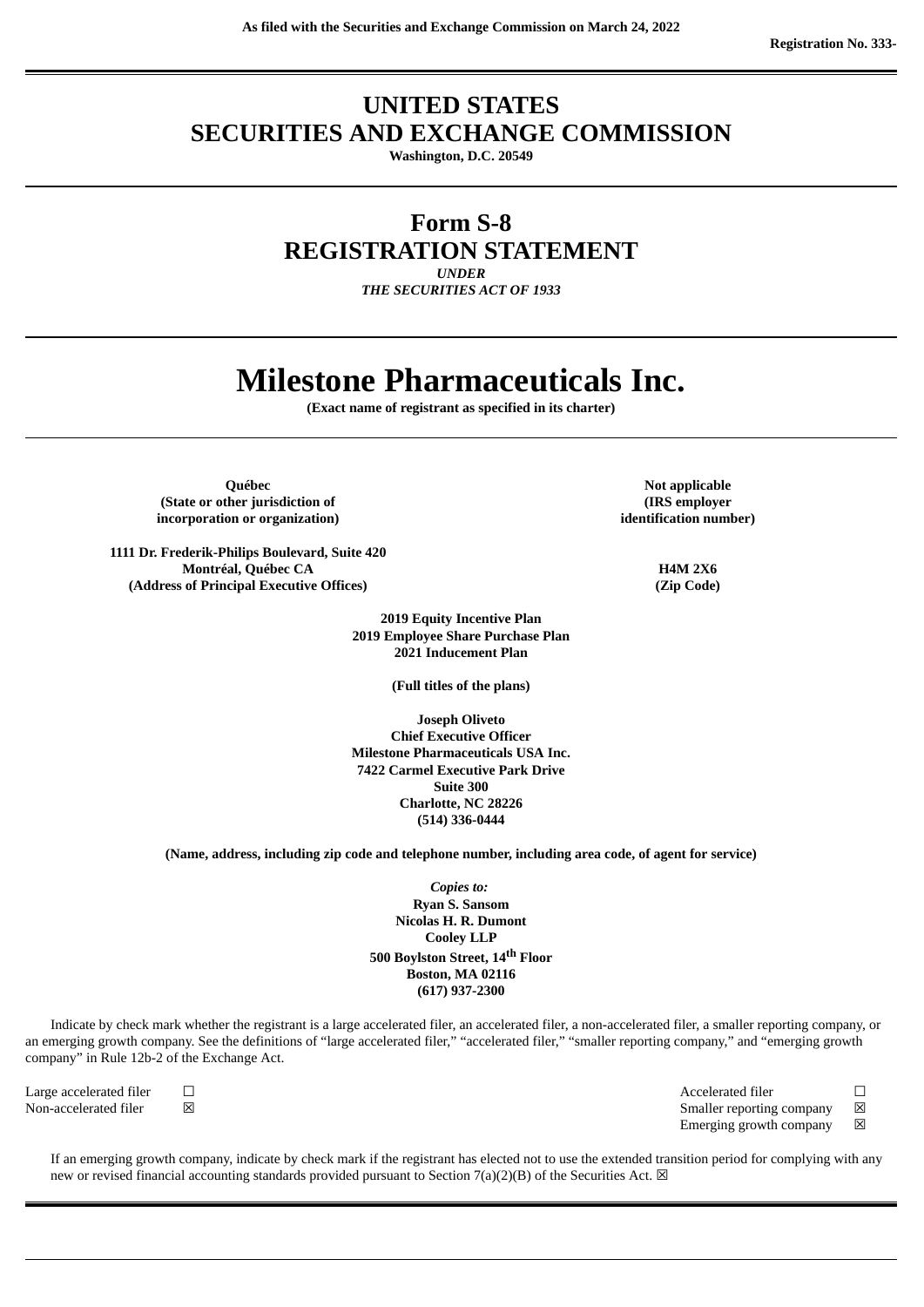#### **PART I**

#### **EXPLANATORY NOTE**

This Registration Statement is being filed by Milestone Pharmaceuticals Inc. (the "Registrant") for the purpose of registering (i) an additional 1,195,902 common shares issuable pursuant to the Milestone Pharmaceuticals Inc. 2019 Equity Incentive Plan (the "2019 EIP"), (ii) an additional 298,975 common shares issuable pursuant to the Milestone Pharmaceuticals Inc. 2019 Employee Share Purchase Plan (the "2019 ESPP") and (iii) an additional 1,000,000 common shares issuable pursuant 2021 Inducement Plan and reserved for future grants under the 2021 Inducement Plan (the "Inducement Plan"). These additional common shares are securities of the same class as other securities for which a Registration Statement on Form S-8 of the Registrant relating to the same employee benefit plans is effective.

#### **PART II**

#### **INFORMATION REQUIRED IN THE REGISTRATION STATEMENT**

#### **Item 3. Incorporation of Documents By Reference.**

The following documents filed by the Registrant with the Securities and Exchange Commission (the "Commission") are incorporated by reference into this Registration Statement:

**(a)** The Registrant's Annual Report on Form 10-K for the fiscal year ended December 31, 2021 filed on [March](https://www.sec.gov/ix?doc=/Archives/edgar/data/1408443/000155837022004205/mist-20211231x10k.htm) 24, 2022 (the "Annual Report").

**(b)** The Registrant's Current Report on Form 8-K filed with the Commission on [February](https://www.sec.gov/ix?doc=/Archives/edgar/data/1408443/000110465922024083/tm226897d1_8k.htm) 16, 2022.

**(c)** The description of Common Stock which is contained in a registration statement on Form 8-A filed on May 6, 2019 (File No. [001-38899\)](https://www.sec.gov/Archives/edgar/data/1408443/000110465919027182/a18-41190_88a12b.htm) under Section 12(b) of the Securities Exchange Act of 1934, as amended (the "Exchange Act"), including any amendment or report filed for the purpose of updating such description.

**(d)** The Registrant's Registration Statement on Form S-8, previously filed with the Commission on May 9, 2019 (File No. [333-231347](https://www.sec.gov/Archives/edgar/data/1408443/000110465919028279/a19-9652_1s8.htm)[\),](https://www.sec.gov/Archives/edgar/data/1408443/000110465920030259/tm2011734d1_s8.htm) March 6, 2020 (File No. 333- 236971) and March 29, 2021 (File No. 333- [254838\)](https://www.sec.gov/Archives/edgar/data/1408443/000110465921043392/tm2110815d1_s8.htm).

**(e)** All other reports and documents subsequently filed by the Registrant pursuant to Sections 13(a), 13(c), 14 and 15(d) of the Exchange Act (other than Current Reports furnished under Item 2.02 or Item 7.01 of Form 8-K and exhibits furnished on such form that relate to such items) on or after the date of this Registration Statement and prior to the filing of a post-effective amendment to this Registration Statement which indicates that all securities offered have been sold or which deregisters all securities then remaining unsold, shall be deemed to be incorporated by reference herein and to be a part of this Registration Statement from the date of the filing of such reports and documents. Any statement contained in a document incorporated or deemed to be incorporated by reference herein shall be deemed to be modified or superseded for purposes of this Registration Statement to the extent that a statement contained herein or in any subsequently filed document that also is deemed to be incorporated by reference herein modifies or supersedes such statement. Any such statement so modified or superseded shall not be deemed, except as so modified or superseded, to constitute a part of this Registration Statement.

#### **Item 4 Description of Securities**

See the description of the Registrant's registered securities contained in Exhibit 4.5 to the Annual Report.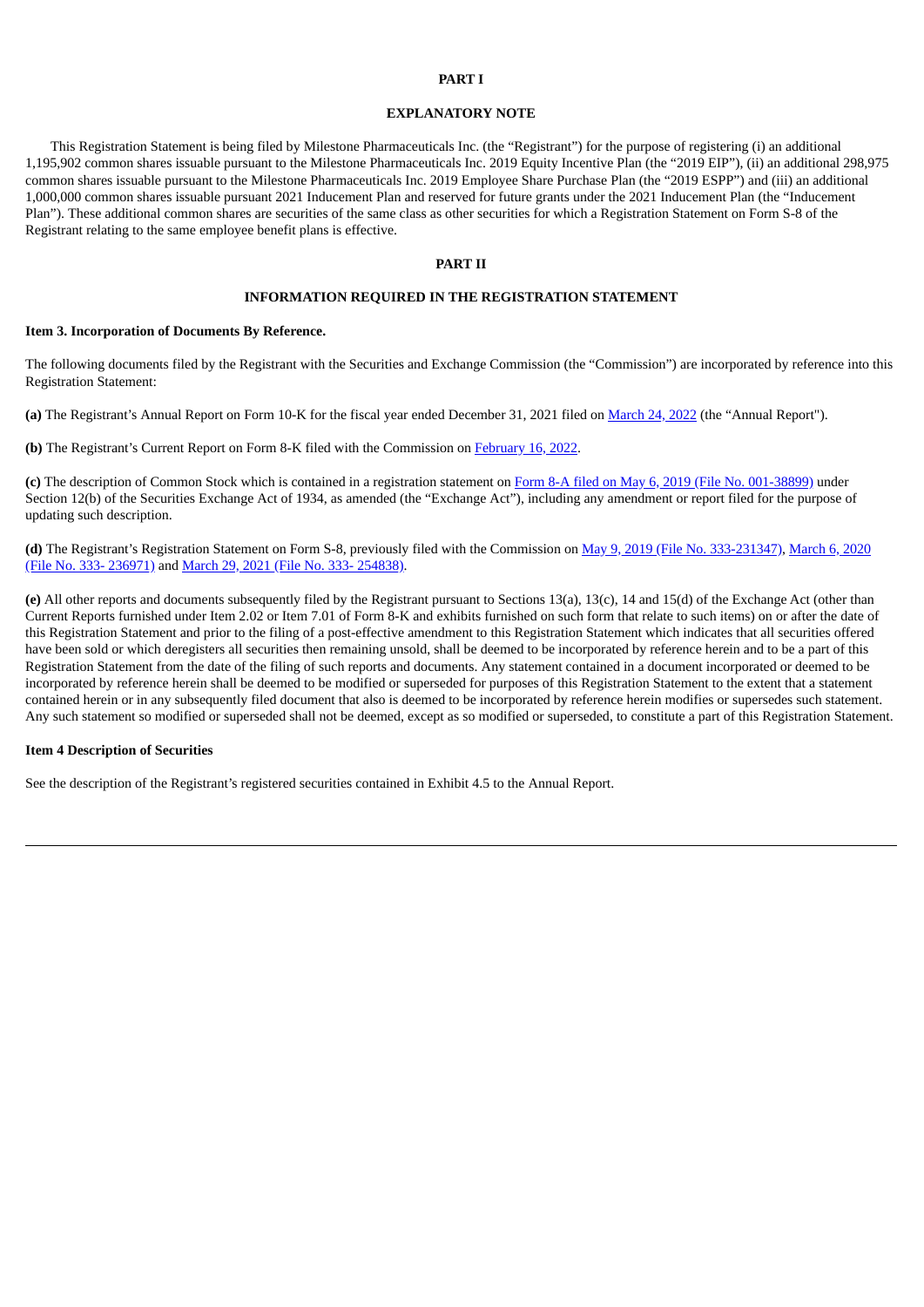# **Item 8. Exhibits.**

The exhibits to this Registration Statement are listed below:

| <b>Exhibit</b><br><b>Number</b> | <b>Exhibit Description</b>                                                                                                                                                                                                                                                                                                                                    |  |  |  |  |
|---------------------------------|---------------------------------------------------------------------------------------------------------------------------------------------------------------------------------------------------------------------------------------------------------------------------------------------------------------------------------------------------------------|--|--|--|--|
|                                 |                                                                                                                                                                                                                                                                                                                                                               |  |  |  |  |
| 4.1                             | Amended Articles of Incorporation (incorporated herein by reference to Exhibit 3.1 to the Registrant's Current Report on Form 8-K (File<br>No. 001-38899), filed with the SEC on May 15, 2019).                                                                                                                                                               |  |  |  |  |
| 4.2                             | Amended and Restated Bylaws (incorporated herein by reference to Exhibit 3.2 to the Registrant's Current Report on Form 8-K (File<br>No. 001-38899), filed with the SEC on May 15, 2019).                                                                                                                                                                     |  |  |  |  |
| 4.3                             | Form of Common Share Certificate (incorporated herein by reference to Exhibit 4.1 to Amendment No. 1 to the Registrant's Registration<br>Statement on Form S 1 (File No. 333-230846), filed with the SEC on April 29, 2019).                                                                                                                                  |  |  |  |  |
| 4.4                             | 2019 Equity Incentive Plan (incorporated herein by reference to Exhibit 4.8 to the Registrant's Registration Statement on Form S-8 (File<br>No. 333-231347), filed with the SEC on May 9, 2019).                                                                                                                                                              |  |  |  |  |
| 4.5                             | Form of U.S. Stock Option Grant Notice and Stock Option Agreement under the 2019 Equity Incentive Plan (incorporated herein by<br>reference to Exhibit 10.4 to Amendment No. 1 to the Registrant's Registration Statement on Form S-1 (File No. 333-230846), filed with the<br>SEC on April 29, 2019).                                                        |  |  |  |  |
| 4.6                             | Form of U.S. Restricted Stock Unit Grant Notice and Restricted Stock Unit Award Agreement under the 2019 Equity Incentive Plan<br>(incorporated herein by reference to Exhibit 10.5 to Amendment No. 1 to the Registrant's Registration Statement on Form S-1 (File<br>No. 333-230846), filed with the SEC on April 29, 2019).                                |  |  |  |  |
| 4.7                             | Form of Canadian Stock Option Grant Notice and Option Agreement under the 2019 Equity Incentive Plan (incorporated herein by<br>reference to Exhibit 10.6 to Amendment No. 1 to the Registrant's Registration Statement on Form S-1 (File No. 333-230846), filed with the                                                                                     |  |  |  |  |
| 4.8                             | SEC on April 29, 2019).<br>Form of Canadian Restricted Stock Unit Grant Notice and Restricted Stock Unit Award Agreement under the 2019 Equity Incentive Plan<br>(incorporated herein by reference to Exhibit 10.7 to Amendment No. 1 to the Registrant's Registration Statement on Form S-1 (File<br>No. 333-230846), filed with the SEC on April 29, 2019). |  |  |  |  |
| 4.9                             | 2019 Employee Share Purchase Plan (incorporated herein by reference to Exhibit 4.13 to the Registrant's Registration Statement on<br>Form S-8 (File No. 333-231347), filed with the SEC on May 9, 2019).                                                                                                                                                      |  |  |  |  |
| $4.10*$                         | 2021 Inducement Plan, approved by the Board of the Company as of November 10, 2021.                                                                                                                                                                                                                                                                           |  |  |  |  |
| $5.1*$                          | Opinion of Osler, Hoskin & Harcourt LLP.                                                                                                                                                                                                                                                                                                                      |  |  |  |  |
| $23.1*$                         | Consent of PricewaterhouseCoopers LLP, an Independent Registered Public Accounting Firm.                                                                                                                                                                                                                                                                      |  |  |  |  |
| $23.2*$                         | Consent of Osler, Hoskin & Harcourt LLP. (included in Exhibit 5.1).                                                                                                                                                                                                                                                                                           |  |  |  |  |
| $24.1*$                         | Power of Attorney (included on the signature page to this Registration Statement).                                                                                                                                                                                                                                                                            |  |  |  |  |
| $107*$                          | <b>Filing Fee Table</b>                                                                                                                                                                                                                                                                                                                                       |  |  |  |  |

\* Filed herewith.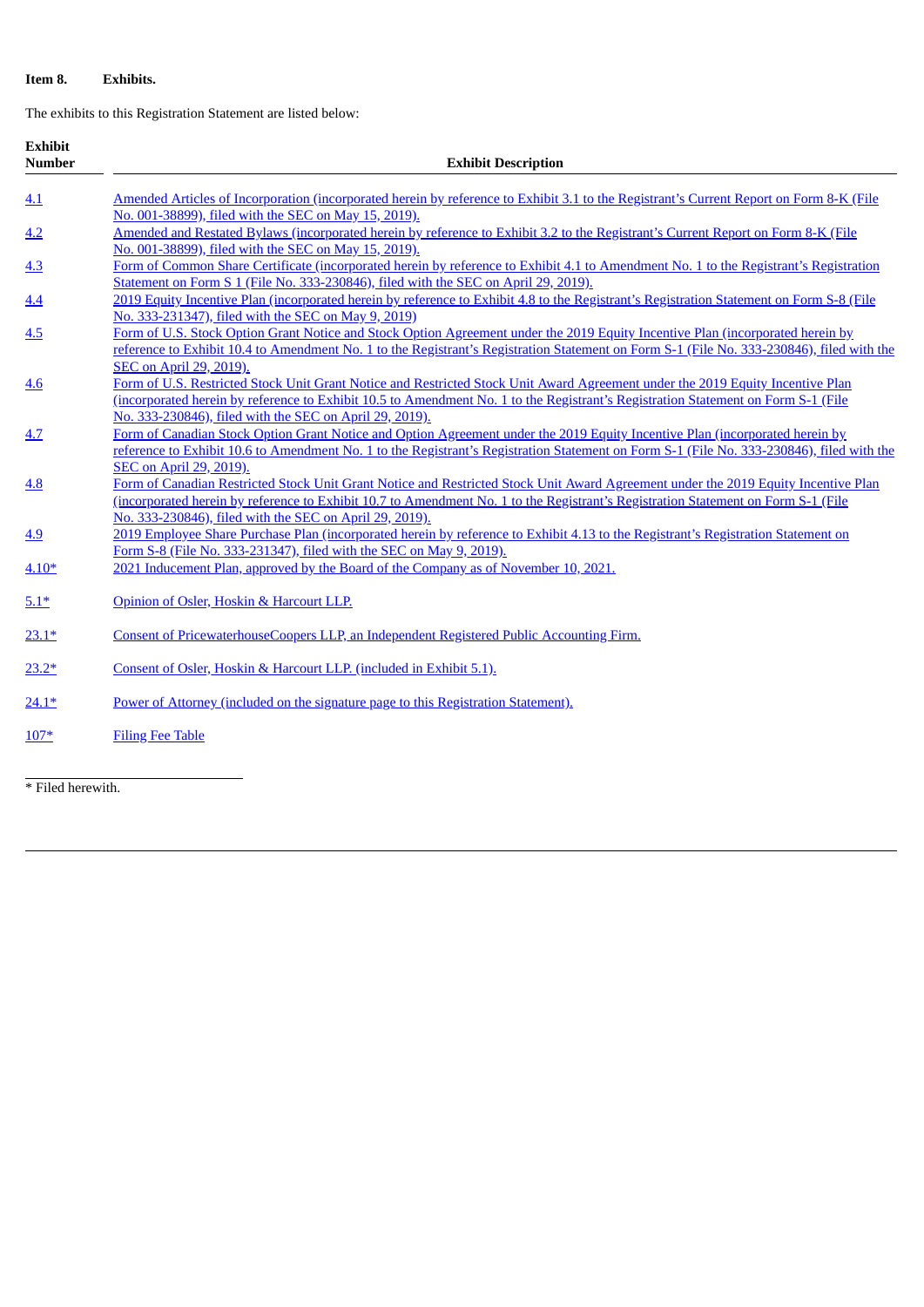#### **SIGNATURES**

Pursuant to the requirements of the Securities Act of 1933, as amended, the Registrant certifies that it has reasonable grounds to believe that it meets all of the requirements for filing on Form S-8 and has duly caused this Registration Statement to be signed on its behalf by the undersigned, thereunto duly authorized, in the City of Montréal, Province of Québec, Canada on March 24, 2022.

#### **Milestone Pharmaceuticals Inc.**

By: /s/ Joseph Oliveto

Joseph Oliveto President and Chief Executive Officer

#### **POWER OF ATTORNEY**

<span id="page-3-0"></span>**KNOW ALL PERSONS BY THESE PRESENTS,** that each person whose signature appears below constitutes and appoints Joseph Oliveto and Amit Hasija, and each or any one of them, his or her true and lawful attorney-in-fact and agent, with full power of substitution and resubstitution, for him or her and in his or her name, place and stead, in any and all capacities, to sign any and all amendments (including post-effective amendments) to this Registration Statement, and to file the same, with all exhibits thereto, and other documents in connection therewith, with the Securities and Exchange Commission, granting unto said attorneys-in-fact and agents, and each of them, full power and authority to do and perform each and every act and thing requisite and necessary to be done in connection therewith, as fully to all intents and purposes as he or she might or could do in person, hereby ratifying and confirming all that said attorneys-in-fact and agents, or any of them, or their or his or her substitutes or substitute, may lawfully do or cause to be done by virtue hereof.

Pursuant to the requirements of the Securities Act of 1933, as amended, this Registration Statement on Form S-8 has been signed by the following persons in the capacities and on the dates indicated.

| <b>Signature</b>                                 | <b>Title</b>                                                                      | <b>Date</b>    |  |  |
|--------------------------------------------------|-----------------------------------------------------------------------------------|----------------|--|--|
| /s/ Joseph Oliveto<br>Joseph Oliveto             | President, Chief Exetcutive Officer and Director<br>(Principal Executive Officer) | March 24, 2022 |  |  |
| /s/ Amit Hasija<br>Amit Hasija                   | <b>Chief Financial Officer</b><br>(Principal Financial and Accounting Officer)    | March 24, 2022 |  |  |
| /s/ Debra K. Liebert<br>Debra K. Liebert         | <b>Director</b>                                                                   | March 24, 2022 |  |  |
| /s/ Richard Pasternak<br>Richard Pasternak, M.D. | <b>Director</b>                                                                   | March 24, 2022 |  |  |
| /s/ Michael Tomsicek<br>Michael Tomsicek         | Director                                                                          | March 24, 2022 |  |  |
| /s/ Paul Truex<br>Paul Truex                     | <b>Director</b>                                                                   | March 24, 2022 |  |  |
| /s/ Lisa Giles<br>Lisa Giles                     | <b>Director</b>                                                                   | March 24, 2022 |  |  |
| /s/ Robert Wills<br>Robert Wills                 | <b>Director</b>                                                                   | March 24, 2022 |  |  |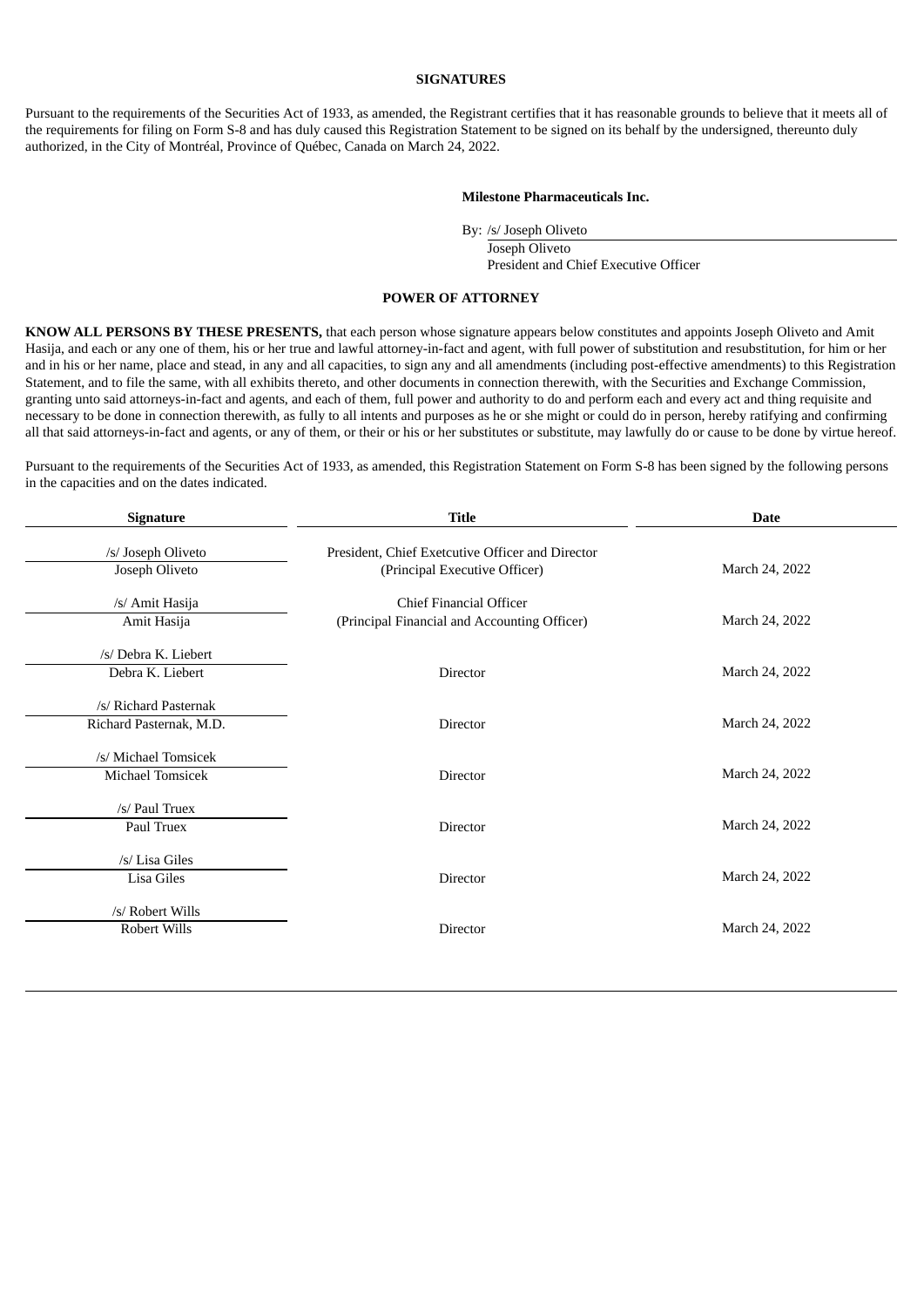### **SIGNATURE OF AUTHORIZED U.S. REPRESENTATIVE OF THE REGISTRANT**

Pursuant to the Securities Act, the undersigned, the duly authorized representative in the United States of Milestone Pharmaceuticals Inc. has signed this registration statement or amendment thereto on the 24th day of March, 2022.

# **MILESTONE PHARMACEUTICALS USA, INC.**

By: /s/ Joseph Oliveto

Joseph Oliveto President and Chief Executive Officer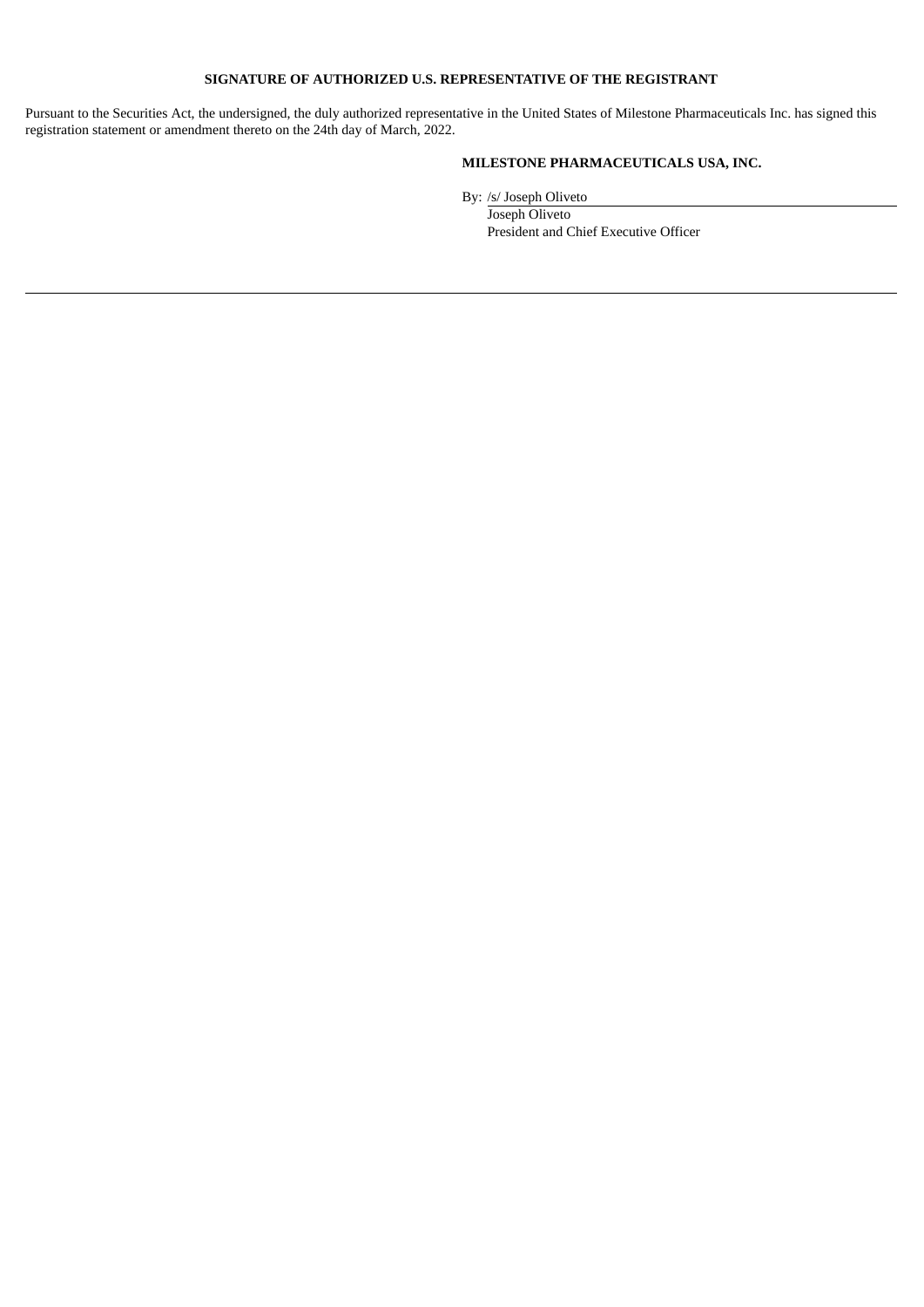#### **MILESTONE PHARMACEUTICALS INC.**

#### **2021 INDUCEMENT PLAN**

#### **ADOPTED BY THE BOARD OF DIRECTORS: DECEMBER 10, 2021**

#### <span id="page-5-0"></span>**1. GENERAL**

**(a) Eligible Award Recipients.** The only persons eligible to receive grants of Awards under this Plan are individuals who satisfy the standards for inducement grants under Nasdaq Marketplace Rule 5635(c)(4) or 5635(c)(3), if applicable, and the related guidance under Nasdaq IM 5635-1. A person who previously served as an Employee or Director will not be eligible to receive Awards under the Plan, other than following a bona fide period of nonemployment. Persons eligible to receive grants of Awards under this Plan are referred to in this Plan as "*Eligible Employees*." These Awards must be approved by either a majority of the Company's "Independent Directors" (as such term is defined in Nasdaq Marketplace Rule 5605(a)(2)) ("*Independent* **Directors**") or the Company's compensation committee, provided such committee is comprised solely of Independent Directors of the Company (the "*Independent Compensation Committee*") in order to comply with the exemption from the stockholder approval requirement for "inducement grants" provided under Rule 5635(c)(4) of the Nasdaq Marketplace Rules. Nasdaq Marketplace Rule 5635(c)(4) and the related guidance under Nasdaq IM 5635-1 (together with any analogous rules or guidance effective after the date hereof, the "*Inducement Award Rules*").

**(b) Available Awards.** The Plan provides for the grant of the following types of Awards: (i) Nonstatutory Stock Options, (ii) Share Appreciation Rights (iii) Restricted Share Awards, (iv) Restricted Share Unit Awards, (v) Performance Share Awards, (vi) Performance Cash Awards, and (vii) Other Share Awards.

**(c) Purpose.** The Plan, through the granting of Awards, is intended to help the Company provide (i) an inducement material for certain individuals to enter into employment with the Company within the meaning of Rule 5635(c)(4) of the Nasdaq Marketplace Rules, (ii) incentives for such persons to exert maximum efforts for the success of the Company and any Affiliate and (iii) provide a means by which Eligible Employees may benefit from increases in value of the Common Shares.

#### **2. ADMINISTRATION.**

**(a) Administration by Board.** The Board will administer the Plan; provided, however, that Awards may only be granted by either (i) a majority of the Company's Independent Directors or (ii) the Independent Compensation Committee. Subject to those constraints and the other constraints of the Inducement Award Rules, the Board may delegate some of its powers of administration of the Plan to a Committee or Committees, as provided in Section 2(c).

**(b) Powers of Board.** The Board will have the power, subject to, and within the limitations of, the express provisions of the Plan and the Inducement Award Rules:

**(i)** To determine (A) who will be granted Awards; (B) when and how each Award will be granted; (C) what type of Award will be granted; (D) the provisions of each Award (which need not be identical), including when a person will be permitted to exercise or otherwise receive cash or Common Shares under the Award; (E) the number of Common Shares subject to, or the cash value of, an Award; and (F) the Fair Market Value applicable to a Share Award; provided, however, that Awards may only be granted by either (i) a majority of the Company's Independent Directors or (ii) the Independent Compensation Committee.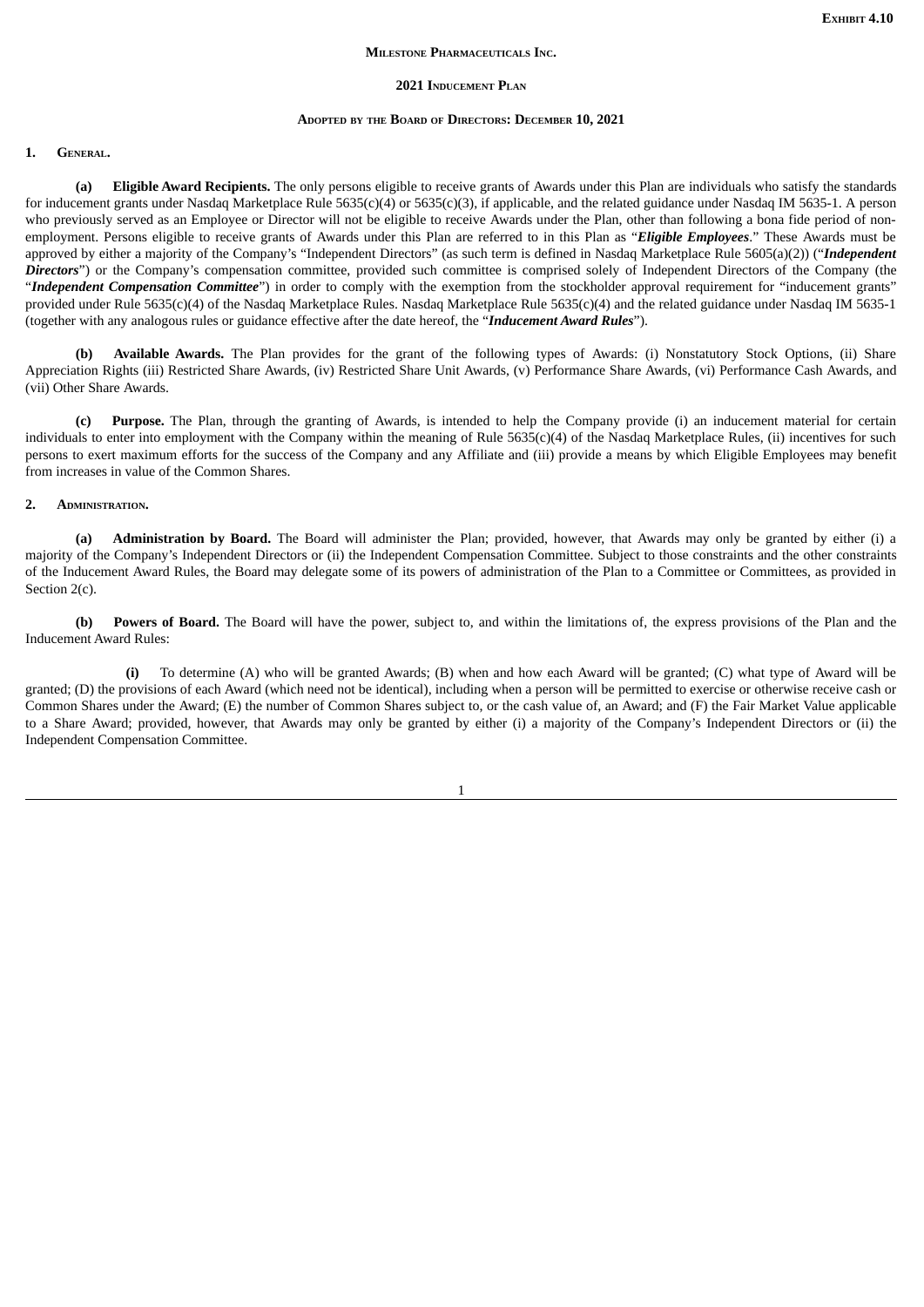**(ii)** To construe and interpret the Plan and Awards granted under it, and to establish, amend and revoke rules and regulations for administration of the Plan and Awards. The Board, in the exercise of these powers, may correct any defect, omission or inconsistency in the Plan or in any Award Agreement or in the written terms of a Performance Cash Award, in a manner and to the extent it will deem necessary or expedient to make the Plan or Award fully effective.

**(iii)** To settle all controversies regarding the Plan and Awards granted under it.

**(iv)** To accelerate, in whole or in part, the time at which an Award may be exercised or vest (or the time at which cash or Common Shares may be issued in settlement thereof).

**(v)** To suspend or terminate the Plan at any time. Except as otherwise provided in the Plan or an Award Agreement, suspension or termination of the Plan will not materially impair a Participant's rights under the Participant's then-outstanding Award without the Participant's written consent except as provided in subsection (viii) below.

**(vi)** To amend the Plan in any respect the Board deems necessary or advisable; provided, however, that stockholder approval will be required for any amendment to the extent required by Applicable Law. Except as provided above, rights under any Award granted before amendment of the Plan will not be materially impaired by any amendment of the Plan unless (1) the Company requests consent of the affected Participant, and (2) such Participant consents in writing.

**(vii)** To submit any amendment to the Plan for shareholder approval.

**(viii)** To approve forms of Award Agreements for use under the Plan and to amend the terms of any one or more Awards, including, but not limited to, amendments to provide terms more favorable to the Participant than previously provided in the Award Agreement, subject to any specified limits in the Plan that are not subject to Board discretion; *provided however,* that a Participant's rights under any Award will not be impaired by any such amendment unless (A) the Company requests the consent of the affected Participant, and (B) such Participant consents in writing. Notwithstanding the foregoing, (1) a Participant's rights will not be deemed to have been impaired by any such amendment if the Board, in its sole discretion, determines that the amendment, taken as a whole, does not materially impair the Participant's rights, and (2) subject to the limitations of applicable law, if any, the Board may amend the terms of any one or more Awards without the affected Participant's consent (A) to clarify the manner of exemption from, or to bring the Award into compliance with, Section 409A of the Code; or (B) to comply with other applicable laws or listing requirements.

**(ix)** Generally, to exercise such powers and to perform such acts as the Board deems necessary or expedient to promote the best interests of the Company and that are not in conflict with the provisions of the Plan or Awards.

**(x)** To adopt such procedures and sub-plans as are necessary or appropriate to permit participation in the Plan by Eligible Employees who are foreign nationals or employed outside the United States (provided that Board approval will not be necessary for immaterial modifications to the Plan or any Award Agreement that are required for compliance with the laws of the relevant foreign jurisdiction).

**(xi)** To effect, with the consent of any adversely affected Participant, (A) the reduction of the exercise, purchase or strike price of any outstanding Share Award; (B) the cancellation of any outstanding Share Award and the grant in substitution therefor of a new (1) Option or SAR, (2) Restricted Share Award, (3) Restricted Share Unit Award, (4) Other Share Award, (5) cash and/or (6) other valuable consideration determined by the Board, in its sole discretion, with any such substituted award (x) covering the same or a different number of Common Shares as the cancelled Share Award and (y) granted under the Plan or another equity or compensatory plan of the Company; or (C) any other action that is treated as a repricing under generally accepted accounting principles.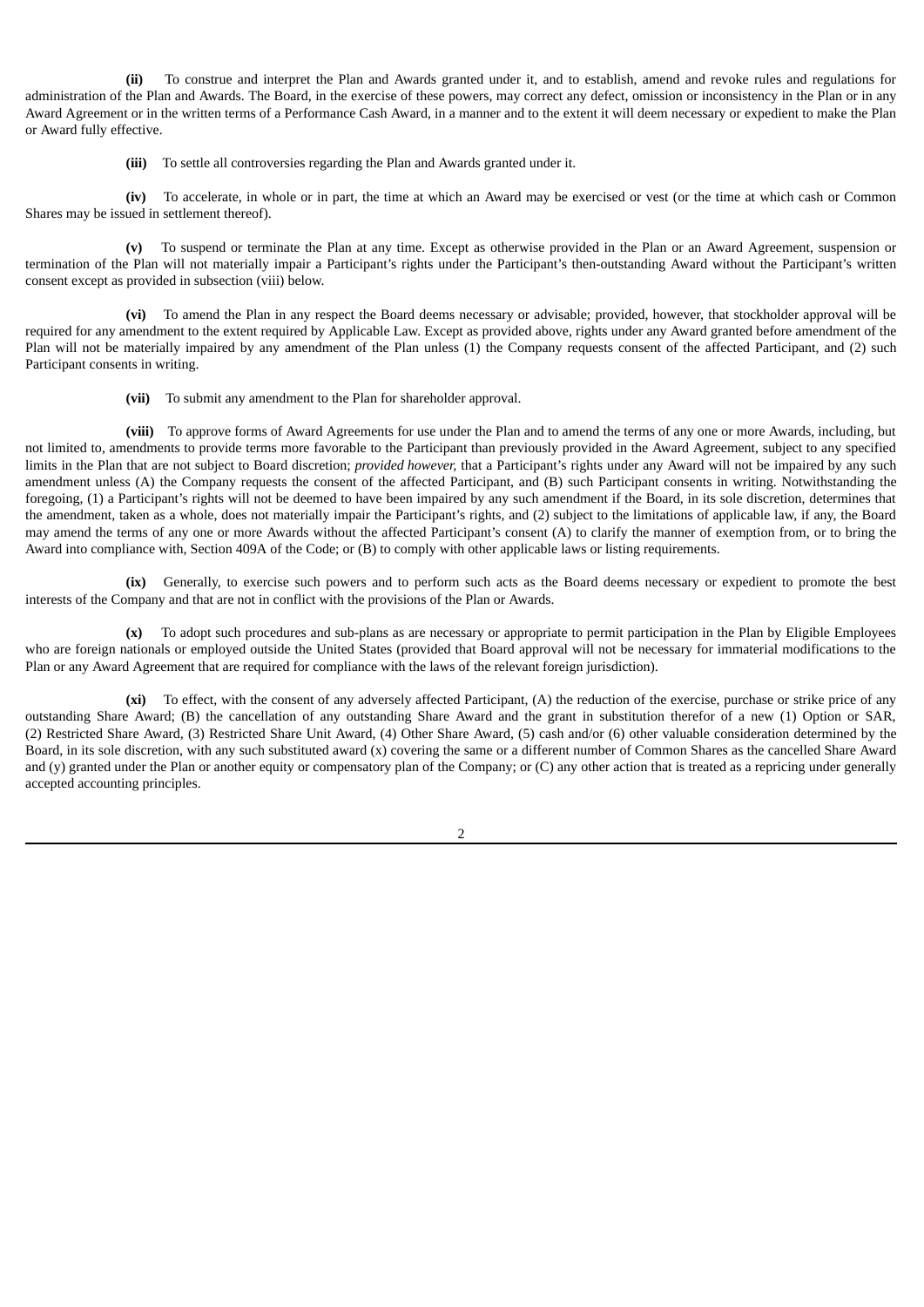#### **(c) Delegation to Committee.**

**(i) General.** Subject to the terms of Section 4(c), the Board may delegate some or all of the administration of the Plan to a Committee or Committees. If administration of the Plan is delegated to a Committee, the Committee will have, in connection with the administration of the Plan, the powers theretofore possessed by the Board that have been delegated to the Committee, including the power to delegate to a subcommittee of the Committee any of the administrative powers the Committee is authorized to exercise (and references in this Plan to the Board will thereafter be to the Committee or subcommittee, as applicable). Any delegation of administrative powers will be reflected in resolutions, not inconsistent with the provisions of the Plan, adopted from time to time by the Board or Committee (as applicable). The Committee may, at any time, abolish the subcommittee and/or revest in the Committee any powers delegated to the subcommittee. The Board may retain the authority to concurrently administer the Plan with the Committee and may, at any time, revest in the Board some or all of the powers previously delegated.

**(ii) Rule 16b-3 Compliance.** The Committee may consist solely of two or more Non-Employee Directors, in accordance with Rule 16b-3.

**(d) Effect of Board's Decision.** All determinations, interpretations and constructions made by the Board in good faith will not be subject to review by any person and will be final, binding and conclusive on all persons.

#### **3. SHARES SUBJECT TO THE PLAN.**

**(a) Share Reserve.** Subject to Section 9(a) relating to Capitalization Adjustments, the aggregate number of shares of Common Stock that may be issued pursuant to Share Awards will not exceed 1,000,000 shares (the "*Share Reserve*"). For clarity, the Share Reserve in this Section 3(a) is a limitation on the number of Common Shares that may be issued pursuant to the Plan. Accordingly, this Section 3(a) does not limit the granting of Share Awards except as provided in Section 7(a). Shares may be issued in connection with a merger or acquisition as permitted by NASDAQ Listing Rule 5635(c) or, if applicable, NYSE Listed Company Manual Section 303A.08, AMEX Company Guide Section 711 or other applicable rule, and such issuance will not reduce the number of shares available for issuance under the Plan.

**(b) Reversion of Shares to the Share Reserve.** If a Share Award or any portion thereof (i) expires or otherwise terminates without all of the shares covered by such Share Award having been issued or (ii) is settled in cash (*i.e.*, the Participant receives cash rather than shares), such expiration, termination or settlement will not reduce (or otherwise offset) the number of Common Shares that may be available for issuance under the Plan. If any Common Shares issued pursuant to a Share Award are forfeited back to or repurchased by the Company because of the failure to meet a contingency or condition required to vest such shares in the Participant, then the shares that are forfeited or repurchased will revert to and again become available for issuance under the Plan. Any shares subject to a Share Award (or portion thereof) that are surrendered to the Company in satisfaction of tax withholding obligations on a Share Award or as consideration for the exercise or purchase price of a Share Award will again become available for issuance under the Plan.

**(e) Source of Shares**. The shares issuable under the Plan will be authorized but unissued Common Shares.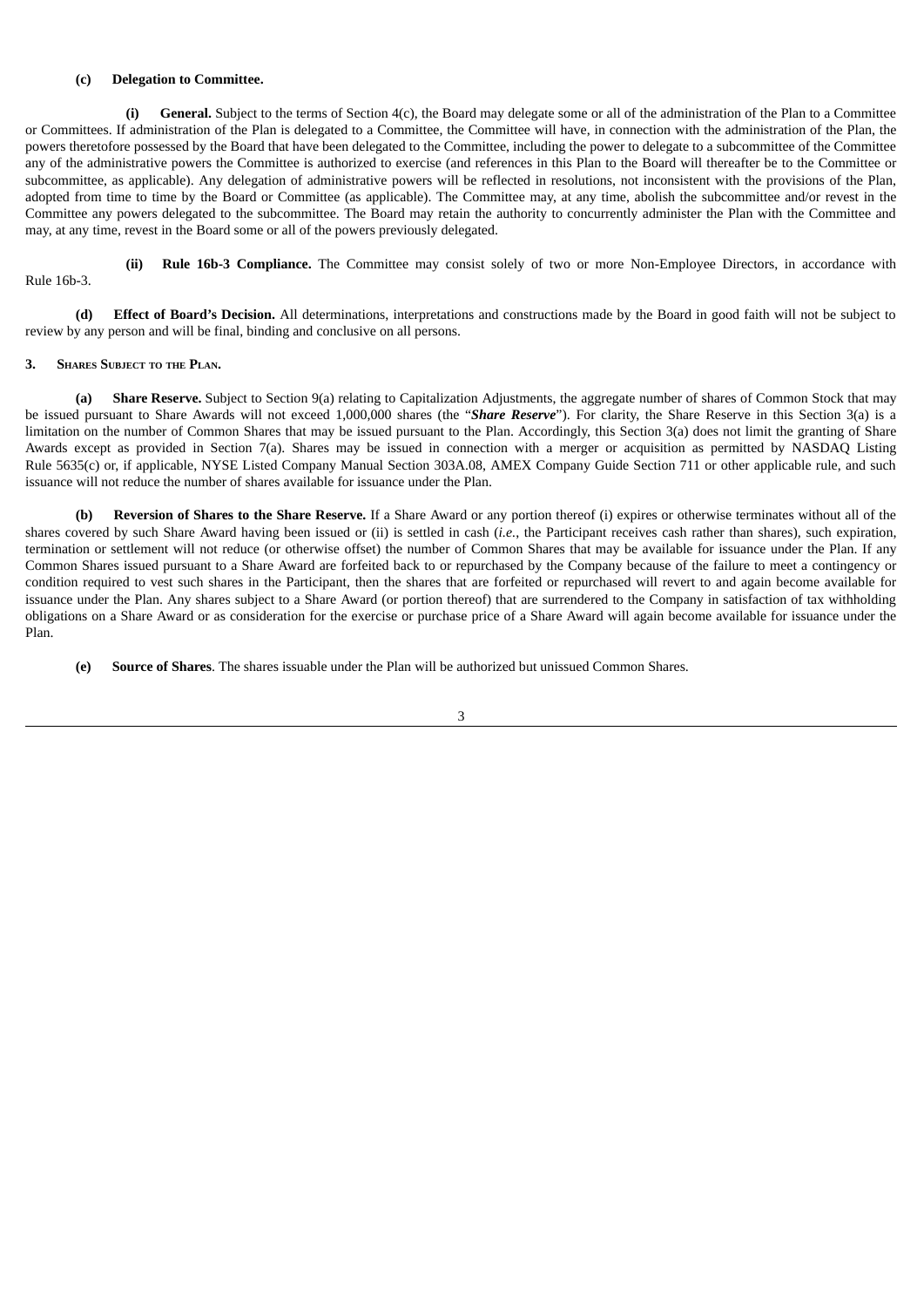#### **4. ELIGIBILITY.**

**(a) Eligible Award Recipients**. Awards may only be granted to persons who are Eligible Employees described in Section 1(a) of the Plan, where the Award is an inducement material to the individual's entering into employment with the Company or an Affiliated within the meaning of Rule 5635(c)(4) of the Nasdaq Marketplace Rules or is otherwise permitted pursuant to Rule 5635(c) of the Nasdaq Marketplace Rules.

**(b) Specific Share Award Limitations**. Nonstatutory Stock Options and SARs may not be granted to Eligible Employees who are providing Continuous Service only to any "parent" of the Company, as such term is defined in Rule 405 of the Securities Act, unless (i) the shares underlying such Share Awards is treated as "service recipient stock" under Section 409A of the Code (for example, because the Share Awards are granted pursuant to a corporate transaction such as a spin off transaction), (ii) the Company, in consultation with its legal counsel, has determined that such Share Awards are otherwise exempt from Section 409A of the Code, or (iii) the Company, in consultation with its legal counsel, has determined that such Share Awards comply with the distribution requirements of Section 409A of the Code.

**(c) Approval Requirements.** All Awards must be granted either by a majority of the Company's Independent Directors or the Independent Compensation Committee.

#### **5. PROVISIONS RELATING TO OPTIONS AND SHARE APPRECIATION RIGHTS.**

Each Option or SAR will be in such form and will contain such terms and conditions as the Board deems appropriate. All Options will be Nonstatutory Stock Options at the time of grant. The provisions of separate Options or SARs need not be identical; *provided, however*, that each Award Agreement will conform to (through incorporation of provisions hereof by reference in the applicable Award Agreement or otherwise) the substance of each of the following provisions:

**(a) Term.** No Option or SAR will be exercisable after the expiration of ten (10) years from the date of its grant or such shorter period specified in the Award Agreement.

**(b) Exercise Price.** The exercise or strike price of each Option or SAR will be not less than 100% of the Fair Market Value of the Common Shares subject to the Option or SAR on the date the Award is granted. Notwithstanding the foregoing, an Option or SAR may be granted with an exercise or strike price lower than 100% of the Fair Market Value of the Common Shares subject to the Award if such Award is granted pursuant to an assumption of or substitution for another option or share appreciation right pursuant to a corporate transaction and in a manner consistent with the provisions of Section 409A of the Code. Each SAR will be denominated in Common Shares equivalents.

**(c) Purchase Price for Options.** The purchase price of Common Shares acquired pursuant to the exercise of an Option may be paid, to the extent permitted by applicable law and as determined by the Board in its sole discretion, by any combination of the methods of payment set forth below. The Board will have the authority to grant Options that do not permit all of the following methods of payment (or otherwise restrict the ability to use certain methods) and to grant Options that require the consent of the Company to use a particular method of payment. The permitted methods of payment are as follows:

**(i)** by cash, check, bank draft or money order payable to the Company;

**(ii)** pursuant to a program developed under Regulation T as promulgated by the Federal Reserve Board that, prior to the issuance of the shares subject to the Option, results in either the receipt of cash (or check) by the Company or the receipt of irrevocable instructions to pay the aggregate exercise price to the Company from the sales proceeds;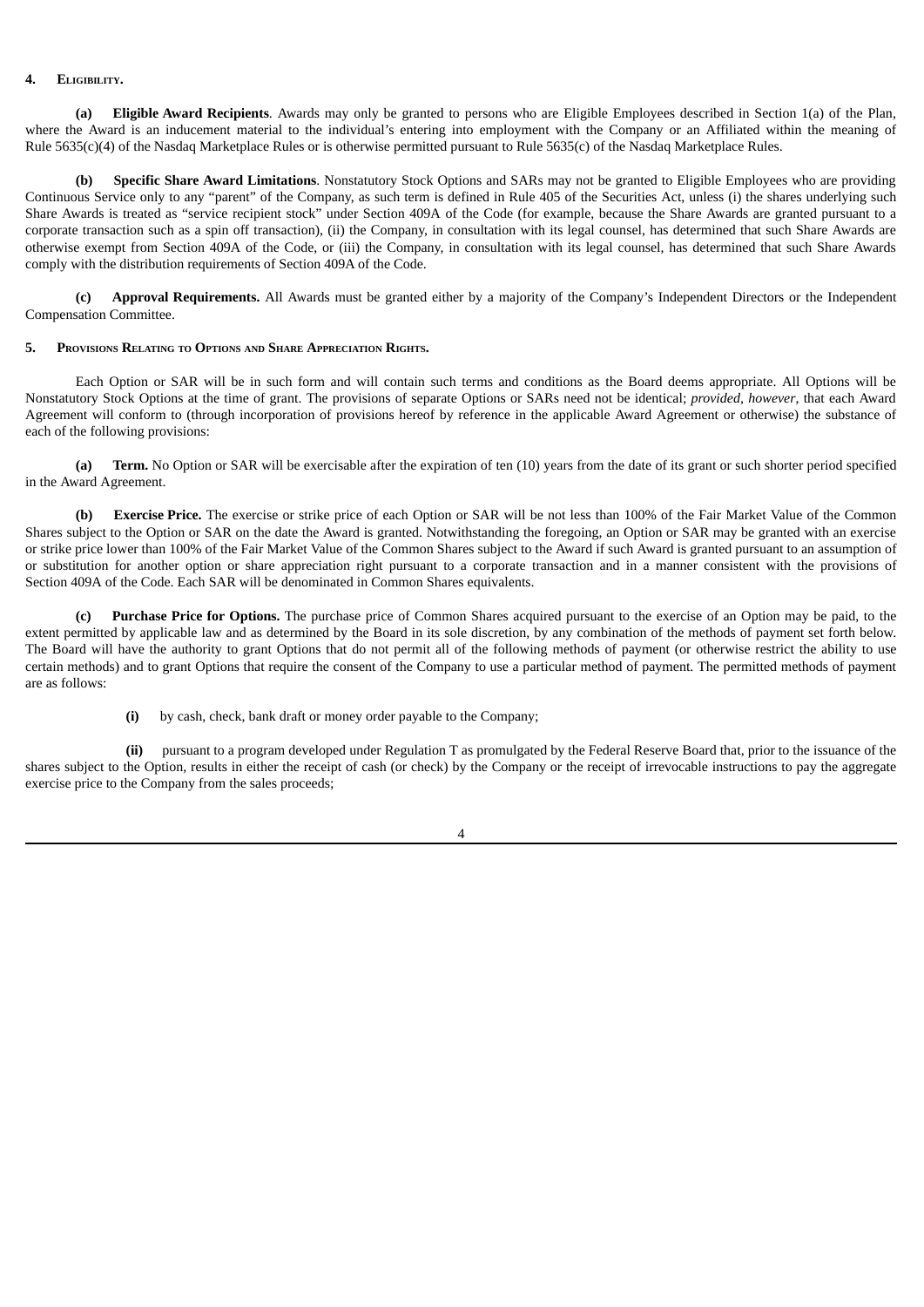**(iii)** by a "net exercise" arrangement pursuant to which the Company will reduce the number of Common Shares issuable upon exercise by the largest whole number of shares with a Fair Market Value that does not exceed the aggregate exercise price; *provided, however*, that the Company will accept a cash or other payment from the Participant to the extent of any remaining balance of the aggregate exercise price not satisfied by such reduction in the number of whole shares to be issued. Common Shares will no longer be subject to an Option and will not be exercisable thereafter to the extent that (A) shares otherwise issuable upon exercise are used to pay the exercise price pursuant to the "net exercise," (B) shares are delivered to the Participant as a result of such exercise, and (C) shares otherwise issuable are withheld to satisfy tax withholding obligations; or

**(iv)** in any other form of legal consideration that may be acceptable to the Board and specified in the applicable Award Agreement.

**(d) Exercise and Payment of a SAR.** To exercise any outstanding SAR, the Participant must provide written notice of exercise to the Company in compliance with the provisions of the Share Appreciation Right Agreement evidencing such SAR. The appreciation distribution payable on the exercise of a SAR will be not greater than an amount equal to the excess of (A) the aggregate Fair Market Value (on the date of the exercise of the SAR) of a number of Common Shares equal to the number of Common Share equivalents in which the Participant is vested under such SAR, and with respect to which the Participant is exercising the SAR on such date, over (B) the aggregate strike price of the number of Common Share equivalents with respect to which the Participant is exercising the SAR on such date. The appreciation distribution may be paid in Common Shares, in cash, in any combination of the two or in any other form of consideration, as determined by the Board and contained in the Award Agreement evidencing such SAR.

**(e) Transferability of Options and SARs.** The Board may, in its sole discretion, impose such limitations on the transferability of Options and SARs as the Board will determine. In the absence of such a determination by the Board to the contrary, the following restrictions on the transferability of Options and SARs will apply:

**(i) Restrictions on Transfer**. An Option or SAR will not be transferable except by will or by the laws of descent and distribution (or pursuant to subsections (ii) and (iii) below), and will be exercisable during the lifetime of the Participant only by the Participant. The Board may permit transfer of the Option or SAR in a manner that is not prohibited by applicable tax and securities laws. Except as explicitly provided herein, neither an Option nor a SAR may be transferred for consideration.

**(ii) Domestic Relations Orders**. Subject to the approval of the Board or a duly authorized Officer, an Option or SAR may be transferred pursuant to the terms of a domestic relations order, official marital settlement agreement or other divorce or separation instrument as permitted by applicable law.

**(iii) Beneficiary Designation**. Subject to the approval of the Board or a duly authorized Officer, a Participant may, by delivering written notice to the Company, in a form approved by the Company (or the designated broker), designate a third party who, on the death of the Participant, will thereafter be entitled to exercise the Option or SAR and receive the Common Shares or other consideration resulting from such exercise. In the absence of such a designation, upon the death of the Participant, the executor or administrator of the Participant's estate will be entitled to exercise the Option or SAR and receive the Common Shares or other consideration resulting from such exercise. However, the Company may prohibit designation of a beneficiary at any time, including due to any conclusion by the Company that such designation would be inconsistent with the provisions of applicable laws.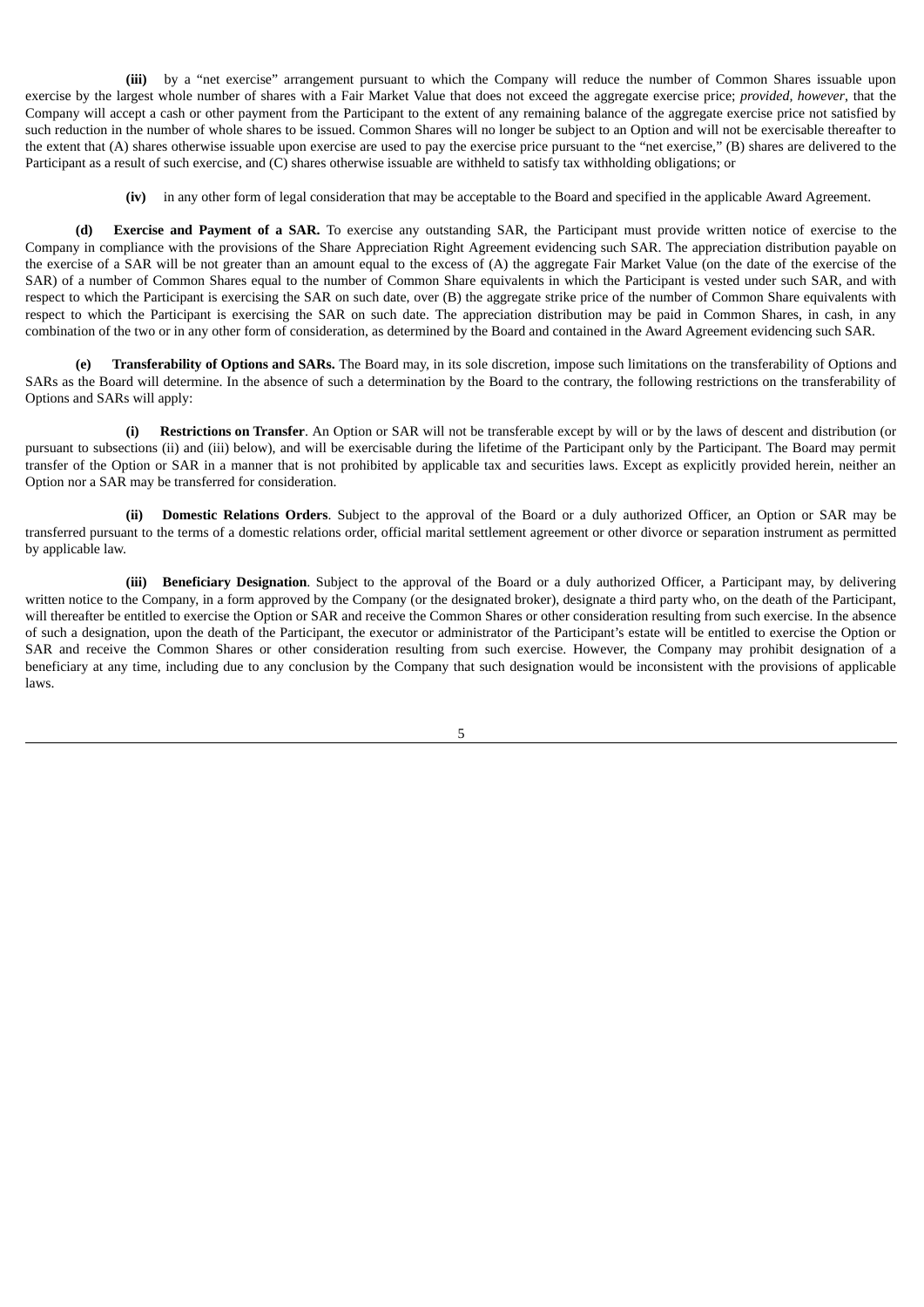**(f) Vesting Generally.** The total number of Common Shares subject to an Option or SAR may vest and become exercisable in periodic installments that may or may not be equal. The Option or SAR may be subject to such other terms and conditions on the time or times when it may or may not be exercised (which may be based on the satisfaction of Performance Goals or other criteria) as the Board may deem appropriate. The vesting provisions of individual Options or SARs may vary. The provisions of this Section 5(f) are subject to any Option or SAR provisions governing the minimum number of Common Shares as to which an Option or SAR may be exercised.

**(g) Termination of Continuous Service.** Except as otherwise provided in the applicable Award Agreement or other agreement between the Participant and the Company, if a Participant's Continuous Service terminates (other than for Cause and other than upon the Participant's death or Disability), the Participant may exercise his or her Option or SAR (to the extent that the Participant was entitled to exercise such Award as of the date of termination of Continuous Service), but only within the period of time ending on the earlier of (i) the date that is three (3) months following the termination of the Participant's Continuous Service (or such longer or shorter period specified in the applicable Award Agreement, which period will not be less than thirty (30) days if necessary to comply with applicable laws unless such termination is for Cause) and (ii) the expiration of the term of the Option or SAR as set forth in the Award Agreement. If, after termination of Continuous Service, the Participant does not exercise his or her Option or SAR within the applicable time frame, the Option or SAR as applicable will terminate.

**(h) Extension of Termination Date.** Except as otherwise provided in the applicable Award Agreement or other written agreement between the Participant and the Company, if the exercise of an Option or SAR following the termination of the Participant's Continuous Service (other than for Cause and other than upon the Participant's death or Disability) would be prohibited at any time solely because the issuance of Common Shares would violate the registration requirements under the Securities Act, then the Option or SAR will terminate on the earlier of (i) the expiration of a total period of time (that need not be consecutive) equal to the applicable post termination exercise period after the termination of the Participant's Continuous Service during which the exercise of the Option or SAR would not be in violation of such registration requirements or other applicable securities laws, and (ii) the expiration of the term of the Option or SAR as set forth in the applicable Award Agreement. In addition, unless otherwise provided in a Participant's Award Agreement, if the sale of any Common Shares received on exercise of an Option or SAR following the termination of the Participant's Continuous Service (other than for Cause) would violate the Company's insider trading policy, then the Option or SAR will terminate on the earlier of (i) the expiration of a period of months (that need not be consecutive) equal to the applicable post-termination exercise period after the termination of the Participant's Continuous Service during which the sale of the Common Shares received upon exercise of the Option or SAR would not be in violation of the Company's insider trading policy, or (ii) the expiration of the term of the Option or SAR as set forth in the applicable Award Agreement.

**(i) Disability of Participant.** Except as otherwise provided in the applicable Award Agreement or other agreement between the Participant and the Company, if a Participant's Continuous Service terminates as a result of the Participant's Disability, the Participant may exercise his or her Option or SAR (to the extent that the Participant was entitled to exercise such Option or SAR as of the date of termination of Continuous Service), but only within such period of time ending on the earlier of (i) the date twelve (12) months following such termination of Continuous Service (or such longer or shorter period specified in the Award Agreement, which period will not be less than six (6) months if necessary to comply with applicable laws) and (ii) the expiration of the term of the Option or SAR as set forth in the Award Agreement. If, after termination of Continuous Service, the Participant does not exercise his or her Option or SAR within the applicable time frame, the Option or SAR (as applicable) will terminate.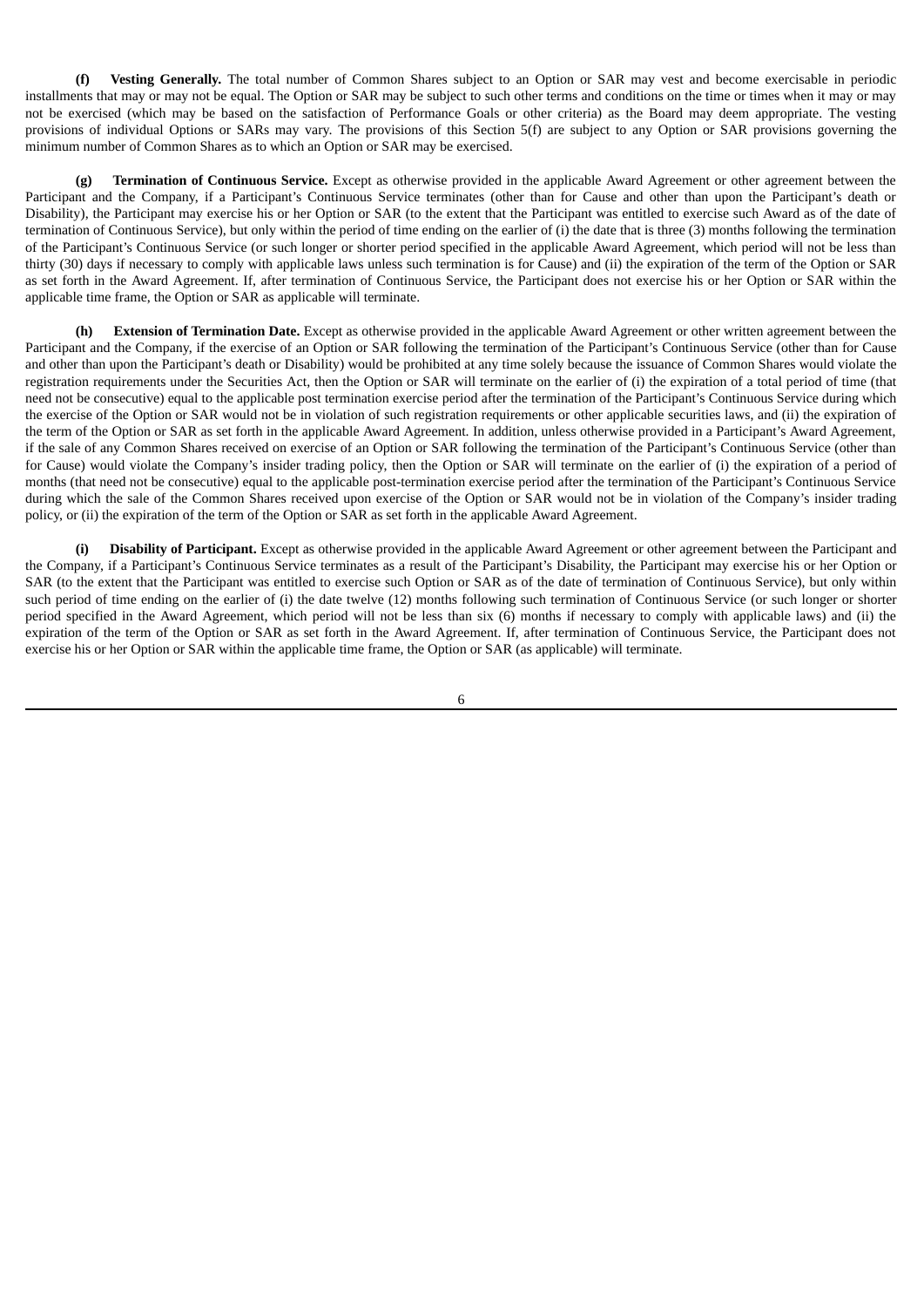**(j) Death of Participant.** Except as otherwise provided in the applicable Award Agreement or other agreement between the Participant and the Company, if (i) a Participant's Continuous Service terminates as a result of the Participant's death, or (ii) the Participant dies within the period (if any) specified in the Award Agreement for exercisability after the termination of the Participant's Continuous Service for a reason other than death, then the Option or SAR may be exercised (to the extent the Participant was entitled to exercise such Option or SAR as of the date of death) by the Participant's estate, by a person who acquired the right to exercise the Option or SAR by bequest or inheritance or by a person designated to exercise the Option or SAR upon the Participant's death, but only within the period ending on the earlier of (i) the date eighteen (18) months following the date of death (or such longer or shorter period specified in the Award Agreement, which period will not be less than six (6) months if necessary to comply with applicable laws) and (ii) the expiration of the term of such Option or SAR as set forth in the Award Agreement. If, after the Participant's death, the Option or SAR is not exercised within the applicable time frame, the Option or SAR (as applicable) will terminate.

**(k) Termination for Cause.** Except as explicitly provided otherwise in a Participant's Award Agreement or other individual written agreement between the Company or any Affiliate and the Participant, if a Participant's Continuous Service is terminated for Cause, the Option or SAR will terminate immediately upon such Participant's termination of Continuous Service, and the Participant will be prohibited from exercising his or her Option or SAR from and after the time of such termination of Continuous Service.

**(l) Non-Exempt Employees**. If an Option or SAR is granted to an Employee who is a non-exempt employee for purposes of the Fair Labor Standards Act of 1938, as amended, the Option or SAR will not be first exercisable for any Common Shares until at least six (6) months following the date of grant of the Option or SAR (although the Award may vest prior to such date). Consistent with the provisions of the Worker Economic Opportunity Act, (i) if such non-exempt Employee dies or suffers a Disability, (ii) upon a Corporate Transaction in which such Option or SAR is not assumed, continued, or substituted, (iii) upon a Change in Control, or (iv) upon the Participant's retirement (as such term may be defined in the Participant's Award Agreement, in another agreement between the Participant and the Company, or, if no such definition, in accordance with the Company's then current employment policies and guidelines), the vested portion of any Options and SARs may be exercised earlier than six (6) months following the date of grant. The foregoing provision is intended to operate so that any income derived by a non-exempt employee in connection with the exercise or vesting of an Option or SAR will be exempt from his or her regular rate of pay. To the extent permitted and/or required for compliance with the Worker Economic Opportunity Act to ensure that any income derived by a non-exempt employee in connection with the exercise, vesting or issuance of any shares under any other Share Award will be exempt from the employee's regular rate of pay, the provisions of this Section 5(l) will apply to all Share Awards and are hereby incorporated by reference into such Share Award Agreements.

#### **6. PROVISIONS OF SHARE AWARDS OTHER THAN OPTIONS AND SARS.**

**(a) Restricted Share Awards.** Each Restricted Share Award Agreement will be in such form and will contain such terms and conditions as the Board deems appropriate. To the extent consistent with the Company's bylaws, at the Board's election, Common Shares may be (i) held in book entry form subject to the Company's instructions until any restrictions relating to the Restricted Share Award lapse; or (ii) evidenced by a certificate, which certificate will be held in such form and manner as determined by the Board. The terms and conditions of Restricted Share Award Agreements may change from time to time, and the terms and conditions of separate Restricted Share Award Agreements need not be identical. Each Restricted Share Award Agreement will conform to (through incorporation of the provisions hereof by reference in the agreement or otherwise) the substance of each of the following provisions: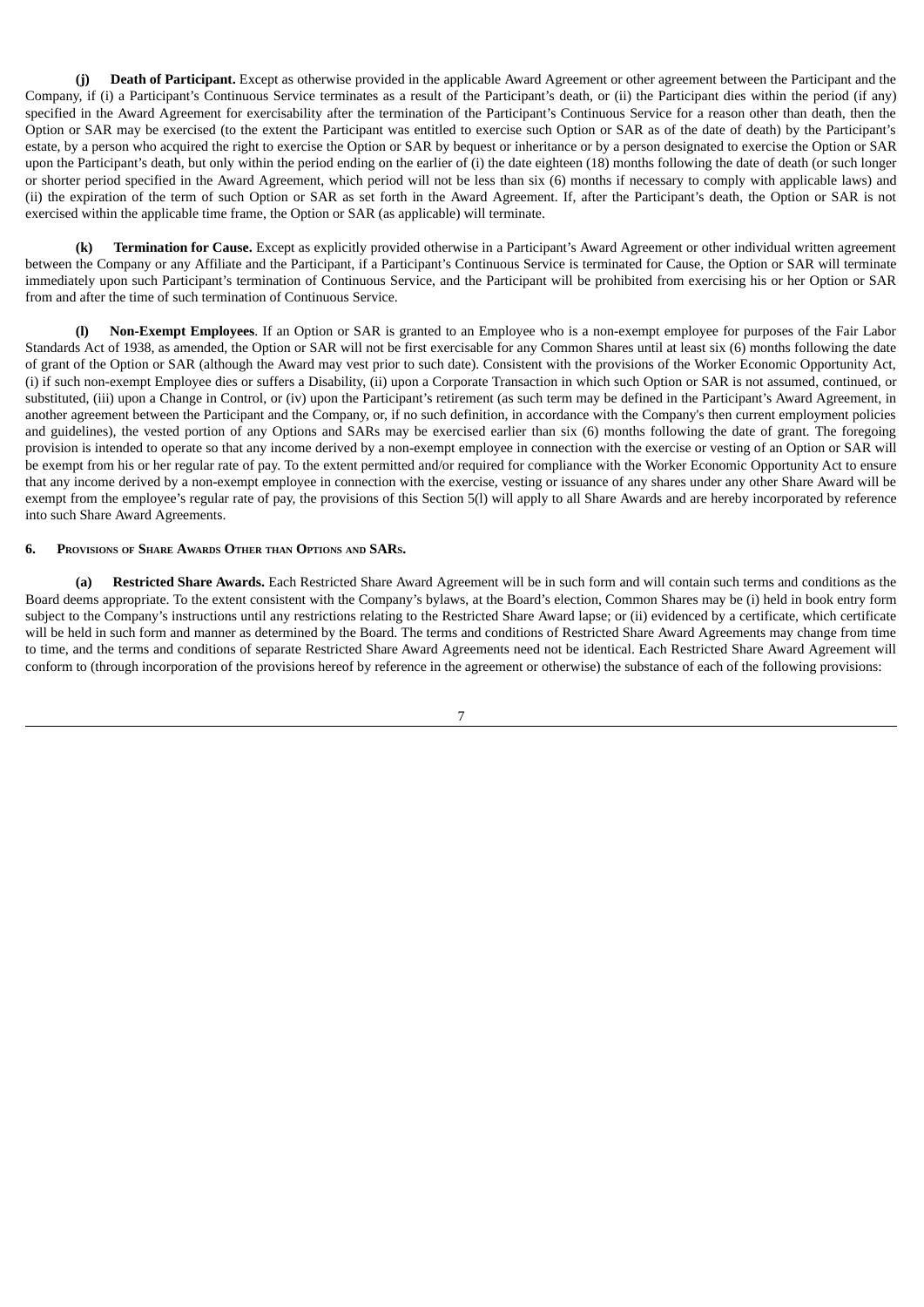**(i) Consideration.** A Restricted Share Award may be awarded in consideration for (A) cash, check, bank draft or money order payable to the Company, or (B) any other form of legal consideration that may be acceptable to the Board, in its sole discretion, and permissible under applicable law.

**(ii) Vesting.** Common Shares awarded under the Restricted Share Award Agreement may be subject to forfeiture to the Company in accordance with a vesting schedule to be determined by the Board.

**(iii) Termination of Participant's Continuous Service.** If a Participant's Continuous Service terminates, the Company may receive through a forfeiture condition or a repurchase right any or all of the Common Shares held by the Participant as of the date of termination of Continuous Service under the terms of the Restricted Share Award Agreement.

**(iv) Transferability.** Common Shares acquired under the Restricted Share Award Agreement will be transferable by the Participant only upon such terms and conditions as are set forth in the Restricted Share Award Agreement, as the Board will determine in its sole discretion, so long as Common Shares awarded under the Restricted Share Award Agreement remains subject to the terms of the Restricted Share Award Agreement.

**(v) Dividends.** A Restricted Share Award Agreement may provide that any dividends paid on Common Shares will be subject to the same vesting and forfeiture restrictions as apply to the shares subject to the Restricted Share Award to which they relate.

**(b) Restricted Share Unit Awards.** Each Restricted Share Unit Award Agreement will be in such form and will contain such terms and conditions as the Board deems appropriate. The terms and conditions of Restricted Share Unit Award Agreements may change from time to time, and the terms and conditions of separate Restricted Share Unit Award Agreements need not be identical. Each Restricted Share Unit Award Agreement will conform to (through incorporation of the provisions hereof by reference in the agreement or otherwise) the substance of each of the following provisions:

**(i) Consideration.** At the time of grant of a Restricted Share Unit Award, the Board will determine the consideration, if any, to be paid by the Participant upon delivery of each Common Share subject to the Restricted Share Unit Award. The consideration to be paid (if any) by the Participant for each Common Share subject to a Restricted Share Unit Award may be paid in any form of legal consideration that may be acceptable to the Board, in its sole discretion, and permissible under applicable law.

**(ii) Vesting.** At the time of the grant of a Restricted Share Unit Award, the Board may impose such restrictions on or conditions to the vesting of the Restricted Share Unit Award as it, in its sole discretion, deems appropriate.

**(iii) Payment**. A Restricted Share Unit Award may be settled by the delivery of Common Shares, their cash equivalent, any combination thereof or in any other form of consideration, as determined by the Board and contained in the Restricted Share Unit Award Agreement.

**(iv) Additional Restrictions.** At the time of the grant of a Restricted Share Unit Award, the Board, as it deems appropriate, may impose such restrictions or conditions that delay the delivery of the Common Shares (or their cash equivalent) subject to a Restricted Share Unit Award to a time after the vesting of such Restricted Share Unit Award.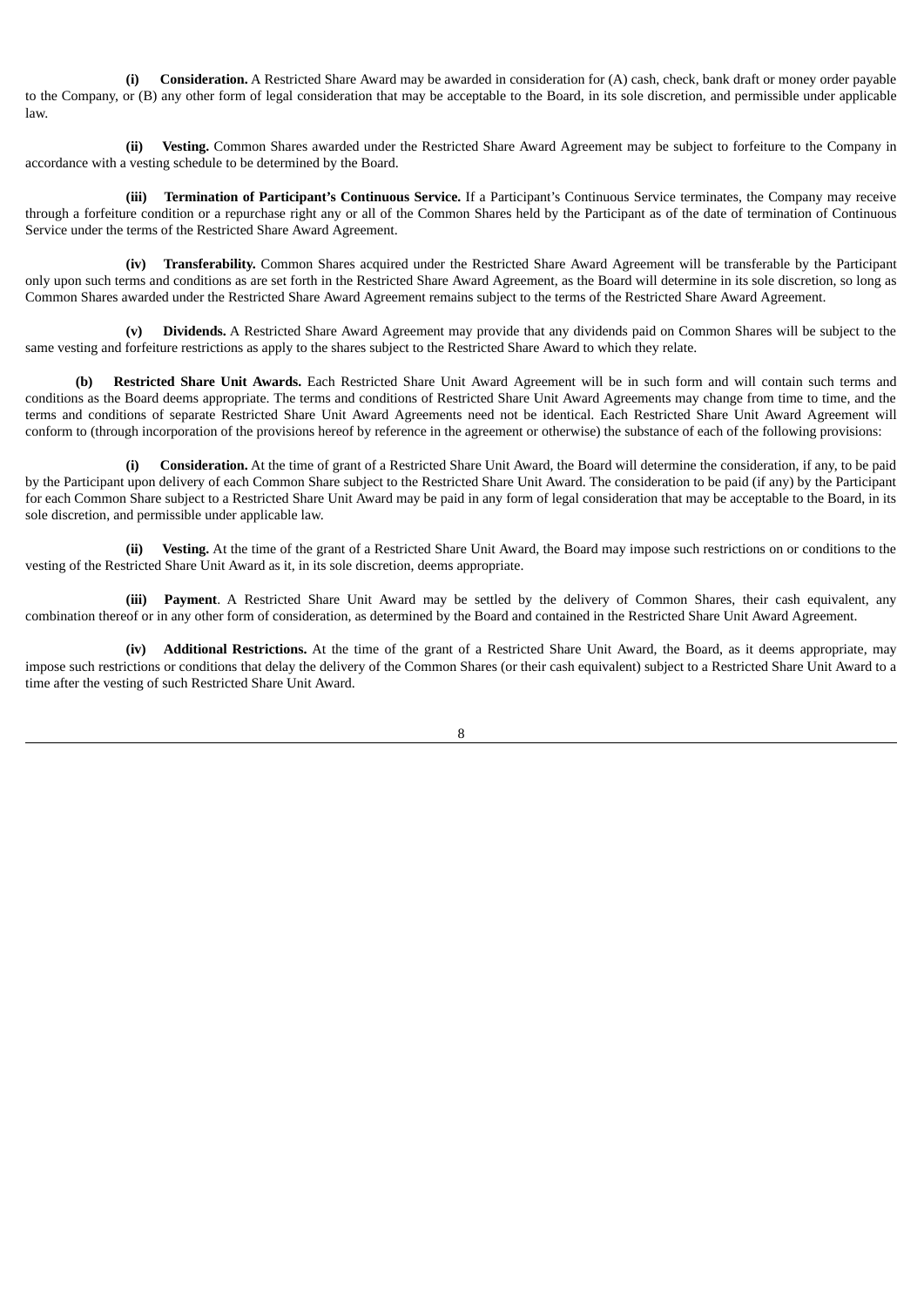**(v) Dividend Equivalents.** Dividend equivalents may be credited in respect of Common Shares covered by a Restricted Share Unit Award, as determined by the Board and contained in the Restricted Share Unit Award Agreement. At the sole discretion of the Board, such dividend equivalents may be converted into additional Common Shares covered by the Restricted Share Unit Award in such manner as determined by the Board. Any additional shares covered by the Restricted Share Unit Award credited by reason of such dividend equivalents will be subject to all of the same terms and conditions of the underlying Restricted Share Unit Award Agreement to which they relate.

**(vi) Termination of Participant's Continuous Service.** Except as otherwise provided in the applicable Restricted Share Unit Award Agreement or other written agreement between a Participant and the Company or an Affiliate, such portion of the Restricted Share Unit Award that has not vested will be forfeited upon the Participant's termination of Continuous Service.

#### **(c) Performance Awards**.

**(i) Performance Share Awards**. A Performance Share Award is a Share Award that is payable (including that may be granted, may vest or may be settled) contingent upon the attainment during a Performance Period of certain Performance Goals. A Performance Share Award may, but need not, require the Participant's completion of a specified period of Continuous Service. The length of any Performance Period, the Performance Goals to be achieved during the Performance Period, and the measure of whether and to what degree such Performance Goals have been attained will be conclusively determined by a majority of the Company's Independent Directors or the Independent Compensation Committee. In addition, to the extent permitted by applicable law and the applicable Award Agreement, a majority of the Company's Independent Directors or the Independent Compensation Committee may determine that cash may be used in payment of Performance Share Awards.

**(ii) Performance Cash Awards**. A Performance Cash Award is a cash award that is payable contingent upon the attainment during a Performance Period of certain Performance Goals. A Performance Cash Award may also require the completion of a specified period of Continuous Service. At the time of grant of a Performance Cash Award, the length of any Performance Period, the Performance Goals to be achieved during the Performance Period, and the measure of whether and to what degree such Performance Goals have been attained will be conclusively determined by a majority of the Company's Independent Directors or the Independent Compensation Committee, in its sole discretion. A majority of the Company's Independent Directors or the Independent Compensation Committee may specify the form of payment of Performance Cash Awards, which may be cash or other property, or may provide for a Participant to have the option for his or her Performance Cash Award, or such portion thereof as a majority of the Company's Independent Directors or the Independent Compensation Committee may specify, to be paid in whole or in part in cash or other property.

**(iii) Independent Director or Independent Compensation Committee Discretion**. A majority of the Company's Independent Directors or the Independent Compensation Committee retains the discretion to adjust or eliminate the compensation or economic benefit due upon attainment of Performance Goals and to define the manner of calculating the Performance Criteria it selects to use for a Performance Period. Partial achievement of the specified criteria may result in the payment or vesting corresponding to the degree of achievement as specified in the Share Award Agreement or the written terms of a Performance Cash Award.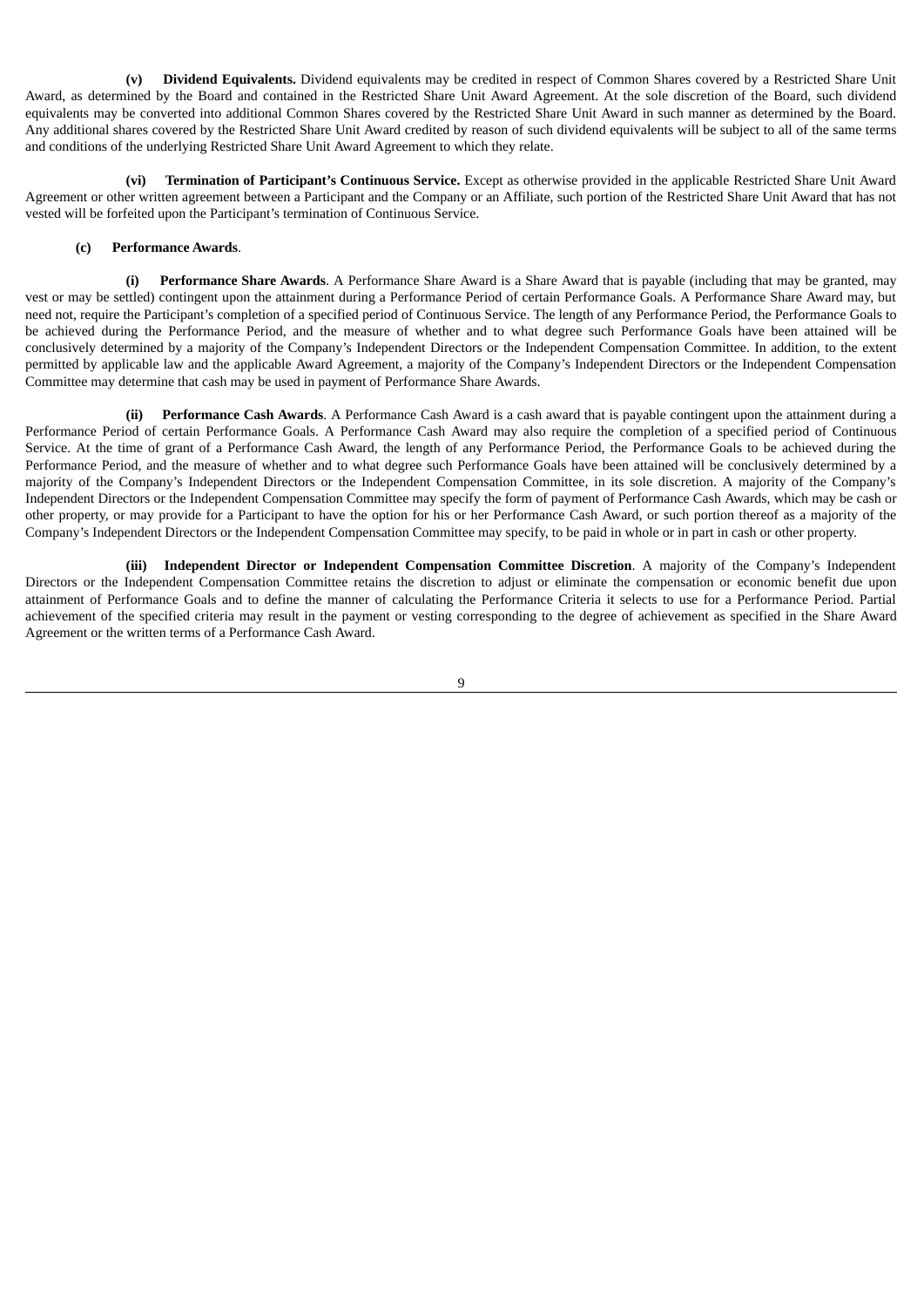**(d) Other Share Awards**. Other forms of Share Awards valued in whole or in part by reference to, or otherwise based on, Common Shares, including the appreciation in value thereof (e.g., options or share rights with an exercise price or strike price less than 100% of the Fair Market Value of the Common Shares at the time of grant) may be granted either alone or in addition to Share Awards provided for under Section 5 and the preceding provisions of this Section 6. Subject to the provisions of the Plan, a majority of the Company's Independent Director's or the Independent Compensation Committee will have sole and complete authority to determine the persons to whom and the time or times at which such Other Share Awards will be granted, the number of Common Shares (or the cash equivalent thereof) to be granted pursuant to such Other Share Awards and all other terms and conditions of such Other Share Awards.

#### **7. COVENANTS OF THE COMPANY.**

**(a) Availability of Shares.** The Company will keep available at all times the number of Common Shares reasonably required to satisfy then outstanding Share Awards.

**(b) Securities Law Compliance.** The Company will seek to obtain from each regulatory commission or agency having jurisdiction over the Plan, as necessary, such authority as may be required to grant Share Awards and to issue Common Shares upon exercise or settlement of the Share Awards; *provided, however*, that this undertaking will not require the Company to register under the Securities Act or other securities or applicable laws, the Plan, any Share Award or any Common Shares issued or issuable pursuant to any such Share Award. If, after reasonable efforts and at a reasonable cost, the Company is unable to obtain from any such regulatory commission or agency the authority that counsel for the Company deems necessary or advisable for the lawful issuance of Common Shares under the Plan, the Company will be relieved from any liability for failure to issue Common Shares upon exercise or settlement of such Share Awards unless and until such authority is obtained. A Participant will not be eligible for the grant of an Award or the subsequent issuance of cash or Common Shares pursuant to the Award if such grant or issuance would be in violation of any applicable securities law.

**(c) No Obligation to Notify or Minimize Taxes.** The Company will have no duty or obligation to any Participant to advise such holder as to the tax treatment or time or manner of exercising such Share Award. Furthermore, the Company will have no duty or obligation to warn or otherwise advise such holder of a pending termination or expiration of an Award or a possible period in which the Award may not be exercised. The Company has no duty or obligation to minimize the tax consequences of an Award to the holder of such Award.

#### **8. MISCELLANEOUS.**

**(a) Use of Proceeds from Issuance of Common Shares.** Proceeds from the issuance of Common Shares pursuant to Share Awards will constitute general funds of the Company.

**(b) Corporate Action Constituting Grant of Awards.** Corporate action constituting a grant by the Company of an Award to any Participant will be deemed completed as of the date of such corporate action, unless otherwise determined by the Board, regardless of when the instrument, certificate, or letter evidencing the Award is communicated to, or actually received or accepted by, the Participant. In the event that the corporate records (e.g., Board consents, resolutions or minutes) documenting the corporate action approving the grant contain terms (e.g., exercise price, vesting schedule or number of shares) that are inconsistent with those in the Award Agreement or related grant documents as a result of a clerical error in the papering of the Award Agreement or related grant documents, the corporate records will control and the Participant will have no legally binding right to the incorrect term in the Award Agreement or related grant documents.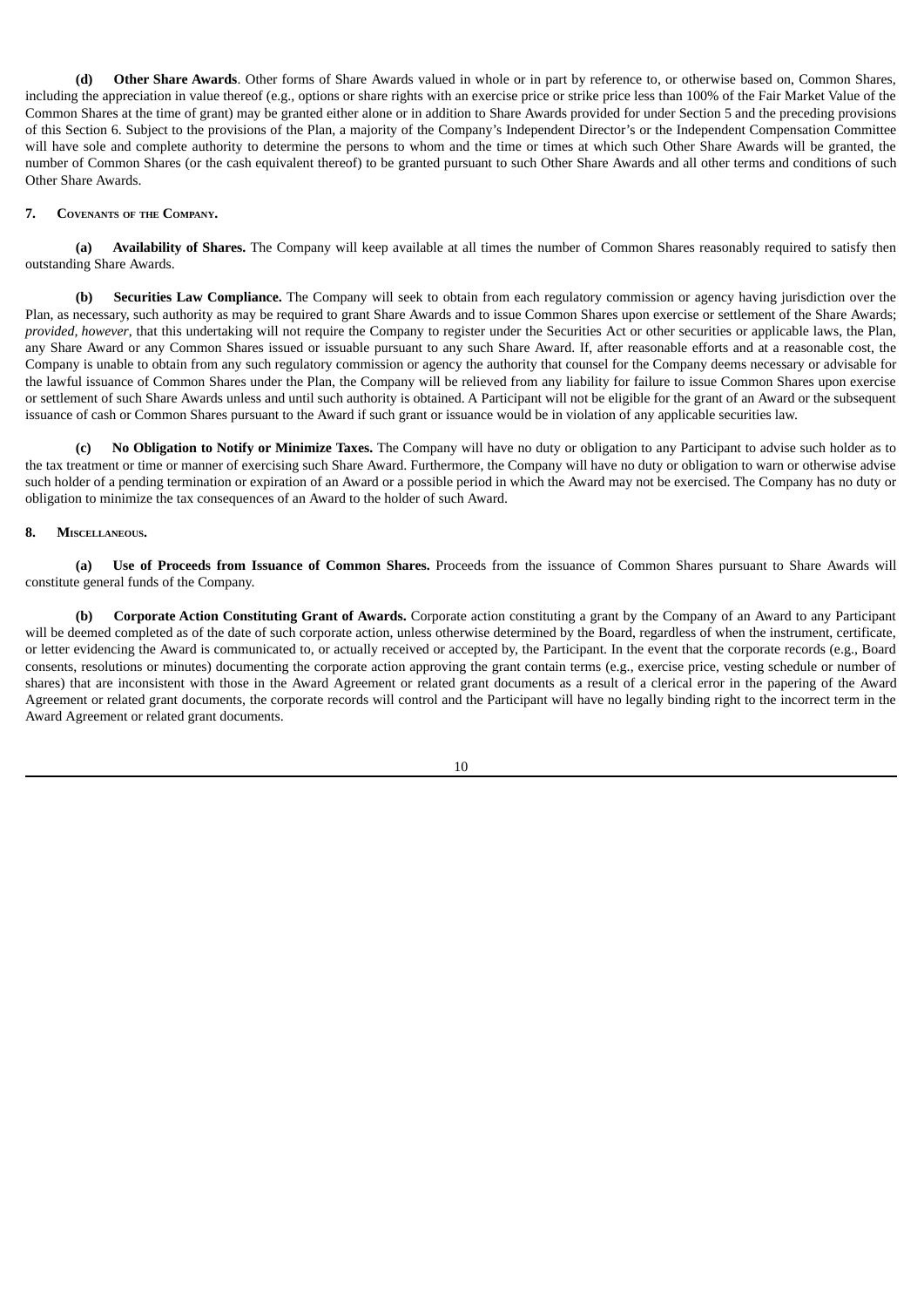**(c) Shareholder Rights.** No Participant will be deemed to be the holder of, or to have any of the rights of a holder with respect to, any Common Shares subject to an Award unless and until (i) such Participant has satisfied all requirements for exercise of, or the issuance of Common Shares under, the Award pursuant to its terms, and (ii) the issuance of the Common Shares subject to such Award has been entered into the books and records of the Company.

**(d) No Employment or Other Service Rights.** Nothing in the Plan, any Award Agreement or any other instrument executed thereunder or in connection with any Award granted pursuant thereto will confer upon any Participant any right to continue to serve the Company or an Affiliate in the capacity in effect at the time the Award was granted or will affect the right of the Company or an Affiliate to terminate (i) subject to applicable employment standards legislation, the employment of an Employee with or without notice and with or without cause, (ii) the service of a Consultant pursuant to the terms of such Consultant's agreement with the Company or an Affiliate, or (iii) the service of a Director pursuant to the bylaws of the Company or an Affiliate, and any applicable provisions of the corporate law of the state or foreign jurisdiction in which the Company or the Affiliate is domiciled or incorporated, as the case may be.

**(e) Change in Time Commitment**. In the event a Participant's regular level of time commitment in the performance of his or her services for the Company and any Affiliates is reduced (for example, and without limitation, if the Participant is an Employee of the Company and the Employee has a change in status from a full-time Employee to a part-time Employee or takes a leave of absence) after the date of grant of any Award to the Participant, subject to applicable employment standards legislation, the Board has the right in its sole discretion to (x) make a corresponding reduction in the number of shares or cash amount subject to any portion of such Award that is scheduled to vest or become payable after the date of such change in time commitment, and (y) in lieu of or in combination with such a reduction, extend the vesting or payment schedule applicable to such Award. In the event of any such reduction, the Participant will have no right with respect to any portion of the Award that is so reduced or extended.

**(f) Investment Assurances.** The Company may require a Participant, as a condition of exercising or acquiring Common Shares under any Award, (i) to give written assurances satisfactory to the Company as to the Participant's knowledge and experience in financial and business matters and/or to employ a purchaser representative reasonably satisfactory to the Company who is knowledgeable and experienced in financial and business matters and that such Participant is capable of evaluating, alone or together with the purchaser representative, the merits and risks of exercising the Award; and (ii) to give written assurances satisfactory to the Company stating that the Participant is acquiring Common Shares subject to the Award for the Participant's own account and not with any present intention of selling or otherwise distributing the Common Shares. The foregoing requirements, and any assurances given pursuant to such requirements, will be inoperative if (A) the issuance of the shares upon the exercise or acquisition of Common Shares under the Share Award has been registered under a then currently effective registration statement under the Securities Act, or (B) as to any particular requirement, a determination is made by counsel for the Company that such requirement need not be met in the circumstances under the then applicable securities laws. The Company may, upon advice of counsel to the Company, place legends on share certificates issued under the Plan as such counsel deems necessary or appropriate in order to comply with applicable securities laws, including, but not limited to, legends restricting the transfer of the Common Shares.

**(g) Withholding Obligations.** Unless prohibited by the terms of an Award Agreement, the Company may, in its sole discretion, satisfy any federal, foreign, state, provincial or local tax withholding obligation relating to an Award by any of the following means or by a combination of such means: (i) causing the Participant to tender a cash payment; (ii) withholding Common Shares from the Common Shares issued or otherwise issuable to the Participant in connection with the Share Award; *provided, however,* that no Common Shares are withheld with a value exceeding the maximum amount of tax required to be withheld by law (or such lesser amount as may be necessary to avoid classification of the Share Award as a liability for financial accounting purposes); (iii) withholding cash from an Award settled in cash; (iv) withholding payment from any amounts otherwise payable to the Participant; or (v) by such other method as may be set forth in the Award Agreement.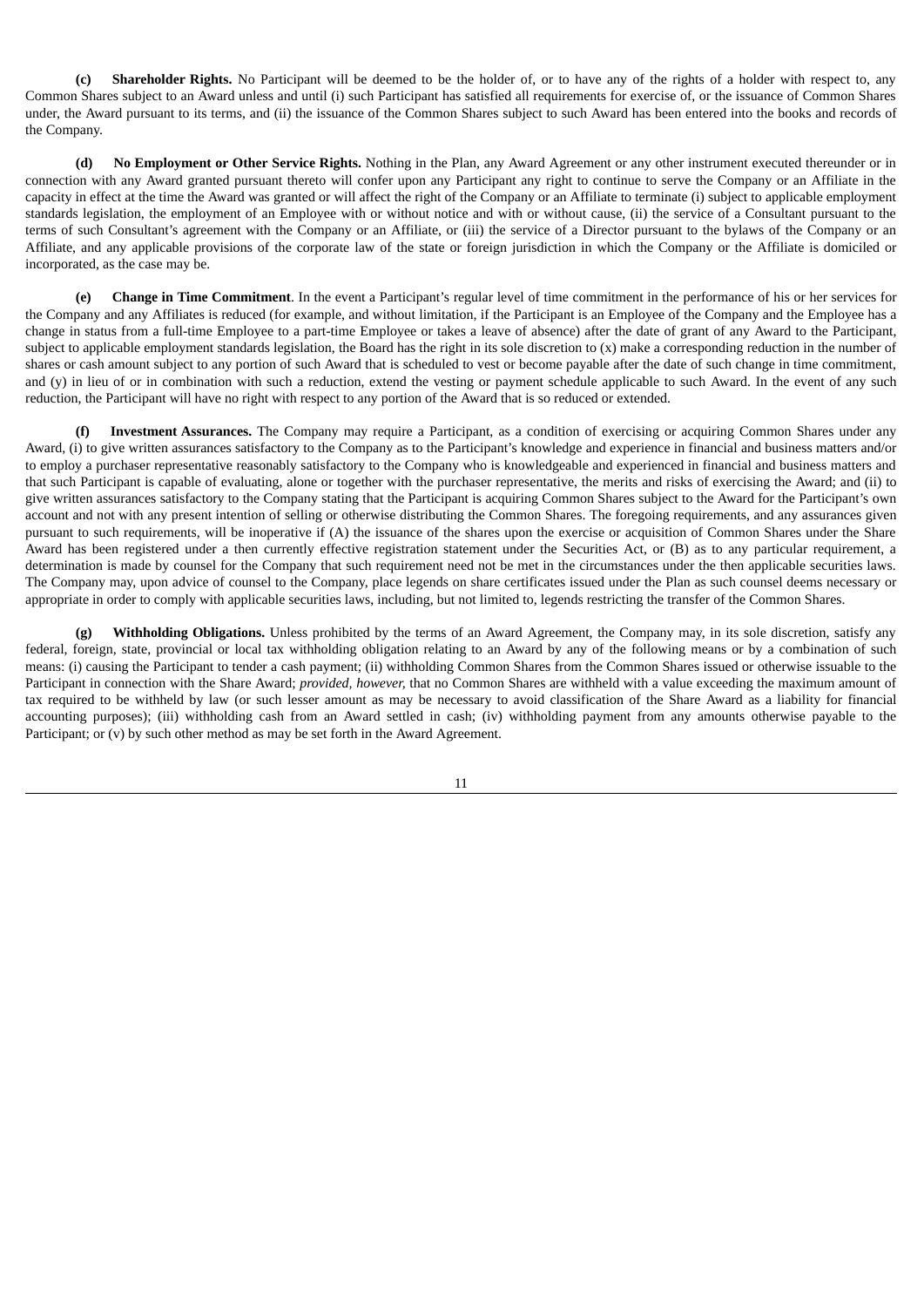**(h) Electronic Delivery**. Any reference herein to a "written" agreement or document will include any agreement or document delivered electronically, filed publicly at www.sec.gov (or any successor website thereto) or posted on the Company's intranet (or other shared electronic medium controlled by the Company to which the Participant has access).

**(i) Deferrals.** To the extent permitted by applicable law, the Board, in its sole discretion, may determine that the delivery of Common Shares or the payment of cash, upon the exercise, vesting or settlement of all or a portion of any Award may be deferred and may establish programs and procedures for deferral elections to be made by Participants. Deferrals by Participants will be made in accordance with Section 409A of the Code or the Tax Act, as applicable. Consistent with Section 409A of the Code or the Tax Act, as applicable, the Board may provide for distributions while a Participant is still an employee or otherwise providing services to the Company. The Board is authorized to make deferrals of Awards and determine when, and in what annual percentages, Participants may receive payments, including lump sum payments, following the Participant's termination of Continuous Service, and implement such other terms and conditions consistent with the provisions of the Plan and in accordance with applicable law.

**(j) Clawback/Recovery**. All Awards granted under the Plan will be subject to recoupment in accordance with any clawback policy that the Company is required to adopt pursuant to the listing standards of any national securities exchange or association on which the Company's securities are listed or as is otherwise required by the Dodd-Frank Wall Street Reform and Consumer Protection Act or other applicable law. In addition, the Board may impose such other clawback, recovery or recoupment provisions in an Award Agreement as the Board determines necessary or appropriate, including but not limited to a reacquisition right in respect of previously acquired Common Shares or other cash or property upon the occurrence of an event constituting Cause. No recovery of compensation under such a clawback policy will be an event giving rise to a right to voluntary terminate employment upon a "resignation for good reason," or for a "constructive termination" or any similar term under any plan of or agreement with the Company.

**(k) Compliance with Section 409A of the Code.** Unless otherwise expressly provided for in an Award Agreement, to the extent applicable, the Plan and Award Agreements will be interpreted to the greatest extent possible in a manner that makes the Plan and the Awards granted hereunder exempt from Section 409A of the Code, and, to the extent not so exempt, in compliance with Section 409A of the Code. To the extent Section 409A of the Code is applicable, if the Board determines that any Award granted hereunder is not exempt from and is therefore subject to Section 409A of the Code, the Award Agreement evidencing such Award will incorporate the terms and conditions necessary to avoid the consequences specified in Section 409A(a)(1) of the Code, and to the extent an Award Agreement is silent on terms necessary for compliance, such terms are hereby incorporated by reference into the Award Agreement. Notwithstanding anything to the contrary in this Plan (and unless the Award Agreement specifically provides otherwise), if the Common Shares are publicly traded, and if a Participant holding an Award that constitutes "deferred compensation" under Section 409A of the Code is a "specified employee" for purposes of Section 409A of the Code, no distribution or payment of any amount that is due because of a "separation from service" (as defined in Section 409A of the Code without regard to alternative definitions thereunder) will be issued or paid before the date that is six months following the date of such Participant's "separation from service" or, if earlier, the date of the Participant's death, unless such distribution or payment can be made in a manner that complies with Section 409A of the Code, and any amounts so deferred will be paid in a lump sum on the day after such six month period elapses, with the balance paid thereafter on the original schedule.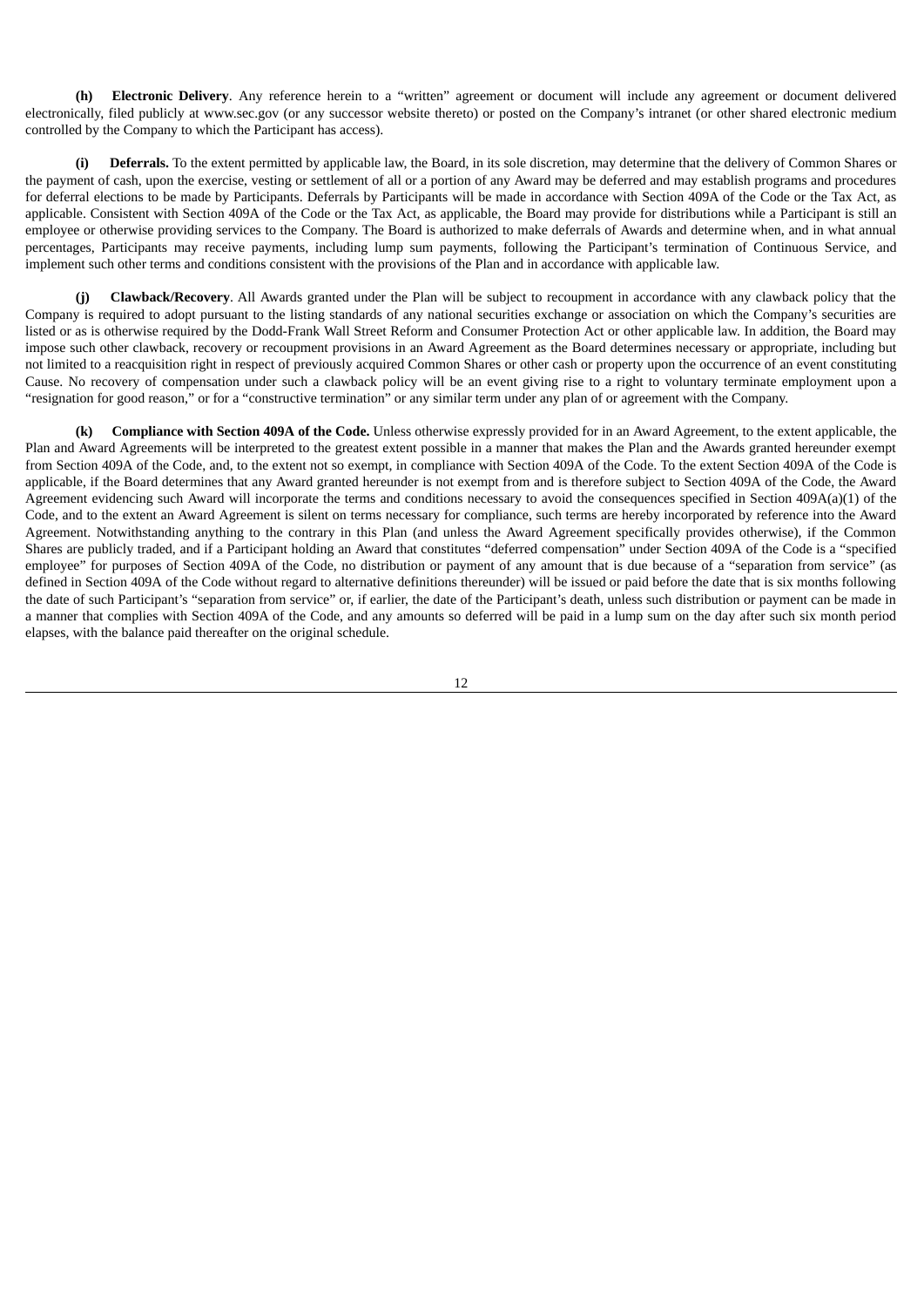#### **9. ADJUSTMENTS UPON CHANGES IN COMMON SHARES; OTHER CORPORATE EVENTS.**

**(a) Capitalization Adjustments**. In the event of a Capitalization Adjustment, the Board will appropriately and proportionately adjust: (i) the class(es) and maximum number of securities subject to the Plan pursuant to Section 3(a), and (ii) the class(es) and number of securities and price per share subject to outstanding Share Awards. The Board will make such adjustments, and its determination will be final, binding and conclusive.

**(b) Dissolution**. Except as otherwise provided in the Share Award Agreement, in the event of a Dissolution of the Company, all outstanding Share Awards (other than Share Awards consisting of vested and outstanding Common Shares not subject to a forfeiture condition or the Company's right of repurchase) will terminate immediately prior to the completion of such Dissolution, and the Common Shares subject to the Company's repurchase rights or subject to a forfeiture condition may be repurchased or reacquired by the Company notwithstanding the fact that the holder of such Share Award is providing Continuous Service; *provided, however,* that the Board may, in its sole discretion, cause some or all Share Awards to become fully vested, exercisable and/or no longer subject to repurchase or forfeiture (to the extent such Share Awards have not previously expired or terminated) before the Dissolution is completed but contingent on its completion.

**(c) Transaction.** The following provisions will apply to Share Awards in the event of a Transaction unless otherwise provided in the Share Award Agreement or any other written agreement between the Company or any Affiliate and the Participant or unless otherwise expressly provided by the Board at the time of grant of a Share Award. In the event of a Transaction, then, notwithstanding any other provision of the Plan, the Board may take one or more of the following actions with respect to Share Awards, contingent upon the closing or completion of the Transaction:

**(i)** arrange for the surviving corporation or acquiring corporation (or the surviving or acquiring corporation's parent company) to assume or continue the Share Award or to substitute a similar share award for the Share Award (including, but not limited to, an award to acquire the same consideration paid to the shareholders of the Company pursuant to the Transaction);

**(ii)** arrange for the assignment of any reacquisition or repurchase rights held by the Company in respect of Common Shares issued pursuant to the Share Award to the surviving corporation or acquiring corporation (or the surviving or acquiring corporation's parent company);

**(iii)** accelerate the vesting, in whole or in part, of the Share Award (and, if applicable, the time at which the Share Award may be exercised) to a date prior to the effective time of such Transaction as the Board determines (or, if the Board does not determine such a date, to the date that is five days prior to the effective date of the Transaction), with such Share Award terminating if not exercised (if applicable) at or prior to the effective time of the Transaction; *provided, however*, that the Board may require Participants to complete and deliver to the Company a notice of exercise before the effective date of a Transaction, which exercise is contingent upon the effectiveness of such Transaction;

**(iv)** arrange for the lapse, in whole or in part, of any reacquisition or repurchase rights held by the Company with respect to the Share

Award;

**(v)** cancel or arrange for the cancellation of the Share Award, to the extent not vested or not exercised prior to the effective time of the Transaction, in exchange for such cash consideration, if any, as the Board, in its sole discretion, may consider appropriate; and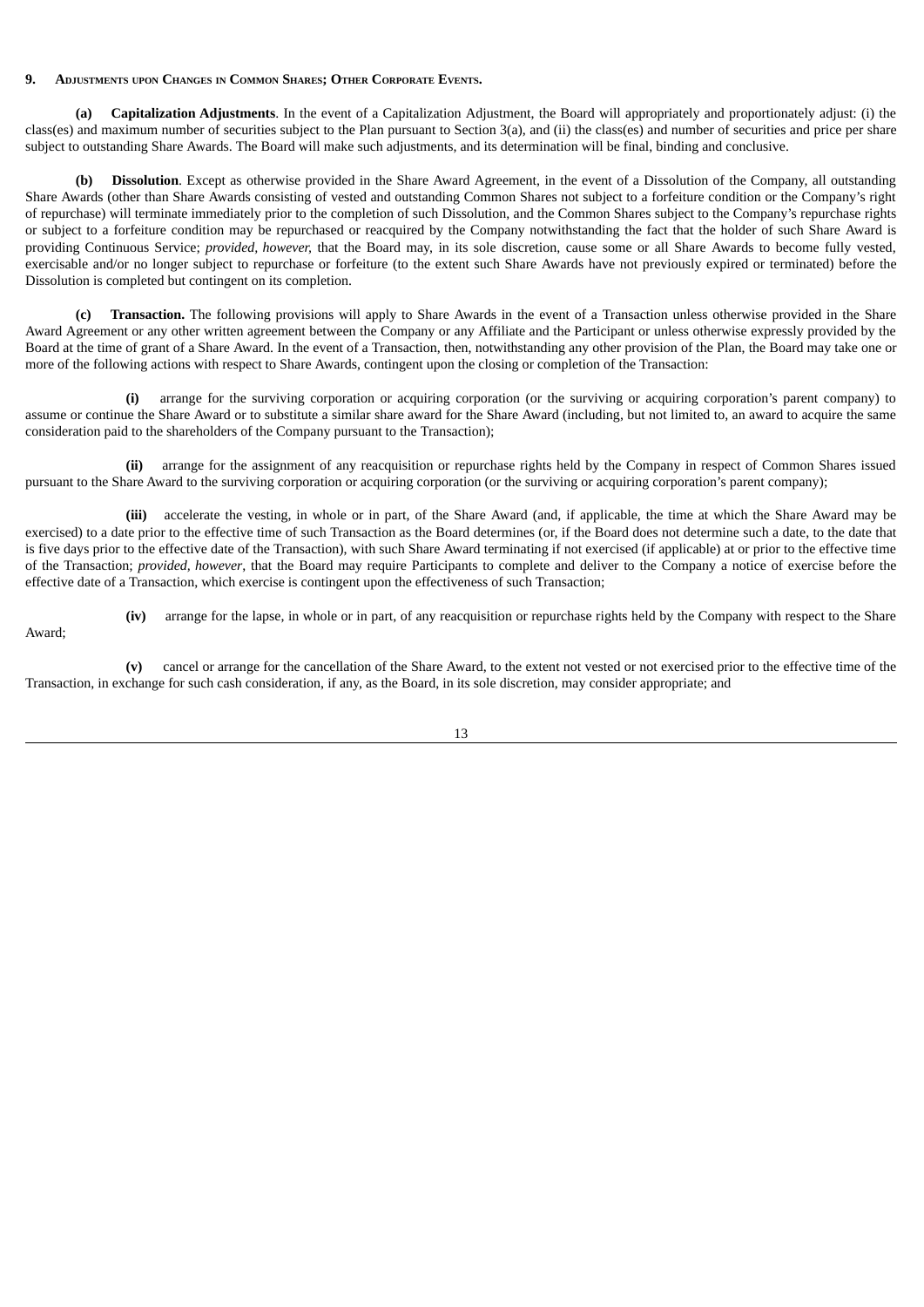**(vi)** make a payment, in such form as may be determined by the Board equal to the excess, if any, of (A) the value of the property the Participant would have received upon the exercise of the Share Award immediately prior to the effective time of the Transaction, over (B) any exercise price payable by such holder in connection with such exercise. For clarity, this payment may be \$0 if the value of the property is equal to or less than the exercise price. Payments under this provision may be delayed to the same extent that payment of consideration to the holders of the Company's Common Shares in connection with the Transaction is delayed as a result of escrows, earn outs, holdbacks or any other contingencies.

The Board need not take the same action or actions with respect to all Share Awards or portions thereof or with respect to all Participants. The Board may take different actions with respect to the vested and unvested portions of a Share Award.

**(d) Change in Control.** A Share Award may be subject to additional acceleration of vesting and exercisability upon or after a Change in Control as may be provided in the Share Award Agreement for such Share Award or as may be provided in any other written agreement between the Company or any Affiliate and the Participant, but in the absence of such provision, no such acceleration will occur.

#### **10. PLAN TERM; EARLIER TERMINATION OR SUSPENSION OF THE PLAN.**

The Board may suspend or terminate the Plan at any time. No Awards may be granted under the Plan while the Plan is suspended or after it is terminated.

#### **11. CHOICE OF LAW.**

The laws of the province of Quebec and the laws of Canada applicable therein will govern all questions concerning the construction, validity and interpretation of this Plan.

**12. DEFINITIONS.** As used in the Plan, the following definitions will apply to the capitalized terms indicated below:

**(a)** "*Affiliate*" means, at the time of determination, any "parent" or "subsidiary" of the Company as such terms are defined in Rule 405 of the Securities Act. The Board will have the authority to determine the time or times at which "parent" or "subsidiary" status is determined within the foregoing definition.

- **(b)** "*Award*" means a Share Award or a Performance Cash Award.
- **(c)** "*Award Agreement*" means a written agreement between the Company and a Participant evidencing the terms and conditions of an Award.
- **(d)** "*Board*" means the Board of Directors of the Company.
- **(e)** "*Capital Shares*" means each and every class of common shares of the Company, regardless of the number of votes per share.

**(f)** "*Capitalization Adjustment*" means any change that is made in, or other events that occur with respect to, the Common Shares subject to the Plan or subject to any Share Award after the Adoption Date without the receipt of consideration by the Company through merger, amalgamation, arrangement, consolidation, reorganization, recapitalization, reincorporation, share dividend, dividend in property other than cash, large nonrecurring cash dividend, share split, reverse share split, liquidating dividend, combination of shares, exchange of shares, change in corporate structure or any similar equity restructuring transaction, as that term is used in Statement of Financial Accounting Standards Board Accounting Standards Codification Topic 718 (or any successor thereto). Notwithstanding the foregoing, the conversion of any convertible securities of the Company will not be treated as a Capitalization Adjustment.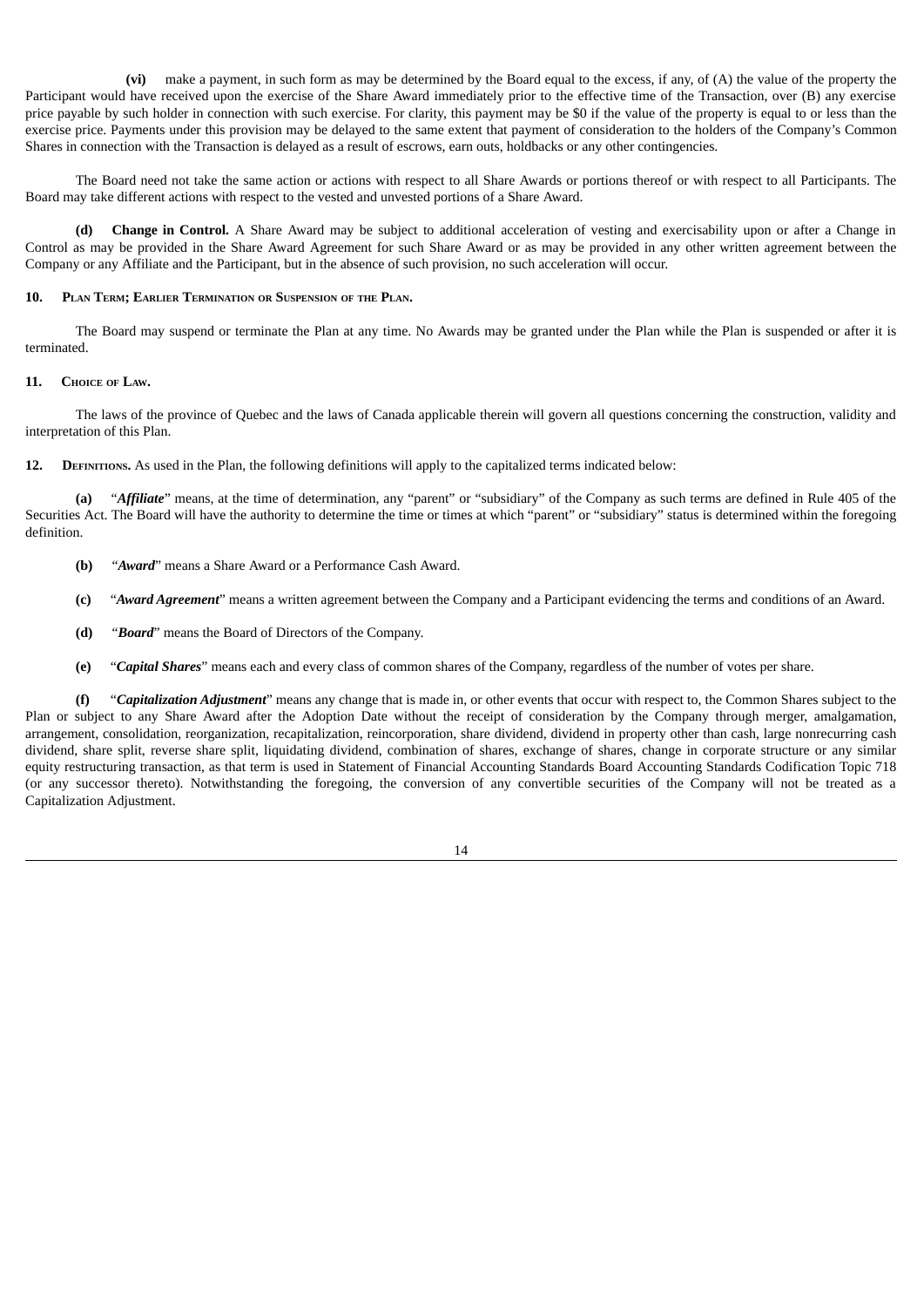**(g)** "*Cause*" shall have the meaning ascribed to such term in any written agreement between the Participant and the Company or an Affiliate defining such term and, in the absence of such agreement, such term means, with respect to a Participant, in addition to such meaning as shall have been or shall hereafter be ascribed to such term or similar terms from time to time by the jurisprudence or law: (i) a failure or refusal by the Participant to perform his or her customary duties or services for the Company or any Affiliate without lawful justification after being provided with 10 business days' notice from the Company and an opportunity to cure such failure to perform, in a manner satisfactory to the Company or any Affiliate; (ii) the Participant's conviction for a criminal act or other indictable offence pursuant to the provisions of the *Criminal Code* or of any other criminal or penal statute of any jurisdiction which the Company or any Affiliate reasonably determines may have an adverse effect upon the reputation or good will of the Company or any Affiliate or on the performance of the Participant's duties, or the commission by the Participant of any indictable or criminal offence or act which denotes moral turpitude, whether relating or not to the course of employment; (iii) a breach by the Participant of, or his or her failure or refusal to perform, in any material respect, any of his or her obligations under any employment agreement, employee invention and confidentiality agreement or such other material written agreement between participant and the company or any related entity; (iv) wanting in adequate capacity or qualification to fulfil the Participant's employment functions; (v) any breach of any non-compete or non-solicitation covenant of the participant; or (vi) any dishonest or fraudulent act relating directly or indirectly to the course of employment. The determination that a termination of the Participant's Continuous Service is either for Cause or without Cause shall be made by the Company, in its sole discretion. Any determination by the Company that the Continuous Service of a Participant was terminated with or without Cause for the purposes of outstanding Awards held by such Participant shall have no effect upon any determination of the rights or obligations of the Company or such Participant for any other purpose.

**(h)** "*Change in Control*" means the occurrence, in a single transaction or in a series of related transactions, of any one or more of the following events:

**(i)** any Exchange Act Person becomes the Owner, directly or indirectly, of securities of the Company representing more than 50% of the combined voting power of the Company's then outstanding securities other than by virtue of a merger, amalgamation, arrangement, consolidation or similar transaction. Notwithstanding the foregoing, a Change in Control will not be deemed to occur (A) on account of the acquisition of securities of the Company directly from the Company, (B) on account of the acquisition of securities of the Company by an investor, any affiliate thereof or any other Exchange Act Person that acquires the Company's securities in a transaction or series of related transactions the primary purpose of which is to obtain financing for the Company through the issuance of equity securities, or (C) solely because the level of Ownership held by any Exchange Act Person (the "*Subject Person*") exceeds the designated percentage threshold of the outstanding voting securities as a result of a repurchase or other acquisition of voting securities by the Company reducing the number of shares outstanding, provided that if a Change in Control would occur (but for the operation of this sentence) as a result of the acquisition of voting securities by the Company, and after such share acquisition, the Subject Person becomes the Owner of any additional voting securities that, assuming the repurchase or other acquisition had not occurred, increases the percentage of the then outstanding voting securities Owned by the Subject Person over the designated percentage threshold, then a Change in Control will be deemed to occur;

**(ii)** there is consummated a merger, amalgamation, arrangement, consolidation or similar transaction involving (directly or indirectly) the Company and, immediately after the consummation of such merger, amalgamation, arrangement, consolidation or similar transaction, the shareholders of the Company immediately prior thereto do not Own, directly or indirectly, either (A) outstanding voting securities representing more than 50% of the combined outstanding voting power of the surviving Entity in such merger, amalgamation, arrangement, consolidation or similar transaction or (B) more than 50% of the combined outstanding voting power of the parent of the surviving Entity in such merger, amalgamation, arrangement, consolidation or similar transaction, in each case in substantially the same proportions as their Ownership of the outstanding voting securities of the Company immediately prior to such transaction;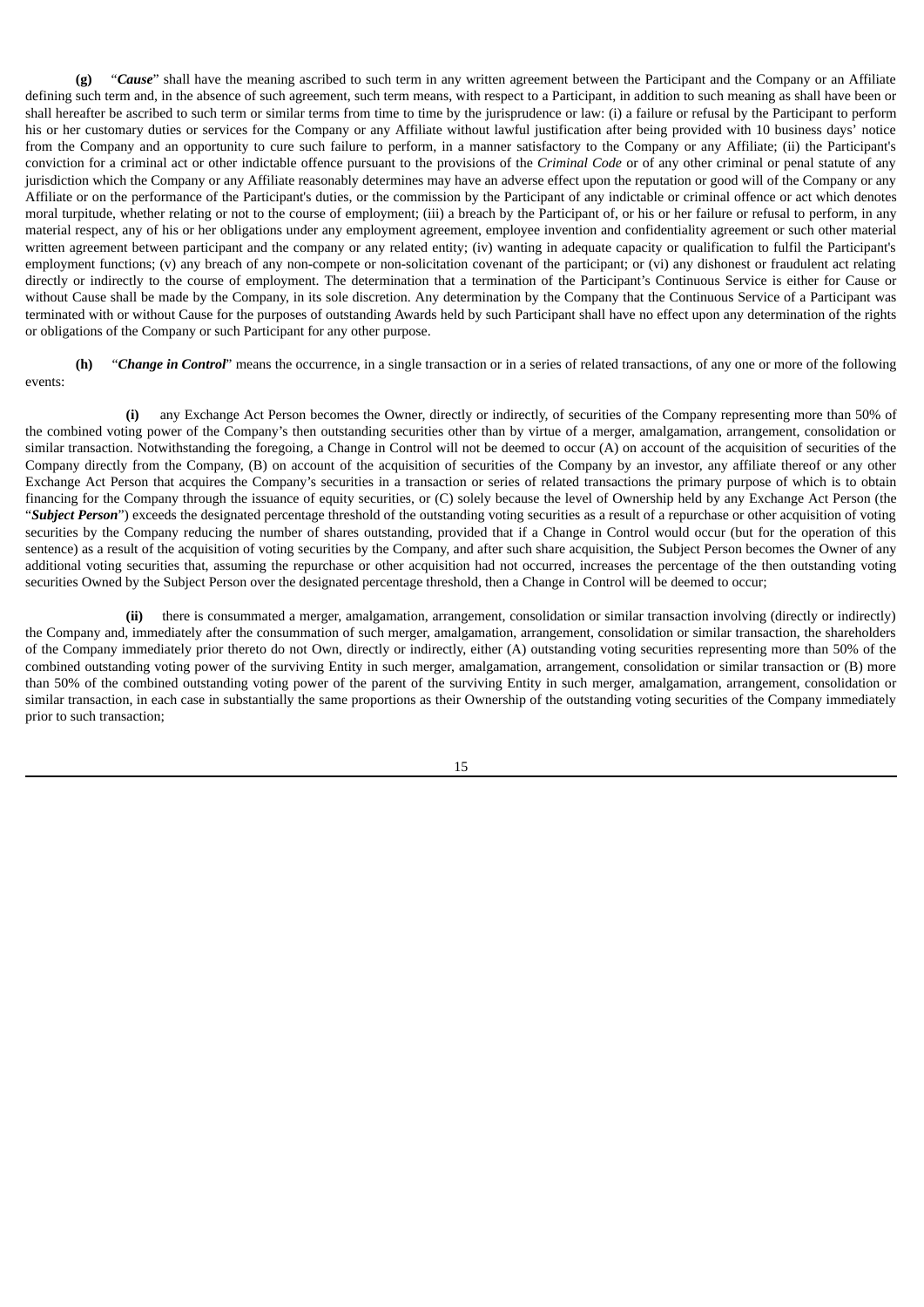**(iii)** there is consummated a sale, lease, exclusive license or other disposition of all or substantially all of the consolidated assets of the Company and its Subsidiaries, other than a sale, lease, license or other disposition of all or substantially all of the consolidated assets of the Company and its Subsidiaries to an Entity, more than 50% of the combined voting power of the voting securities of which are Owned by shareholders of the Company in substantially the same proportions as their Ownership of the outstanding voting securities of the Company immediately prior to such sale, lease, license or other disposition;

**(iv)** the shareholders of the Company approve or the Board approves a plan of complete dissolution or liquidation of the Company, or a complete dissolution or liquidation of the Company will otherwise occur, except for a liquidation into a parent corporation; or

**(v)** individuals who, on the date the Plan is adopted by the Board, are members of the Board (the "*Incumbent Board*") cease for any reason to constitute at least a majority of the members of the Board; *provided, however,* that if the appointment or election (or nomination for election) of any new Board member was approved or recommended by a majority vote of the members of the Incumbent Board then still in office, such new member will, for purposes of this Plan, be considered as a member of the Incumbent Board.

Notwithstanding the foregoing definition or any other provision of the Plan, (A) the term Change in Control will not include a sale of assets, merger amalgamation, arrangement, or other transaction effected exclusively for the purpose of changing the domicile of the Company and the definition of Change in Control (or any analogous term) in an individual written agreement between the Company or any Affiliate and the Participant will supersede the foregoing definition with respect to Awards subject to such agreement; *provided, however*, that if no definition of Change in Control or any analogous term is set forth in such an individual written agreement, the foregoing definition will apply.

**(i)** "*Code*" means the Internal Revenue Code of 1986, as amended, including any applicable regulations and guidance thereunder.

**(j)** "*Committee*" means a committee of one or more Independent Directors to whom authority has been delegated by the Board in accordance with Section 2(c).

**(k)** "*Common Share*" means, as of the Effective Date, a common share in the share capital of the Company.

**(l)** "*Company*" means Milestone Pharmaceuticals Inc. and any successor corporation thereto.

**(m)** "*Consultant*" means any person, including an advisor, who is (i) engaged by the Company or an Affiliate to render consulting or advisory services and is compensated for such services, or (ii) serving as a member of the board of directors of an Affiliate and is compensated for such services. However, service solely as a Director, or payment of a fee for such service, will not cause a Director to be considered a "Consultant" for purposes of the Plan. Notwithstanding the foregoing, a person is treated as a Consultant under this Plan only if a Form S-8 Registration Statement under the Securities Act is available to register either the offer or the sale of the Company's securities to such person. Consultants are not eligible to receive Awards under the Plan with respect to their services in such capacity.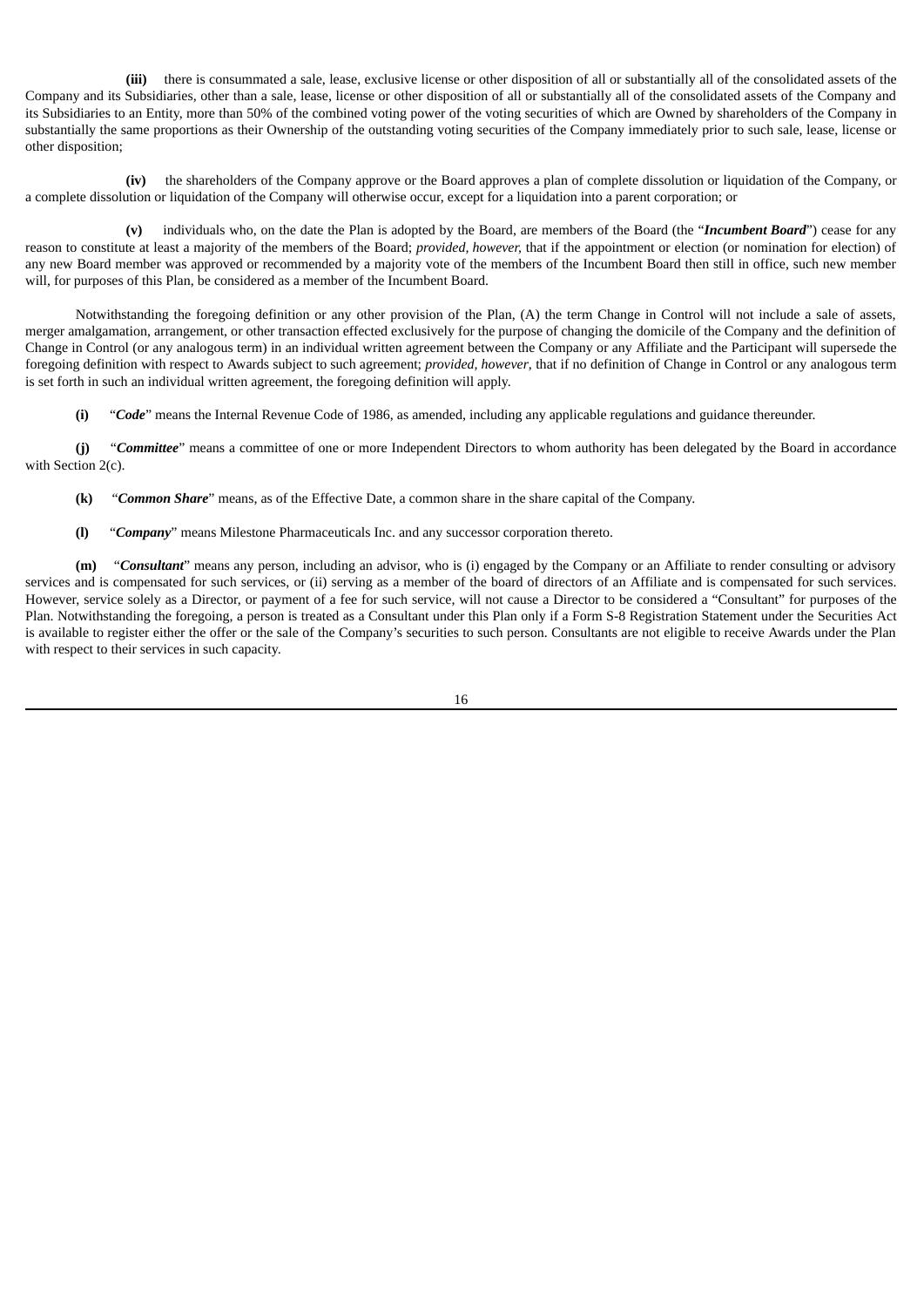**(n)** "*Continuous Service*" means that the Participant's service with the Company or an Affiliate, whether as an Employee, Director or Consultant, is not interrupted or terminated. A change in the capacity in which the Participant renders service to the Company or an Affiliate as an Employee, Consultant or Director or a change in the entity for which the Participant renders such service, provided that there is no interruption or termination of the Participant's service with the Company or an Affiliate, will not terminate a Participant's Continuous Service; *provided, however*, that if the Entity for which a Participant is rendering services ceases to qualify as an Affiliate, as determined by the Board, in its sole discretion, such Participant's Continuous Service will be considered to have terminated on the date such Entity ceases to qualify as an Affiliate. To the extent permitted by law, the Board or the chief executive officer of the Company, in that party's sole discretion, may determine whether Continuous Service will be considered interrupted in the case of (i) any leave of absence approved by the Board or chief executive officer, including sick leave, military leave or any other personal leave, or (ii) transfers between the Company, an Affiliate, or their successors. Notwithstanding the foregoing, a leave of absence will be treated as Continuous Service for purposes of vesting in an Award only to such extent as may be provided in the Company's leave of absence policy, in the written terms of any leave of absence agreement or policy applicable to the Participant, or as otherwise required by law.

**(o)** "*Corporate Transaction*" means the consummation, in a single transaction or in a series of related transactions, of any one or more of the following events:

**(i)** a sale or other disposition of all or substantially all, as determined by the Board, in its sole discretion, of the consolidated assets of the Company and its Subsidiaries;

**(ii)** a sale or other disposition of more than 50% of the outstanding securities of the Company;

**(iii)** a merger, amalgamation, arrangement, consolidation or similar transaction following which the Company is not the surviving corporation; or

**(iv)** a merger, amalgamation, arrangement, consolidation or similar transaction following which the Company is the surviving corporation but the Common Shares outstanding immediately preceding the merger, consolidation or similar transaction are converted or exchanged by virtue of the merger, amalgamation, arrangement, consolidation or similar transaction into other property, whether in the form of securities, cash or otherwise.

**(p)** "*Director*" means a member of the Board. Directors are not eligible to receive Awards under the Plan with respect to their service in such capacity.

**(q)** "*Disability*" means, with respect to a Participant, the inability of such Participant to engage in any substantial gainful activity by reason of any medically determinable physical or mental impairment that can be expected to result in death or that has lasted or can be expected to last for a continuous period of not less than 12 months, as provided in Sections 22(e)(3) and 409A(a)(2)(c)(i) of the Code, and will be determined by the Board on the basis of such medical evidence as the Board deems warranted under the circumstances.

**(r)** "*Dissolution*" means when the Company, after having executed a certificate of dissolution with the Registraire des entreprises du Quebec, has completely wound up its affairs.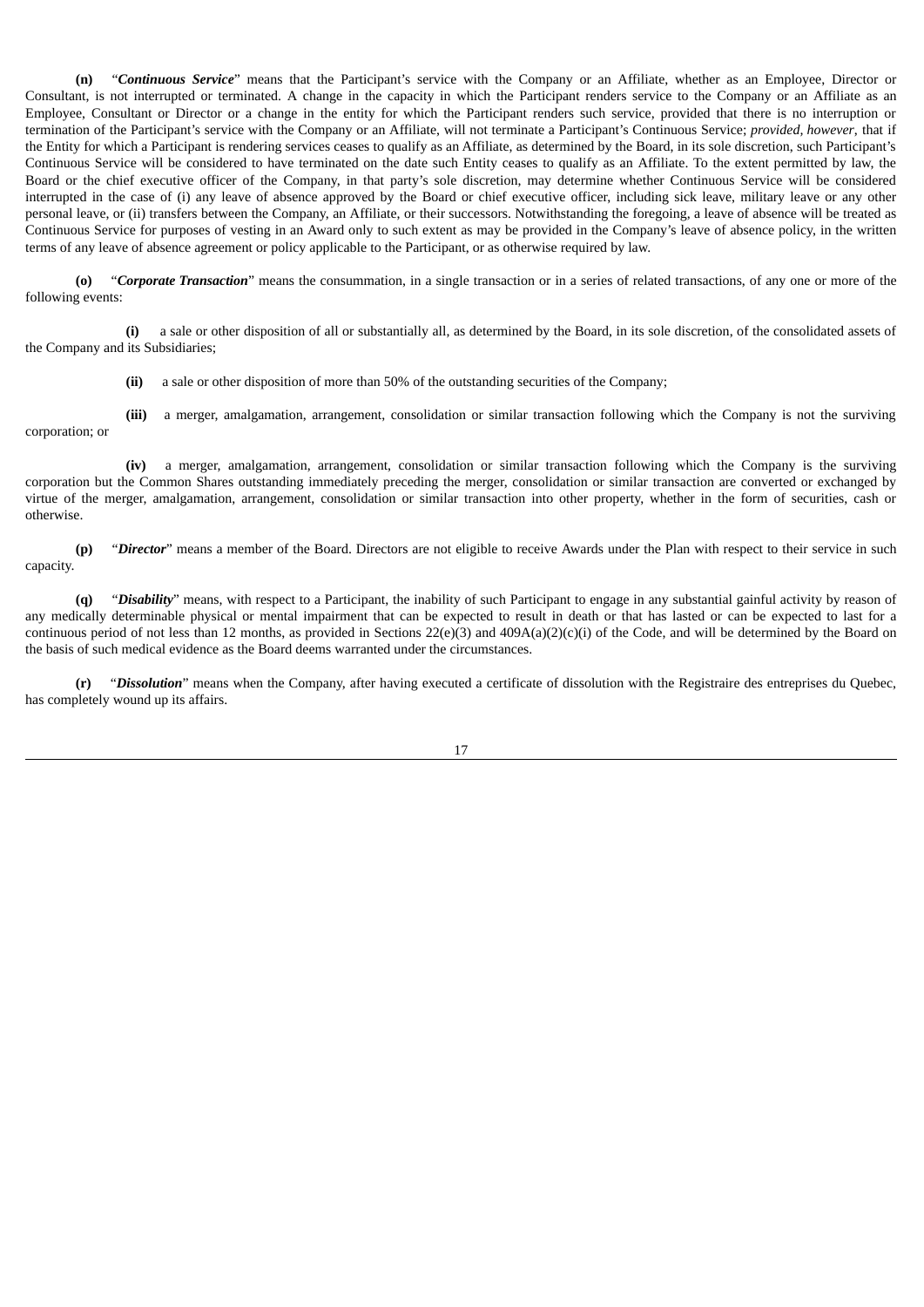#### **(s)** "*Effective Date*" means February 15, 2022.

**(t)** "*Employee*" means any person employed by the Company or an Affiliate. However, service solely as a Director, or payment of a fee for such services, will not cause a Director to be considered an "Employee" for purposes of the Plan.

- **(u)** "*Entity*" means a corporation, partnership, limited liability company or other entity.
- **(v)** "*Exchange Act*" means the Securities Exchange Act of 1934, as amended, and the rules and regulations promulgated thereunder.

**(w)** "*Exchange Act Person*" means any natural person, Entity or "group" (within the meaning of Section 13(d) or 14(d) of the Exchange Act), except that "Exchange Act Person" will not include (i) the Company or any Subsidiary of the Company, (ii) any employee benefit plan of the Company or any Subsidiary of the Company or any trustee or other fiduciary holding securities under an employee benefit plan of the Company or any Subsidiary of the Company, (iii) an underwriter temporarily holding securities pursuant to a registered public offering of such securities, (iv) an Entity Owned, directly or indirectly, by the shareholders of the Company in substantially the same proportions as their Ownership of shares of the Company; or (v) any natural person, Entity or "group" (within the meaning of Section 13(d) or 14(d) of the Exchange Act) that, as of the Effective Date, is the Owner, directly or indirectly, of securities of the Company representing more than 50% of the combined voting power of the Company's then outstanding securities.

**(x)** "*Fair Market Value*" means, as of any date, the value of the Common Shares determined as follows:

**(i)** If the Common Shares are listed on any established stock exchange or traded on any established market, the Fair Market Value of a Common Share will be, unless otherwise determined by the Board, the closing sales price for such share as quoted on such exchange or market (or the exchange or market with the greatest volume of trading in the Common Shares) on the date of determination, as reported in a source the Board deems reliable.

**(ii)** Unless otherwise provided by the Board, if there is no closing sales price for the Common Shares on the date of determination, then the Fair Market Value will be the closing selling price on the last preceding date for which such quotation exists.

**(iii)** In the absence of such markets for the Common Shares, the Fair Market Value will be determined by the Board in good faith and in a manner that complies with Section 409A of the Code.

**(y)** "*Non-Employee Director*" means a Director who either (i) is not a current employee or officer of the Company or an Affiliate, does not receive compensation, either directly or indirectly, from the Company or an Affiliate for services rendered as a consultant or in any capacity other than as a Director (except for an amount as to which disclosure would not be required under Item 404(a) of Regulation S-K promulgated pursuant to the Securities Act ("*Regulation S-K*")), does not possess an interest in any other transaction for which disclosure would be required under Item 404(a) of Regulation S-K, and is not engaged in a business relationship for which disclosure would be required pursuant to Item 404(b) of Regulation S-K; or (ii) is otherwise considered a "non-employee director" for purposes of Rule 16b-3.

**(z)** "*Nonstatutory Stock Option*" means any Option granted pursuant to Section 5 of the Plan that does not qualify as an "incentive stock option" within the meaning of Section 422 of the Code.

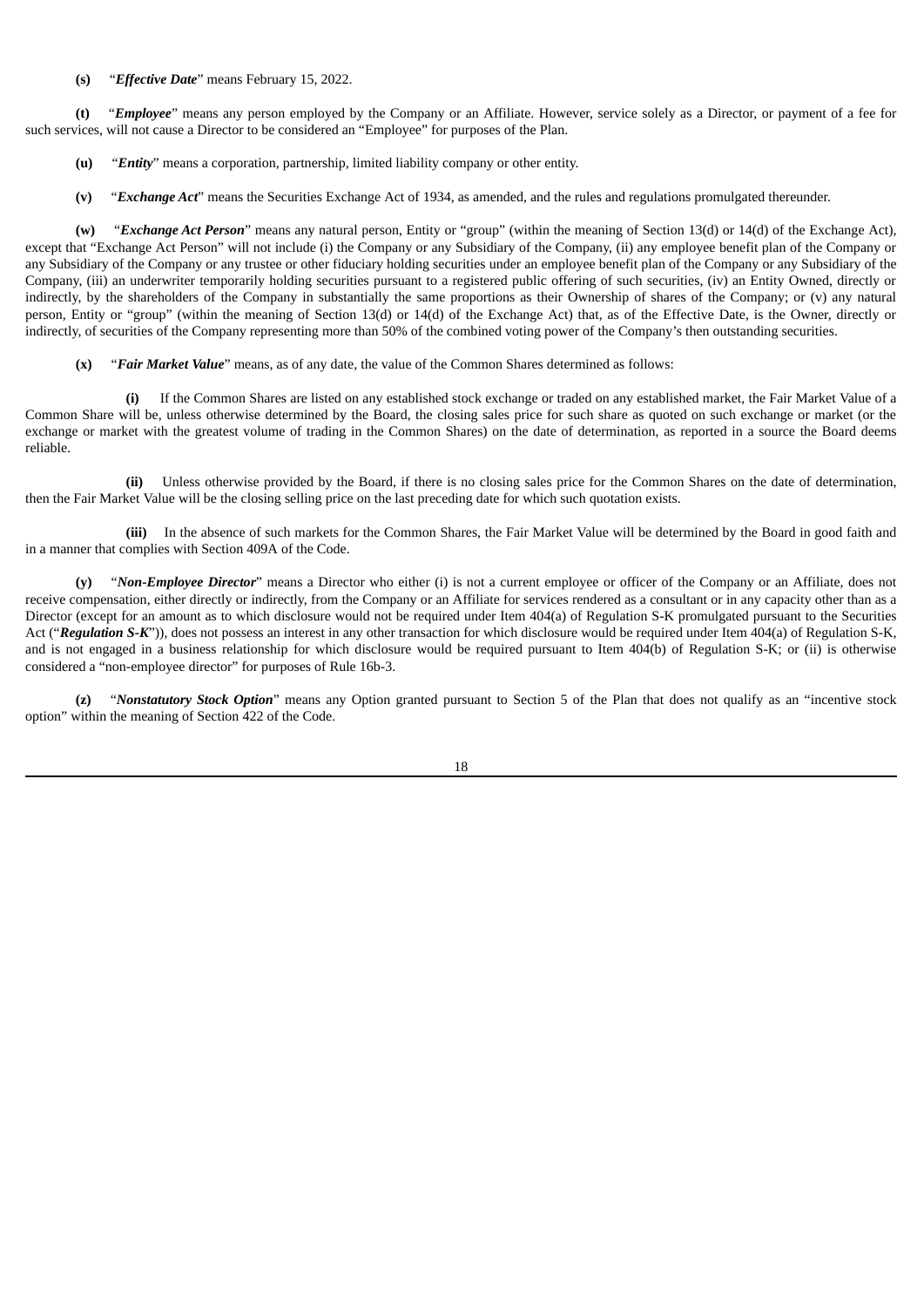- **(aa)** "*Officer*" means a person who is an officer of the Company within the meaning of Section 16 of the Exchange Act.
- **(bb)** "*Option*" means a Nonstatutory Stock Option to purchase Common Shares granted pursuant to the Plan.

**(cc)** "*Option Agreement*" means a written agreement between the Company and an Optionholder evidencing the terms and conditions of an Option grant. Each Option Agreement will be subject to the terms and conditions of the Plan.

**(dd)** "*Optionholder*" means a person to whom an Option is granted pursuant to the Plan or, if applicable, such other person who holds an outstanding Option.

**(ee)** "*Other Share Award*" means an award based in whole or in part by reference to the Common Shares which is granted pursuant to the terms and conditions of Section 6(d).

**(ff)** "*Other Share Award Agreement*" means a written agreement between the Company and a holder of an Other Share Award evidencing the terms and conditions of an Other Share Award grant. Each Other Share Award Agreement will be subject to the terms and conditions of the Plan.

**(gg)** "*Own,*" "*Owned,*" "*Owner,*" "*Ownership*" means a person or Entity will be deemed to "Own," to have "Owned," to be the "Owner" of, or to have acquired "Ownership" of securities if such person or Entity, directly or indirectly, through any contract, arrangement, understanding, relationship or otherwise, has or shares voting power, which includes the power to vote or to direct the voting, with respect to such securities.

**(hh)** "*Participant*" means a person to whom an Award is granted pursuant to the Plan or, if applicable, such other person who holds an outstanding Award.

**(ii)** "*Performance Cash Award*" means an award of cash granted pursuant to the terms and conditions of Section 6(c)(ii).

**(jj)** "*Performance Criteria*" means the one or more criteria that a majority of the Company's Independent Directors or the Independent Compensation Committee will select for purposes of establishing the Performance Goals for a Performance Period. The Performance Criteria that will be used to establish such Performance Goals may be based on any one of, or combination of, the following as determined by a majority of the Company's Independent Directors or the Independent Compensation Committee: (i) sales; (ii) revenues; (iii) assets; (iv) expenses; (v) market penetration or expansion; (vi) earnings from operations; (vii) earnings before or after deduction for all or any portion of interest, taxes, depreciation, amortization, incentives, service fees or extraordinary or special items, whether or not on a continuing operations or an aggregate or per share basis; (viii) net income or net income per common share (basic or diluted); (ix) return on equity, investment, capital or assets; (x) one or more operating ratios; (xi) borrowing levels, leverage ratios or credit rating; (xii) market share; (xiii) capital expenditures; (xiv) cash flow, free cash flow, cash flow return on investment, or net cash provided by operations; (xv) share price, dividends or total shareholder return; (xvi) development of new technologies or products; (xvii) sales of particular products or services; (xviii) economic value created or added; (xix) operating margin or profit margin; (xx) customer acquisition or retention; (xxi) raising or refinancing of capital; (xxii) successful hiring of key individuals; (xxiii) resolution of significant litigation; (xxiv) acquisitions and divestitures (in whole or in part); (xxv) joint ventures and strategic alliances; (xxvi) spin-offs, split-ups and the like; (xxvii) reorganizations; (xxviii) recapitalizations, restructurings, financings (issuance of debt or equity) or refinancings; (xxix) or strategic business criteria, consisting of one or more objectives based on the following goals: achievement of timely development, design management or enrollment, meeting specified market penetration or value added, payor acceptance, patient adherence, peer reviewed publications, issuance of new patents, establishment of or securing of licenses to intellectual property, product development or introduction (including, without limitation, any clinical trial accomplishments, regulatory or other filings, approvals or milestones, discovery of novel products, maintenance of multiple products in pipeline, product launch or other product development milestones), geographic business expansion, cost targets, cost reductions or savings, customer satisfaction, operating efficiency, acquisition or retention, employee satisfaction, information technology, corporate development (including, without limitation, licenses, innovation, research or establishment of third party collaborations), manufacturing or process development, legal compliance or risk reduction, patent application or issuance goals, or goals relating to acquisitions, divestitures or other business combinations (in whole or in part), joint ventures or strategic alliances; and (xxx) other measures of performance selected by the Board.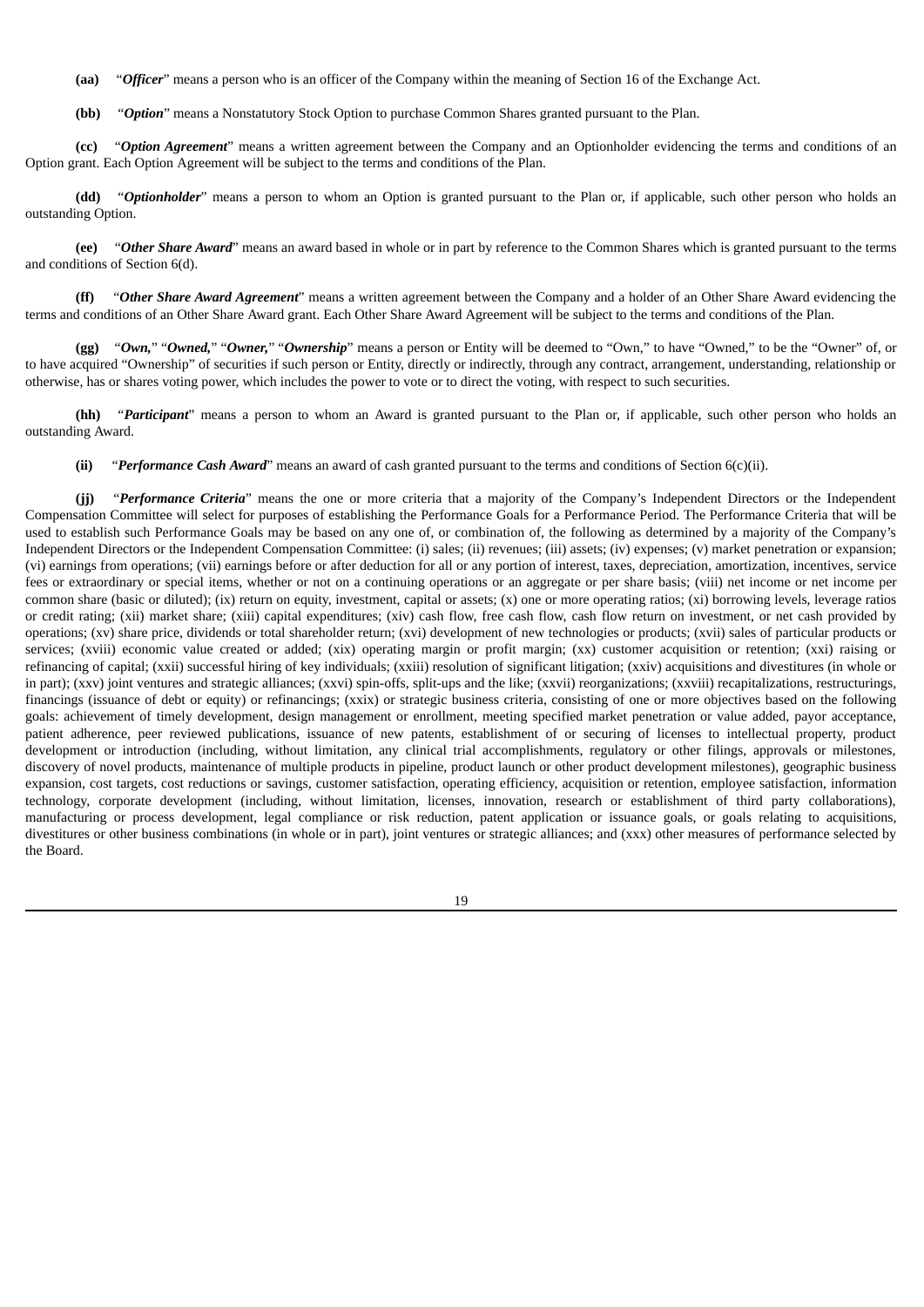**(kk)** "*Performance Goals*" means, for a Performance Period, the one or more goals established by a majority of the Company's Independent Directors or the Independent Compensation Committee for the Performance Period based upon the Performance Criteria. Performance Goals may be based on a Company-wide basis, with respect to one or more business units, divisions, Affiliates, or business segments, and in either absolute terms or relative to the performance of one or more comparable companies or the performance of one or more relevant indices. A majority of the Company's Independent Directors or the Independent Compensation Committee is authorized at any time in its sole discretion, to adjust or modify the calculation of a Performance Goal for such Performance Period in order to prevent the dilution or enlargement of the rights of Participants, (a) in the event of, or in anticipation of, any unusual or extraordinary corporate item, transaction, event or development; (b) in recognition of, or in anticipation of, any other unusual or nonrecurring events affecting the Company, or the financial statements of the Company in response to, or in anticipation of, changes in applicable laws, regulations, accounting principles, or business conditions; or (c) in view of the Board's assessment of the business strategy of the Company, performance of comparable organizations, economic and business conditions, and any other circumstances deemed relevant. Specifically, a majority of the Company's Independent Directors or the Independent Compensation Committee is authorized to make adjustment in the method of calculating attainment of Performance Goals and objectives for a Performance Period as follows: (i) to exclude the dilutive effects of acquisitions or joint ventures; (ii) to assume that any business divested by the Company achieved performance objectives at targeted levels during the balance of a Performance Period following such divestiture; and (iii) to exclude the effect of any change in the outstanding Common Shares of the Company by reason of any share dividend or split, share repurchase, reorganization, recapitalization, merger, consolidation, spin-off, combination or exchange of shares or other similar corporate change, or any distributions to common shareholders other than regular cash dividends. In addition, a majority of the Company's Independent Directors or the Independent Compensation Committee is authorized to make adjustment in the method of calculating attainment of Performance Goals and objectives for a Performance Period as follows: (i) to exclude restructuring and/or other nonrecurring charges; (ii) to exclude exchange rate effects, as applicable, for non-U.S. dollar denominated net sales and operating earnings; (iii) to exclude the effects of changes to generally accepted accounting standards required by the Financial Accounting Standards Board; (iv) to exclude the effects of any items that are "unusual" in nature or occur "infrequently" as determined under generally accepted accounting principles; (v) to exclude the effects to any statutory adjustments to corporate tax rates; and (vi) to make other appropriate adjustments determined by a majority of the Company's Independent Directors or the Independent Compensation Committee.

**(ll)** "*Performance Period*" means the period of time selected by a majority of the Company's Independent Directors or the Independent Compensation Committee over which the attainment of one or more Performance Goals will be measured for the purpose of determining a Participant's right to and the payment of a Share Award or a Performance Cash Award. Performance Periods may be of varying and overlapping duration, at the sole discretion of a majority of the Company's Independent Directors or the Independent Compensation Committee.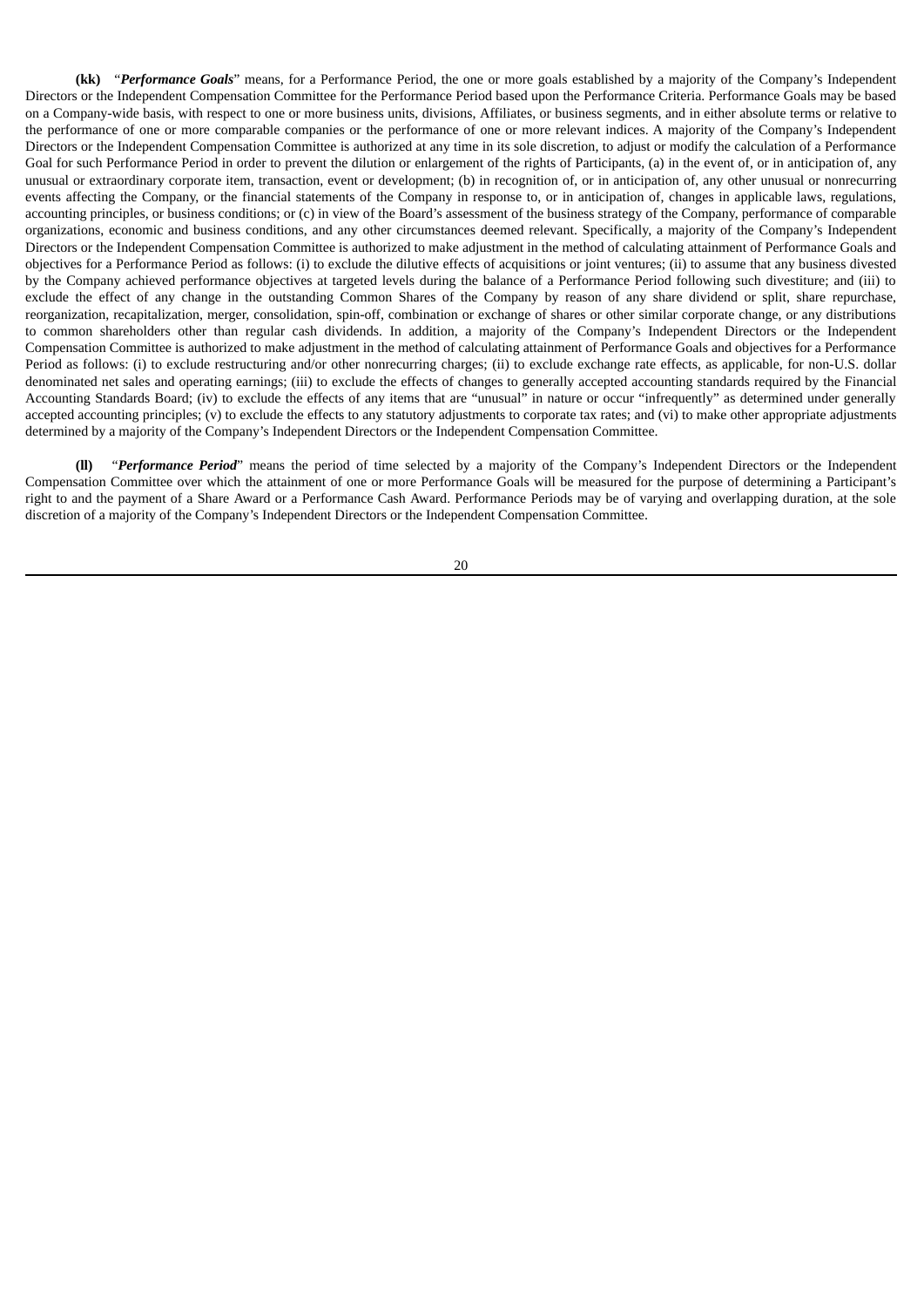**(mm)** "*Performance Share Award*" means a Share Award granted under the terms and conditions of Section 6(c)(i).

**(nn)** "*Plan*" means this Milestone Pharmaceuticals Inc. 2021 Inducement Plan.

**(oo)** "*Restricted Share Award*" means an award of Common Shares which is granted pursuant to the terms and conditions of Section 6(a).

**(pp)** "*Restricted Share Award Agreement*" means a written agreement between the Company and a holder of a Restricted Share Award evidencing the terms and conditions of a Restricted Share Award grant. Each Restricted Share Award Agreement will be subject to the terms and conditions of the Plan.

**(qq)** "*Restricted Share Unit Award*" means a right to receive Common Shares which is granted pursuant to the terms and conditions of Section 6(b).

**(rr)** "*Restricted Share Unit Award Agreement*" means a written agreement between the Company and a holder of a Restricted Share Unit Award evidencing the terms and conditions of a Restricted Share Unit Award grant. Each Restricted Share Unit Award Agreement will be subject to the terms and conditions of the Plan.

**(ss)** "*Rule 16b-3*" means Rule 16b-3 promulgated under the Exchange Act or any successor to Rule 16b-3, as in effect from time to time.

**(tt)** "*Securities Act*" means the Securities Act of 1933, as amended.

**(uu)** "*Share Appreciation Right*" or "*SAR*" means a right to receive the appreciation on Common Shares that is granted pursuant to the terms and conditions of Section 5.

**(vv)** "*Share Appreciation Right Agreement*" means a written agreement between the Company and a holder of a Share Appreciation Right evidencing the terms and conditions of a Share Appreciation Right grant. Each Share Appreciation Right Agreement will be subject to the terms and conditions of the Plan.

**(ww)** "*Share Award*" means any right to receive Common Shares granted under the Plan, a Nonstatutory Stock Option, a Restricted Share Award, a Restricted Share Unit Award, a Share Appreciation Right, a Performance Share Award or any Other Share Award.

**(xx)** "*Share Award Agreement*" means a written agreement between the Company and a Participant evidencing the terms and conditions of a Share Award grant. Each Share Award Agreement will be subject to the terms and conditions of the Plan.

**(yy)** "*Subsidiary*" means, with respect to the Company, (i) any corporation of which more than 50% of the outstanding capital stock having ordinary voting power to elect a majority of the board of directors of such corporation (irrespective of whether, at the time, stock of any other class or classes of such corporation will have or might have voting power by reason of the happening of any contingency) is at the time, directly or indirectly, Owned by the Company, and (ii) any partnership, limited liability company or other entity in which the Company has a direct or indirect interest (whether in the form of voting or participation in profits or capital contribution) of more than 50%.

**(zz)** "*Tax Act*" means the Income Tax Act (Canada), as amended, including any applicable regulations and guidance thereunder.

**(aaa)** "*Transaction*" means a Corporate Transaction or a Change in Control.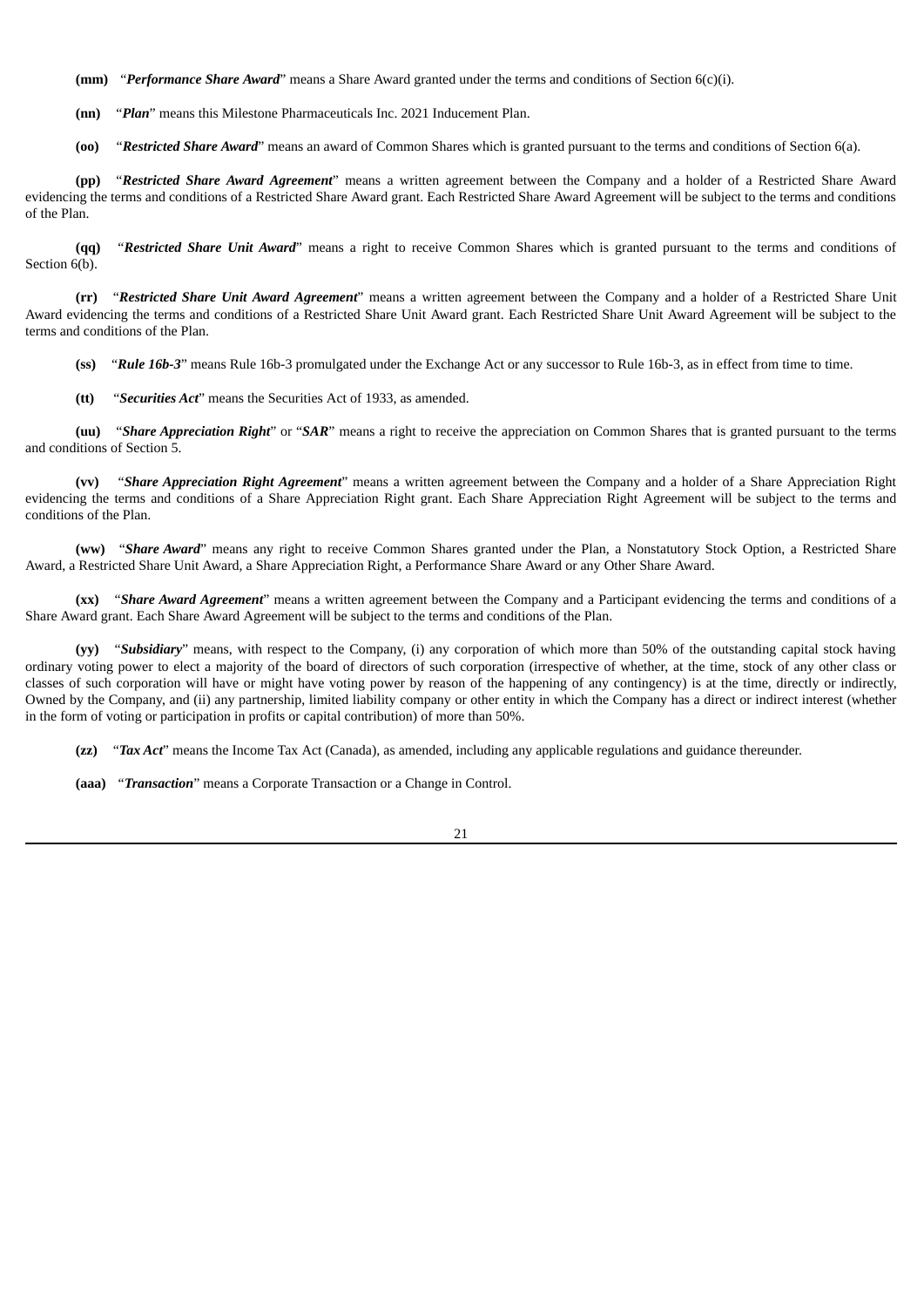#### **MILESTONE PHARMACEUTICALS INC.**

#### **2021 INDUCEMENT PLAN STOCK OPTION GRANT NOTICE**

Milestone Pharmaceuticals Inc. (the "*Company*"), pursuant to its 2021 Inducement Plan (the "*Plan*"), hereby grants to Optionholder an option to purchase the number of the Company's Common Shares set forth below. This option is subject to all of the terms and conditions as set forth in this Stock Option Grant Notice, in the Option Agreement, the Plan and the Notice of Exercise, all of which are attached hereto and incorporated herein in their entirety. Capitalized terms not explicitly defined herein but defined in the Plan or the Option Agreement will have the same definitions as in the Plan or the Option Agreement. If there is any conflict between the terms in this Stock Option Grant Notice and the Plan, the terms of the Plan will control.

|                          | Optionholder:                                                                                                                                                                                                                                                                                                                |
|--------------------------|------------------------------------------------------------------------------------------------------------------------------------------------------------------------------------------------------------------------------------------------------------------------------------------------------------------------------|
|                          | Date of Grant:                                                                                                                                                                                                                                                                                                               |
|                          | <b>Vesting Commencement Date:</b>                                                                                                                                                                                                                                                                                            |
|                          | Number of Common Shares Subject to Option:                                                                                                                                                                                                                                                                                   |
|                          | Exercise Price (per share):                                                                                                                                                                                                                                                                                                  |
|                          | <b>Total Exercise Price:</b>                                                                                                                                                                                                                                                                                                 |
|                          | <b>Expiration Date:</b>                                                                                                                                                                                                                                                                                                      |
| <b>Type of Grant:</b>    | <b>Nonstatutory Stock Option</b>                                                                                                                                                                                                                                                                                             |
| Exercise Schedule:       | Same as Vesting Schedule                                                                                                                                                                                                                                                                                                     |
| <b>Vesting Schedule:</b> | ], subject to Optionholder's Continuous Service as of each such date.                                                                                                                                                                                                                                                        |
| Payment:                 | By one or a combination of the following items (described in the Option Agreement):<br>By cash, check, bank draft or money order payable to the Company<br>Pursuant to a Regulation T Program if the shares are publicly traded<br>Subject to the Company's consent at the time of exercise, by a "net exercise" arrangement |

**Additional Terms/Acknowledgements:** Optionholder acknowledges receipt of, and understands and agrees to, this Stock Option Grant Notice, the Option Agreement and the Plan. Optionholder acknowledges and agrees that this Stock Option Grant Notice and the Option Agreement may not be modified, amended or revised except as provided in the Plan. Optionholder further acknowledges that as of the Date of Grant, this Stock Option Grant Notice, the Option Agreement, and the Plan set forth the entire understanding between Optionholder and the Company regarding this option award and supersede all prior oral and written agreements, promises and/or representations on that subject with the exception of, if applicable, (i) equity awards previously granted and delivered to Optionholder, (ii) any compensation recovery policy that is adopted by the Company or is otherwise required by applicable law and (iii) any written employment or severance arrangement or other written agreement entered into between the Company and Optionholder specifying the terms that should govern this option upon the terms and conditions set forth therein.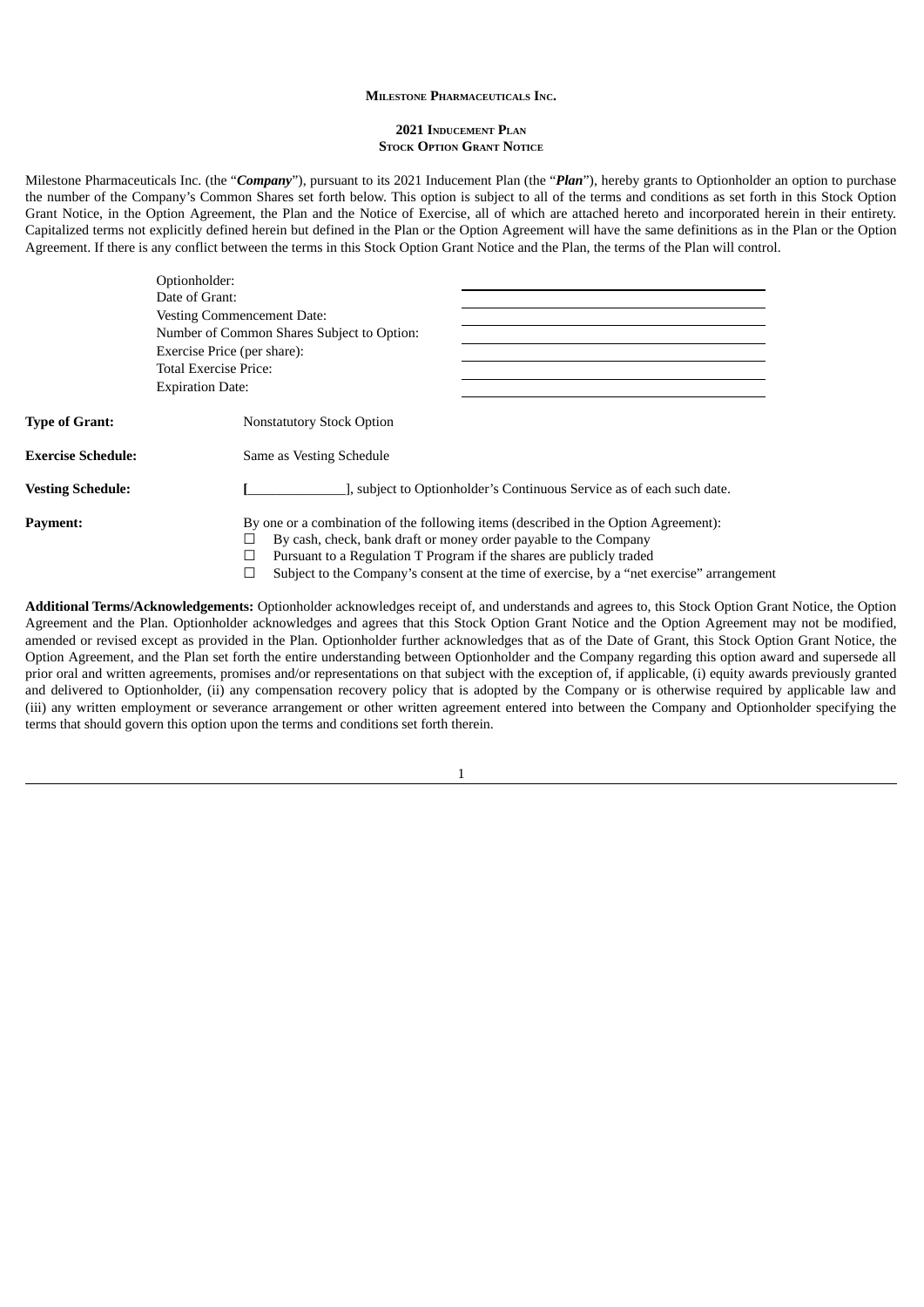By accepting this option, Optionholder acknowledges having received and read the Stock Option Grant Notice, the Option Agreement and the Plan and agrees to all of the terms and conditions set forth in these documents. Optionholder consents to receive Plan and related documents by electronic delivery and to participate in the Plan through an on-line or electronic system established and maintained by the Company or another third party designated by the Company. Optionholder acknowledges and agrees that all information (including personal information) provided to the Company or an Affiliate in order to administer the Plan may be disclosed to third parties (including persons located in jurisdictions other than the Optionholder's jurisdiction of residence) and may be disclosed to such persons, in connection with the administration of the Plan.

| <b>MILESTONE PHARMACEUTICALS INC.</b>                                      | <b>OPTIONHOLDER:</b> |  |  |  |  |
|----------------------------------------------------------------------------|----------------------|--|--|--|--|
| By:                                                                        |                      |  |  |  |  |
| Signature                                                                  | Signature            |  |  |  |  |
| Title:                                                                     | Date:                |  |  |  |  |
| Date:                                                                      |                      |  |  |  |  |
| ATTACHMENTS: Option Agreement, 2021 Inducement Plan and Notice of Exercise |                      |  |  |  |  |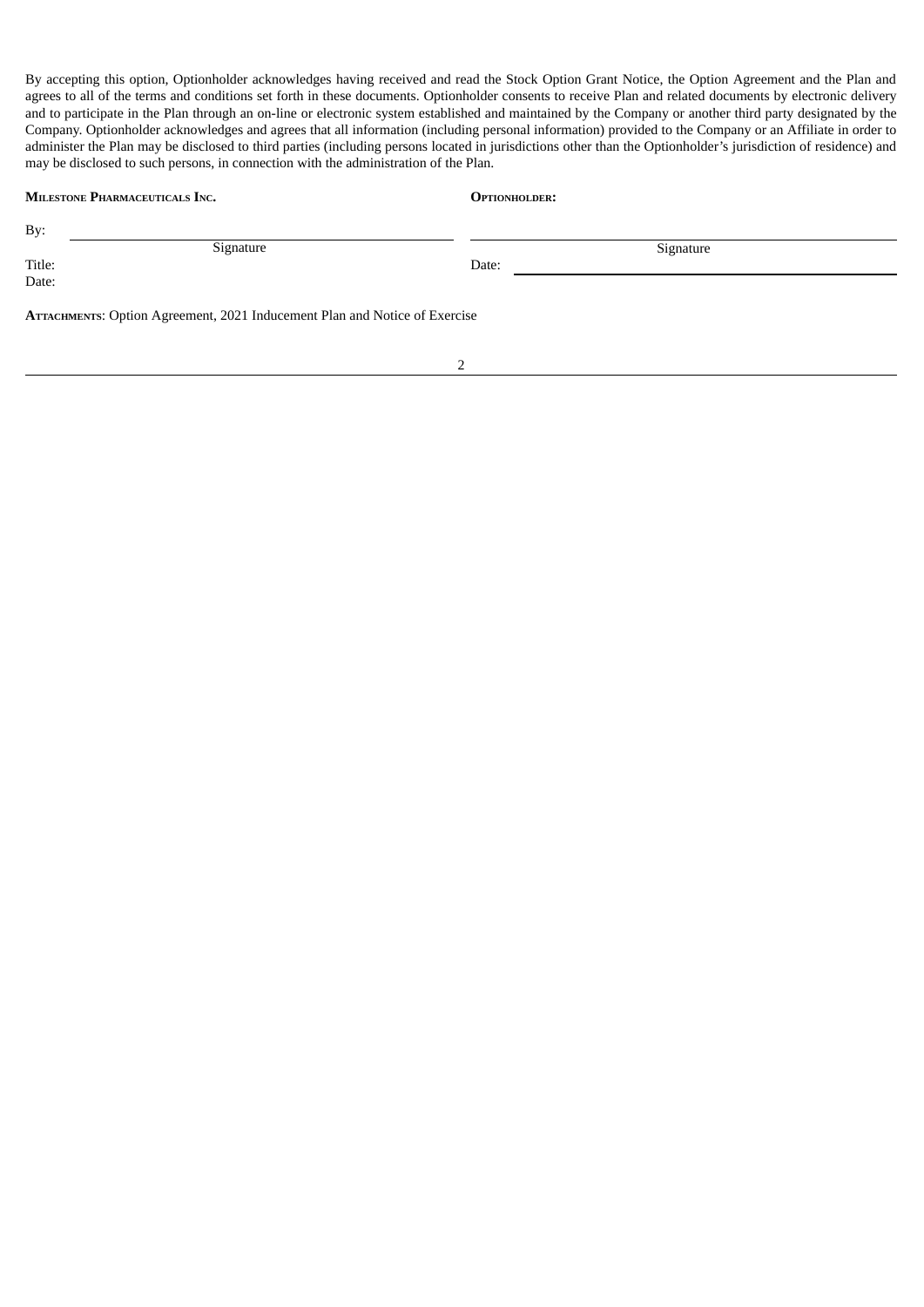#### **ATTACHMENT I**

#### **MILESTONE PHARMACEUTICALS INC.**

#### **2021 INDUCEMENT PLAN OPTION AGREEMENT**

Pursuant to your Stock Option Grant Notice ("*Grant Notice*") and this Option Agreement, Milestone Pharmaceuticals Inc. (the "*Company*") has granted you an option under its 2021 Inducement Plan (the "*Plan*") to purchase the number of shares of the Company's Common Shares indicated in your Grant Notice at the exercise price indicated in your Grant Notice. The option is granted to you effective as of the date of grant set forth in the Grant Notice (the "*Date of Grant*"). This Option is granted in compliance with Nasdaq Listing Rule 5635(c)(4) as a material inducement to you entering into employment with the Company. If there is any conflict between the terms in this Option Agreement and the Plan, the terms of the Plan will control. Capitalized terms not explicitly defined in this Option Agreement or in the Grant Notice but defined in the Plan will have the same definitions as in the Plan.

The details of your option, in addition to those set forth in the Grant Notice and the Plan, are as follows:

**1. VESTING.** Subject to the provisions contained herein, your option will vest as provided in your Grant Notice. Vesting will cease upon the termination of your Continuous Service.

**2. NUMBER OF SHARES AND EXERCISE PRICE.** The number of Common Shares subject to your option and your exercise price per share in your Grant Notice will be adjusted for Capitalization Adjustments.

**3. EXERCISE RESTRICTION FOR NON-EXEMPT EMPLOYEES.** If you are an Employee eligible for overtime compensation under the Fair Labor Standards Act of 1938, as amended (that is, a "*Non-Exempt Employee*"), and except as otherwise provided in the Plan, you may not exercise your option until you have completed at least six (6) months of Continuous Service measured from the Date of Grant, even if you have already been an employee for more than six (6) months. Consistent with the provisions of the Worker Economic Opportunity Act, you may exercise your option as to any vested portion prior to such six (6) month anniversary in the case of (i) your death or disability, (ii) a Corporate Transaction in which your option is not assumed, continued or substituted, (iii) a Change in Control or (iv) your termination of Continuous Service on your "retirement" (as defined in the Company's benefit plans).

**4. METHOD OF PAYMENT.** You must pay the full amount of the exercise price for the shares you wish to exercise. You may pay the exercise price in cash or by check, bank draft or money order payable to the Company or in any other manner *permitted by your Grant Notice,* which may include one or more of the following:

**(a)** Provided that at the time of exercise the Common Shares are publicly traded, pursuant to a program developed under Regulation T as promulgated by the Federal Reserve Board that, prior to the issuance of Common Shares, results in either the receipt of cash (or check) by the Company or the receipt of irrevocable instructions to pay the aggregate exercise price to the Company from the sales proceeds. This manner of payment is also known as a "broker-assisted exercise", "same day sale", or "sell to cover".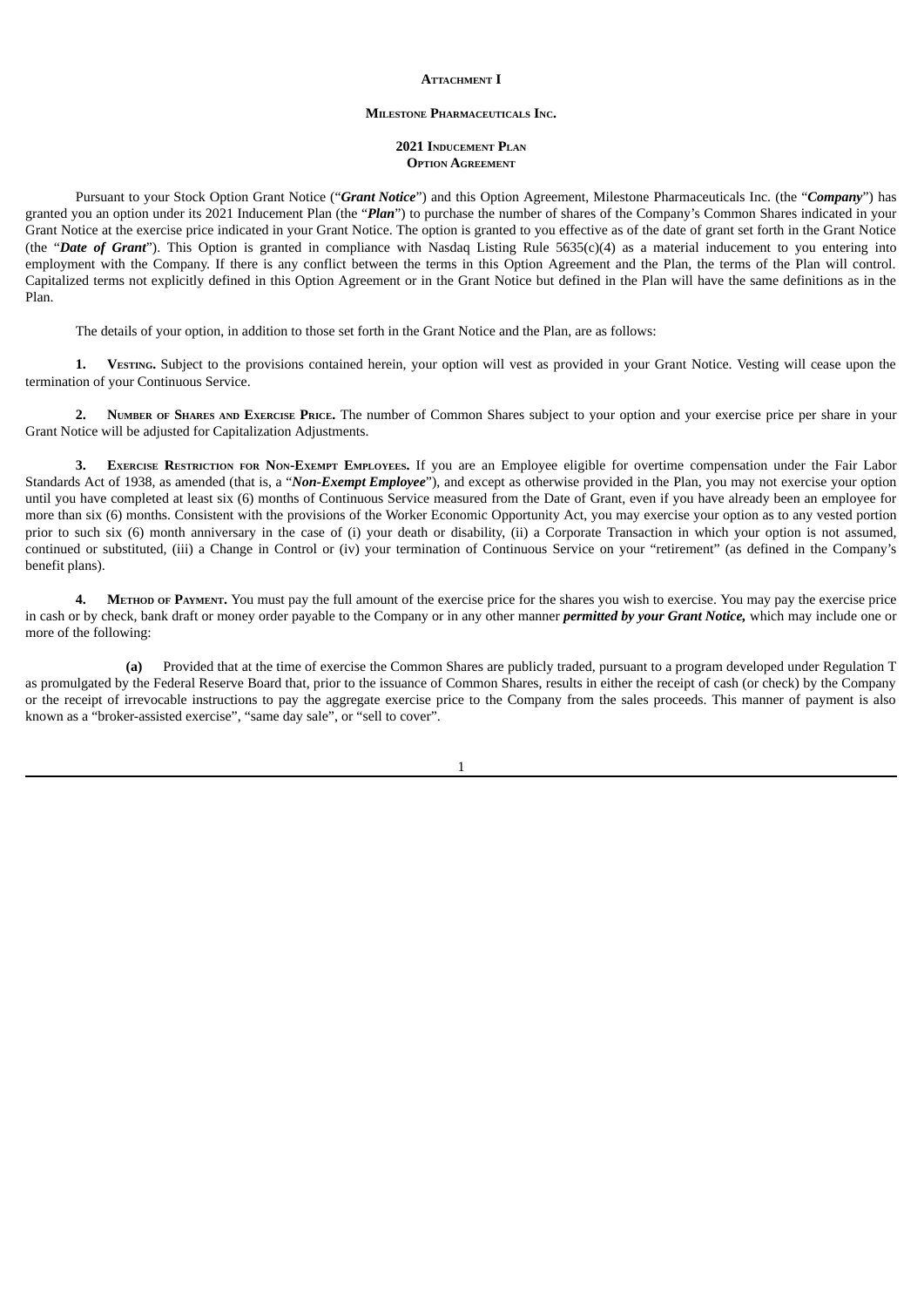**(b)** Subject to the consent of the Company at the time of exercise, by a "net exercise" arrangement pursuant to which the Company will reduce the number of Common Shares issued upon exercise of your option by the largest whole number of shares with a Fair Market Value that does not exceed the aggregate exercise price. You must pay any remaining balance of the aggregate exercise price not satisfied by the "net exercise" in cash or other permitted form of payment. Common Shares will no longer be outstanding under your option and will not be exercisable thereafter if those shares (i) are used to pay the exercise price pursuant to the "net exercise," (ii) are delivered to you as a result of such exercise, and (iii) are withheld to satisfy your tax withholding obligations.

**5. WHOLE SHARES.** You may exercise your option only for whole Common Shares.

**6. SECURITIES LAW COMPLIANCE.** In no event may you exercise your option unless the Common Shares issuable upon exercise are then registered under the Securities Act or, if not registered, the Company has determined that your exercise and the issuance of the shares would be exempt from the registration requirements of the Securities Act. The exercise of your option also must comply with all other applicable laws and regulations governing your option, and you may not exercise your option if the Company determines that such exercise would not be in material compliance with such laws and regulations (including any restrictions on exercise required for compliance with Treas. Reg. 1.401(k)-1(d)(3), if applicable).

**7. TERM.** You may not exercise your option before the Date of Grant or after the expiration of the option's term. The term of your option expires, subject to the provisions of Section 5(h) of the Plan, upon the earliest of the following:

**(a)** immediately upon the termination of your Continuous Service for Cause;

**(b)** three (3) months after the termination of your Continuous Service for any reason other than Cause, your Disability or your death (except as otherwise provided in Section 7(d) below); *provided, however,* that if during any part of such three (3) month period your option is not exercisable solely because of the condition set forth in the section above regarding "Securities Law Compliance," your option will not expire until the earlier of the Expiration Date or until it has been exercisable for an aggregate period of three (3) months after the termination of your Continuous Service; *provided further,* if during any part of such three (3) month period, the sale of any Common Shares received upon exercise of your option would violate the Company's insider trading policy, then your option will not expire until the earlier of the Expiration Date or until it has been exercisable for an aggregate period of three (3) months after the termination of your Continuous Service during which the sale of the Common Shares received upon exercise of your option would not be in violation of the Company's insider trading policy. Notwithstanding the foregoing, if (i) you are a Non-Exempt Employee, (ii) your Continuous Service terminates within six (6) months after the Date of Grant, and (iii) you have vested in a portion of your option at the time of your termination of Continuous Service, your option will not expire until the earlier of (x) the later of (A) the date that is seven (7) months after the Date of Grant, and (B) the date that is three (3) months after the termination of your Continuous Service, and (y) the Expiration Date;

**(c)** twelve (12) months after the termination of your Continuous Service due to your Disability (except as otherwise provided in Section 7(d) below);

**(d)** eighteen (18) months after your death if you die either during your Continuous Service or within three (3) months after your Continuous Service terminates for any reason other than Cause;

**(e)** the Expiration Date indicated in your Grant Notice; or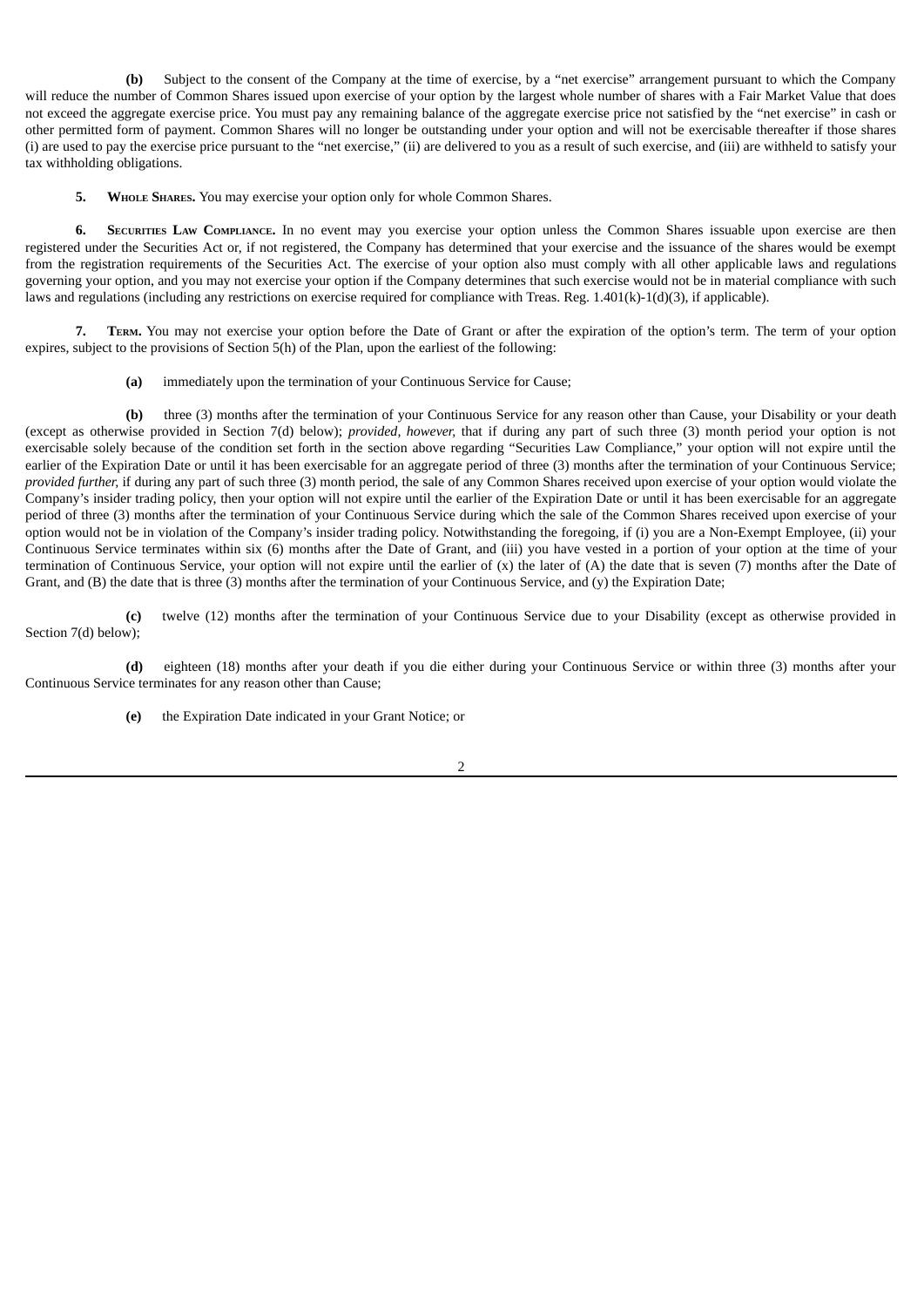#### **(f)** the day before the tenth (10th) anniversary of the Date of Grant.

#### **8. EXERCISE.**

**(a)** You may exercise the vested portion of your option (and the unvested portion of your option if your Grant Notice so permits) during its term by (i) delivering a Notice of Exercise (in a form designated by the Company) or completing such other documents and/or procedures designated by the Company for exercise and (ii) paying the exercise price and any applicable withholding taxes to the Company's Secretary, equity plan administrator, or such other person as the Company may designate, together with such additional documents as the Company may then require.

**(b)** By exercising your option you agree that, as a condition to any exercise of your option, the Company may require you to enter into an arrangement providing for the payment by you to the Company of any tax withholding obligation of the Company arising by reason of (i) the exercise of your option, (ii) the lapse of any substantial risk of forfeiture to which the Common Shares are subject at the time of exercise, or (iii) the disposition of Common Shares acquired upon such exercise.

**(c)** By accepting your option you agree that you will not sell, dispose of, transfer, make any short sale of, grant any option for the purchase of, or enter into any hedging or similar transaction with the same economic effect as a sale with respect to any Common Shares or other securities of the Company held by you, for a period of one hundred eighty (180) days following the effective date of a registration statement of the Company filed under the Securities Act or such longer period as the underwriters or the Company will request to facilitate compliance with FINRA Rule 2241 or any successor or similar rules or regulation (the "*Lock-Up Period*"); *provided, however*, that nothing contained in this section will prevent the exercise of a repurchase option, if any, in favor of the Company during the Lock-Up Period. You further agree to execute and deliver such other agreements as may be reasonably requested by the Company or the underwriters that are consistent with the foregoing or that are necessary to give further effect thereto. In order to enforce the foregoing covenant, the Company may impose stop-transfer instructions with respect to your Common Shares until the end of such period. You also agree that any transferee of any Common Shares (or other securities) of the Company held by you will be bound by this Section 8(d). The underwriters of the Company's shares are intended third party beneficiaries of this Section 8(d) and will have the right, power and authority to enforce the provisions hereof as though they were a party hereto.

**9. TRANSFERABILITY.** Except as otherwise provided in this Section 9, your option is not transferable, except by will or by the laws of descent and distribution, and is exercisable during your life only by you.

**(a) Certain Trusts.** Upon receiving written permission from the Board or its duly authorized designee, you may transfer your option to a trust if you are considered to be the sole beneficial owner (determined under Section 671 of the Code and applicable state law) while the option is held in the trust. You and the trustee must enter into transfer and other agreements required by the Company.

**(b) Domestic Relations Orders.** Upon receiving written permission from the Board or its duly authorized designee, and provided that you and the designated transferee enter into transfer and other agreements required by the Company, you may transfer your option pursuant to the terms of a domestic relations order, official marital settlement agreement or other divorce or separation instrument as permitted by applicable law that contains the information required by the Company to effectuate the transfer. You are encouraged to discuss the proposed terms of any division of this option with the Company prior to finalizing the domestic relations order or marital settlement agreement to help ensure the required information is contained within the domestic relations order or marital settlement agreement.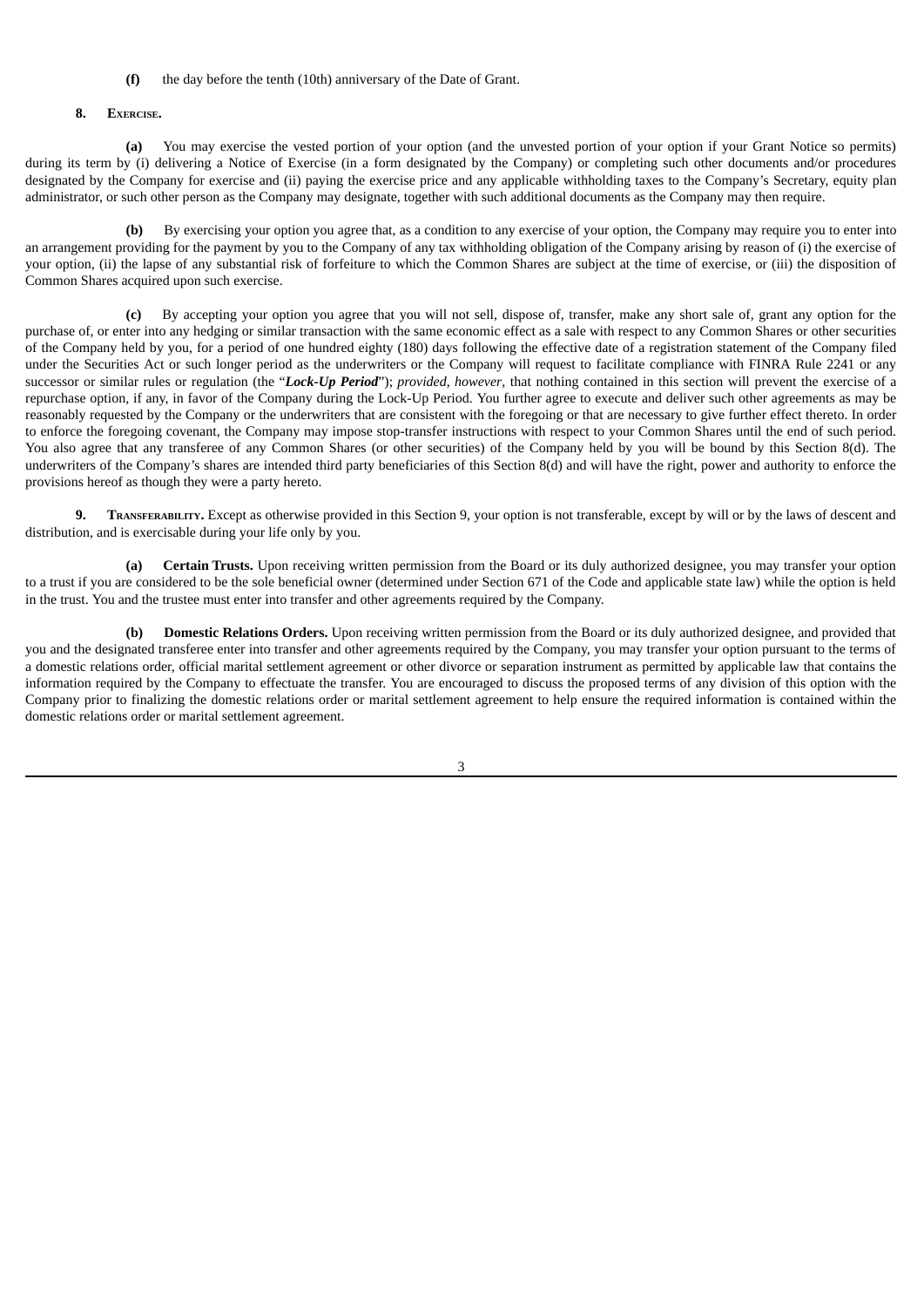**(c) Beneficiary Designation.** Upon receiving written permission from the Board or its duly authorized designee, you may, by delivering written notice to the Company, in a form approved by the Company and any broker designated by the Company to handle option exercises, designate a third party who, on your death, will thereafter be entitled to exercise this option and receive the Common Shares or other consideration resulting from such exercise. In the absence of such a designation, your executor or administrator of your estate will be entitled to exercise this option and receive, on behalf of your estate, the Common Shares or other consideration resulting from such exercise.

**10. OPTION NOT <sup>A</sup> SERVICE CONTRACT.** Your option is not an employment or service contract, and nothing in your option will be deemed to create in any way whatsoever any obligation on your part to continue in the employ of the Company or an Affiliate, or of the Company or an Affiliate to continue your employment. In addition, nothing in your option will obligate the Company or an Affiliate, their respective shareholders, boards of directors, officers or employees to continue any relationship that you might have as a Director or Consultant for the Company or an Affiliate.

#### **11. WITHHOLDING OBLIGATIONS.**

**(a)** At the time you exercise your option, in whole or in part, and at any time thereafter as requested by the Company, you hereby authorize withholding from payroll and any other amounts payable to you, and otherwise agree to make adequate provision for (including by means of a "same day sale" pursuant to a program developed under Regulation T as promulgated by the Federal Reserve Board to the extent permitted by the Company), any sums required to satisfy the federal, state, local and foreign tax withholding obligations of the Company or an Affiliate, if any, which arise in connection with the exercise of your option.

**(b)** Upon your request and subject to approval by the Company, and compliance with any applicable legal conditions or restrictions, the Company may withhold from fully vested Common Shares otherwise issuable to you upon the exercise of your option a number of whole Common Shares having a Fair Market Value, determined by the Company as of the date of exercise, not in excess of the maximum amount of tax permitted to be withheld by law (or such lower amount as may be necessary to avoid classification of your option as a liability for financial accounting purposes).

**(c)** You may not exercise your option unless the tax withholding obligations of the Company and/or any Affiliate are satisfied. Accordingly, you may not be able to exercise your option when desired even though your option is vested, and the Company will have no obligation to issue a certificate for such Common Shares or release such Common Shares from any escrow provided for herein, if applicable, unless such obligations are satisfied.

**12. TAX CONSEQUENCES**. You hereby agree that the Company does not have a duty to design or administer the Plan or its other compensation programs in a manner that minimizes your tax liabilities. You will not make any claim against the Company, or any of its Officers, Directors, Employees or Affiliates related to tax liabilities arising from your option or your other compensation. In particular, you acknowledge that this option is exempt from Section 409A of the Code only if the exercise price per share specified in the Grant Notice is at least equal to the "fair market value" per Common Share on the Date of Grant and there is no other impermissible deferral of compensation associated with the option.

**13. NOTICES.** Any notices provided for in your option or the Plan will be given in writing (including electronically) and will be deemed effectively given upon receipt or, in the case of notices delivered by mail by the Company to you, five (5) days after deposit in the mail, postage prepaid, addressed to you at the last address you provided to the Company. The Company may, in its sole discretion, decide to deliver any documents related to participation in the Plan and this option by electronic means or to request your consent to participate in the Plan by electronic means. By accepting this option, you consent to receive such documents by electronic delivery and to participate in the Plan through an on-line or electronic system established and maintained by the Company or another third party designated by the Company.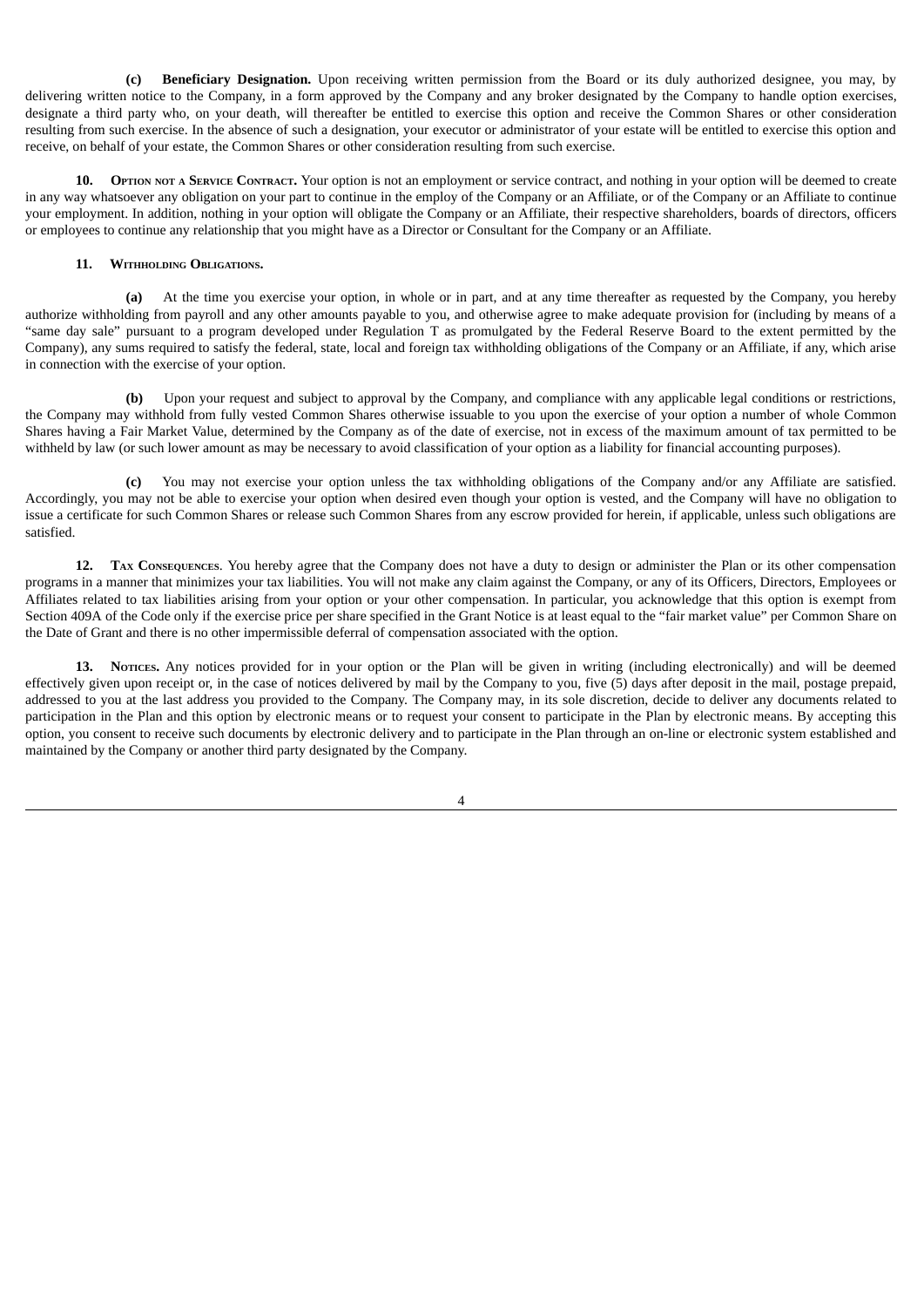**14. GOVERNING PLAN DOCUMENT.** Your option is subject to all the provisions of the Plan, the provisions of which are hereby made a part of your option, and is further subject to all interpretations, amendments, rules and regulations, which may from time to time be promulgated and adopted pursuant to the Plan. If there is any conflict between the provisions of your option and those of the Plan, the provisions of the Plan will control. In addition, your option (and any compensation paid or shares issued under your option) is subject to recoupment in accordance with The Dodd–Frank Wall Street Reform and Consumer Protection Act and any implementing regulations thereunder, any clawback policy adopted by the Company and any compensation recovery policy otherwise required by applicable law.

**15. OTHER DOCUMENTS.** You hereby acknowledge receipt of and the right to receive a document providing the information required by Rule 428(b)(1) promulgated under the Securities Act, which includes the Plan prospectus. In addition, you acknowledge receipt of the Company's policy permitting certain individuals to sell shares only during certain "window" periods and the Company's insider trading policy, in effect from time to time.

16. EFFECT ON OTHER EMPLOYEE BENEFIT PLANS. The value of this option will not be included as compensation, earnings, salaries, or other similar terms used when calculating your benefits under any employee benefit plan sponsored by the Company or any Affiliate, except as such plan otherwise expressly provides. The Company expressly reserves its rights to amend, modify, or terminate any of the Company's or any Affiliate's employee benefit plans.

**17. VOTING RIGHTS.** You will not have voting or any other rights as a shareholder of the Company with respect to the shares to be issued pursuant to this option until such shares are issued to you. Upon such issuance, you will obtain full voting and other rights as a shareholder of the Company. Nothing contained in this option, and no action taken pursuant to its provisions, will create or be construed to create a trust of any kind or a fiduciary relationship between you and the Company or any other person.

**18. SEVERABILITY.** If all or any part of this Option Agreement or the Plan is declared by any court or governmental authority to be unlawful or invalid, such unlawfulness or invalidity will not invalidate any portion of this Option Agreement or the Plan not declared to be unlawful or invalid. Any Section of this Option Agreement (or part of such a Section) so declared to be unlawful or invalid shall, if possible, be construed in a manner which will give effect to the terms of such Section or part of a Section to the fullest extent possible while remaining lawful and valid.

#### **19. MISCELLANEOUS**.

**(a)** The rights and obligations of the Company under your option will be transferable to any one or more persons or entities, and all covenants and agreements hereunder will inure to the benefit of, and be enforceable by the Company's successors and assigns.

**(b)** You agree upon request to execute any further documents or instruments necessary or desirable in the sole determination of the Company to carry out the purposes or intent of your option.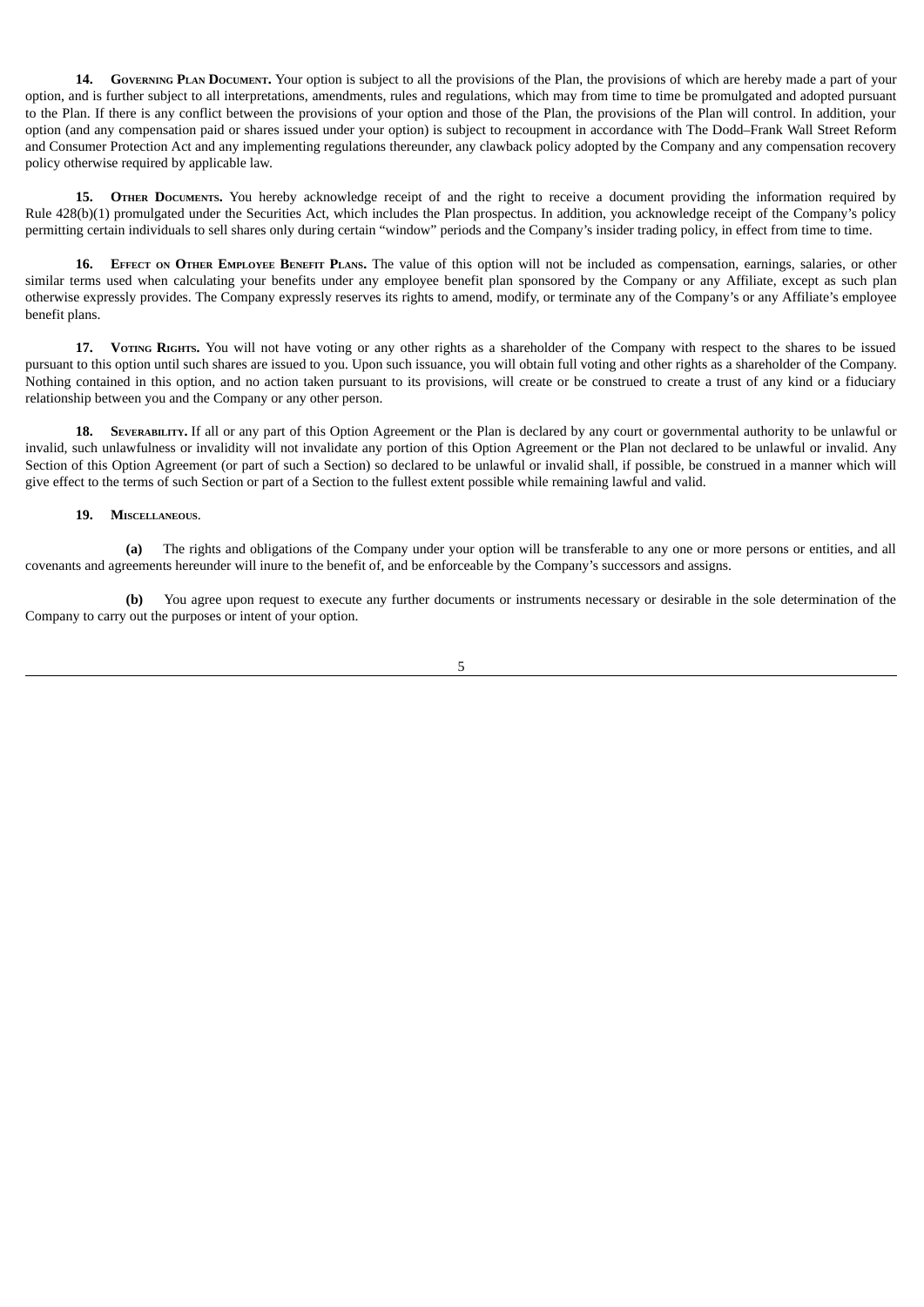**(c)** You acknowledge and agree that you have reviewed your option in its entirety, have had an opportunity to obtain the advice of counsel prior to executing and accepting your option, and fully understand all provisions of your option.

**(d)** This Option Agreement will be subject to all applicable laws, rules, and regulations, and to such approvals by any governmental agencies or national securities exchanges as may be required.

**(e)** All obligations of the Company under the Plan and this Option Agreement will be binding on any successor to the Company, whether the existence of such successor is the result of a direct or indirect purchase, merger, consolidation, or otherwise, of all or substantially all of the business and/or assets of the Company.

**(f)** You acknowledge and agree that your participation in the Plan and acceptance of your option is entirely voluntary and not obligatory and shall not be interpreted as conferring upon you any rights or privileges other than those rights and privileges expressly provided in the Plan and this Option Agreement.

\* \* \*

This Option Agreement will be deemed to be signed by you upon the signing by you of the Stock Option Grant Notice to which it is attached.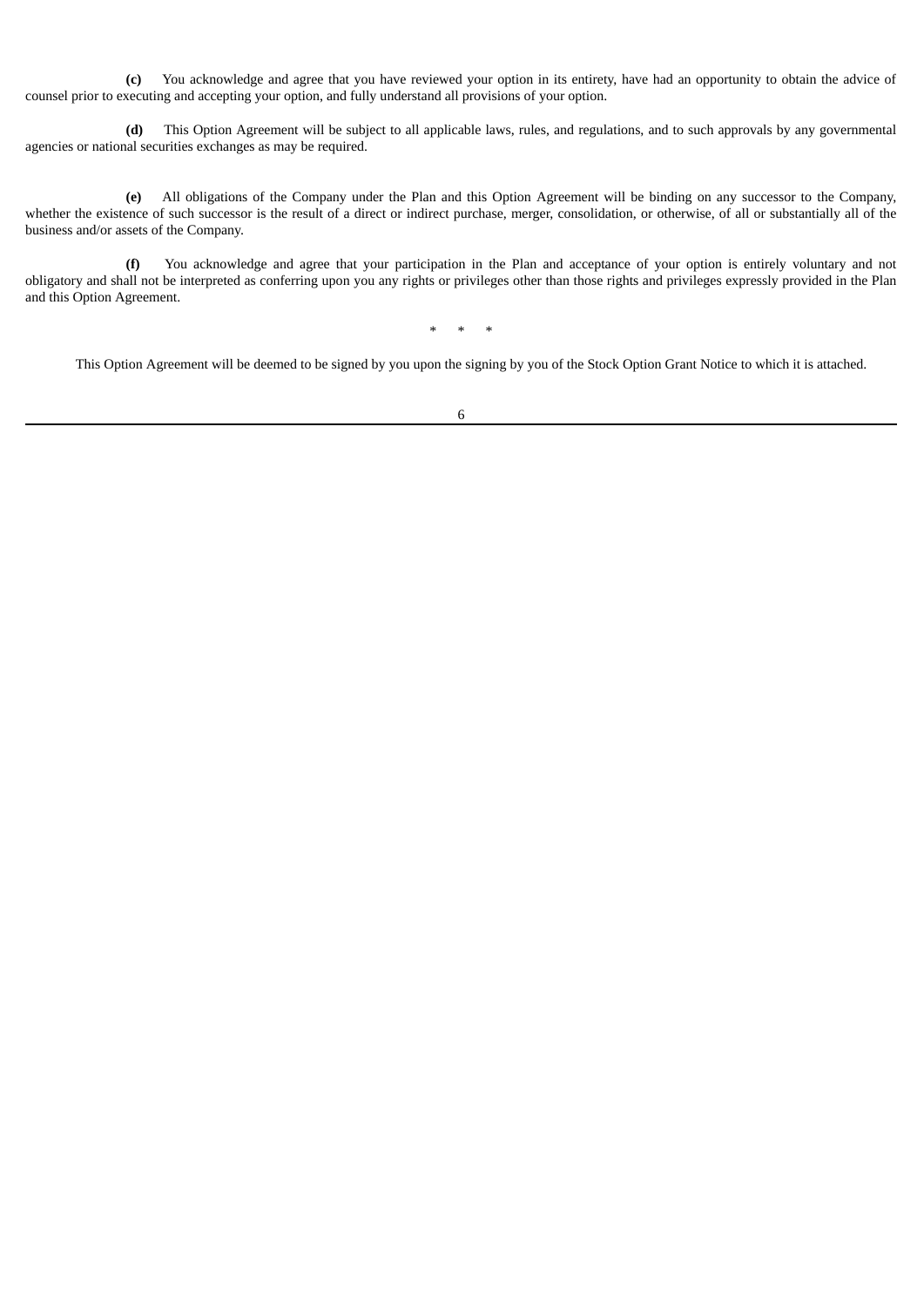**ATTACHMENT II**

# **INDUCEMENT PLAN**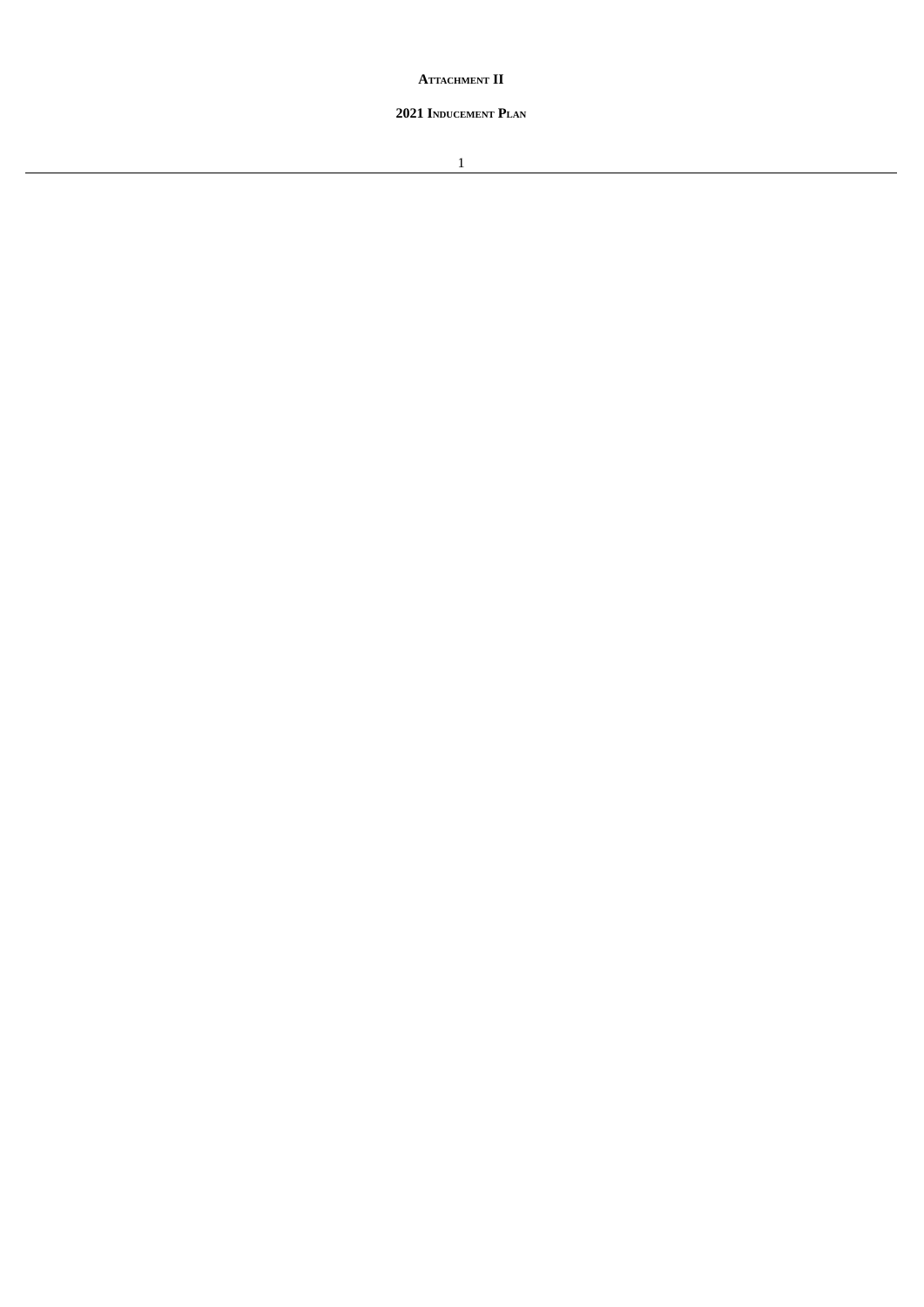#### **ATTACHMENT III**

#### **NOTICE OF EXERCISE**

#### **MILESTONE PHARMACEUTICALS INC.** 1111 Dr. Frederik-Philips Boulevard, Suite 420 Date of Exercise: Montréal, Québec CA H4M 2X6

This constitutes notice to Milestone Pharmaceuticals Inc. (the "*Company*") under my stock option that I elect to purchase the below number of Common Shares of the Company (the "*Shares*") for the price set forth below.

| Type of option:                                          |                                                          | Nonstatutory |  |  |
|----------------------------------------------------------|----------------------------------------------------------|--------------|--|--|
| Stock option dated:                                      |                                                          |              |  |  |
|                                                          | Number of Shares as to which option is exercised:        |              |  |  |
|                                                          | Certificates to be issued in name of:                    |              |  |  |
| Total exercise price:                                    |                                                          |              |  |  |
| Cash payment delivered herewith:                         |                                                          |              |  |  |
|                                                          |                                                          |              |  |  |
|                                                          |                                                          |              |  |  |
| [Value of __                                             | Shares delivered pursuant to net exercise <sup>1</sup> : |              |  |  |
| [Value of                                                | Shares pursuant to net exercise <sup>2</sup> :           |              |  |  |
| [Regulation T Program (cashless exercise <sup>3</sup> ): |                                                          |              |  |  |

The Company must have established net exercise procedures at the time of exercise, in order to utilize this payment method.<br><sup>2</sup> The Company must have established net exercise procedures at the time of exercise, in order t

<sup>2</sup> The Company must have established net exercise procedures at the time of exercise, in order to utilize this payment method.<br><sup>3</sup> Shares must meet the public trading requirements set forth in the option.

<sup>3</sup> Shares must meet the public trading requirements set forth in the option.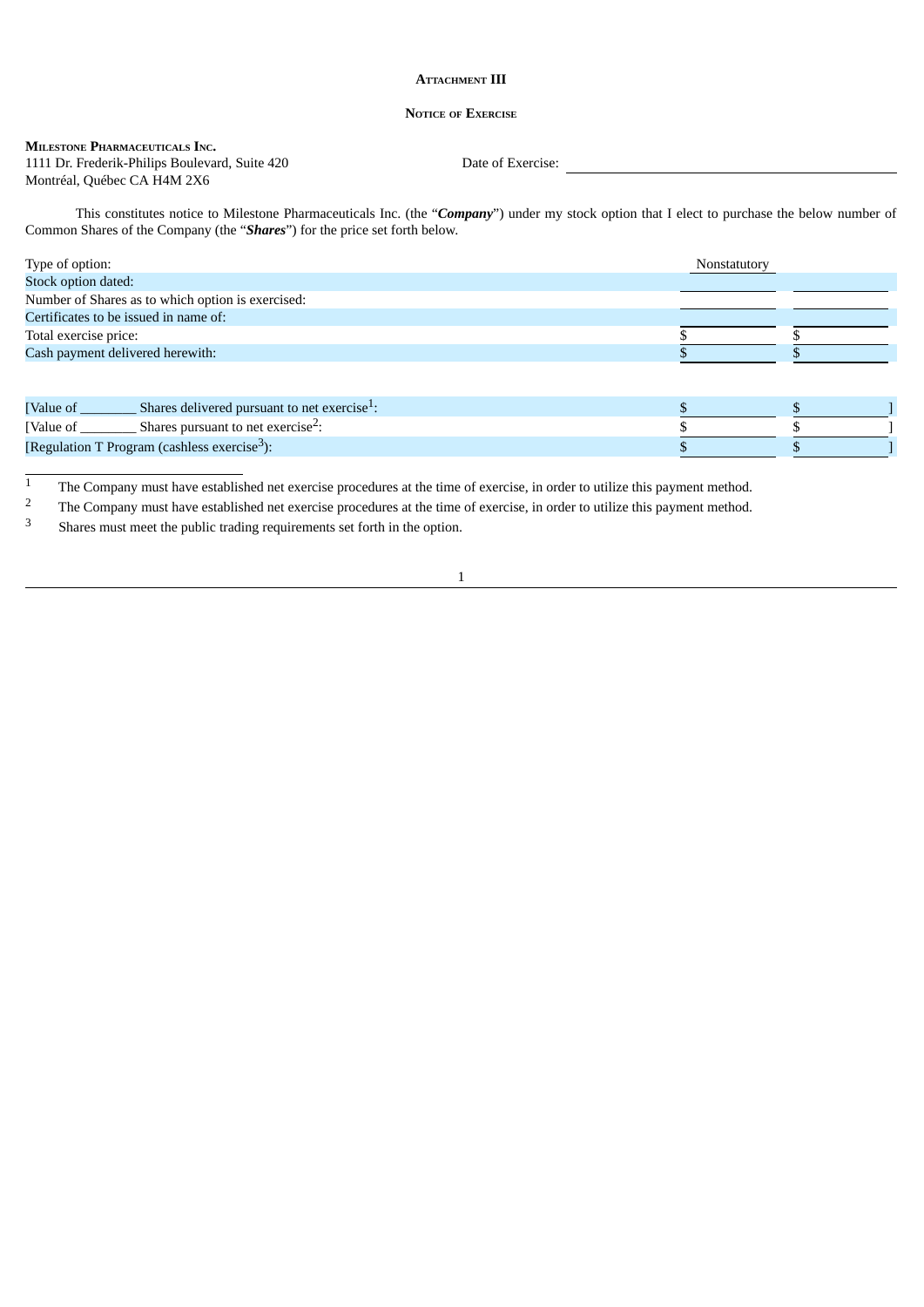By this exercise, I agree (i) to provide such additional documents as you may require pursuant to the terms of the Milestone Pharmaceuticals Inc. 2021 Inducement Plan, and (ii) to provide for the payment by me to you (in the manner designated by you) of your withholding obligation, if any, relating to the exercise of this option.

I further agree that, if required by the Company (or a representative of the underwriters) in connection with the first underwritten registration of the offering of any securities of the Company under the Securities Act, I will not sell, dispose of, transfer, make any short sale of, grant any option for the purchase of, or enter into any hedging or similar transaction with the same economic effect as a sale with respect to any Common Shares or other securities of the Company for a period of one hundred eighty (180) days following the effective date of a registration statement of the Company filed under the Securities Act (or such longer period as the underwriters or the Company shall request to facilitate compliance with FINRA Rule 2241 or any successor or similar rule or regulation) (the "*Lock-Up Period*"). I further agree to execute and deliver such other agreements as may be reasonably requested by the Company or the underwriters that are consistent with the foregoing or that are necessary to give further effect thereto. In order to enforce the foregoing covenant, the Company may impose stop-transfer instructions with respect to securities subject to the foregoing restrictions until the end of such period.

Very truly yours,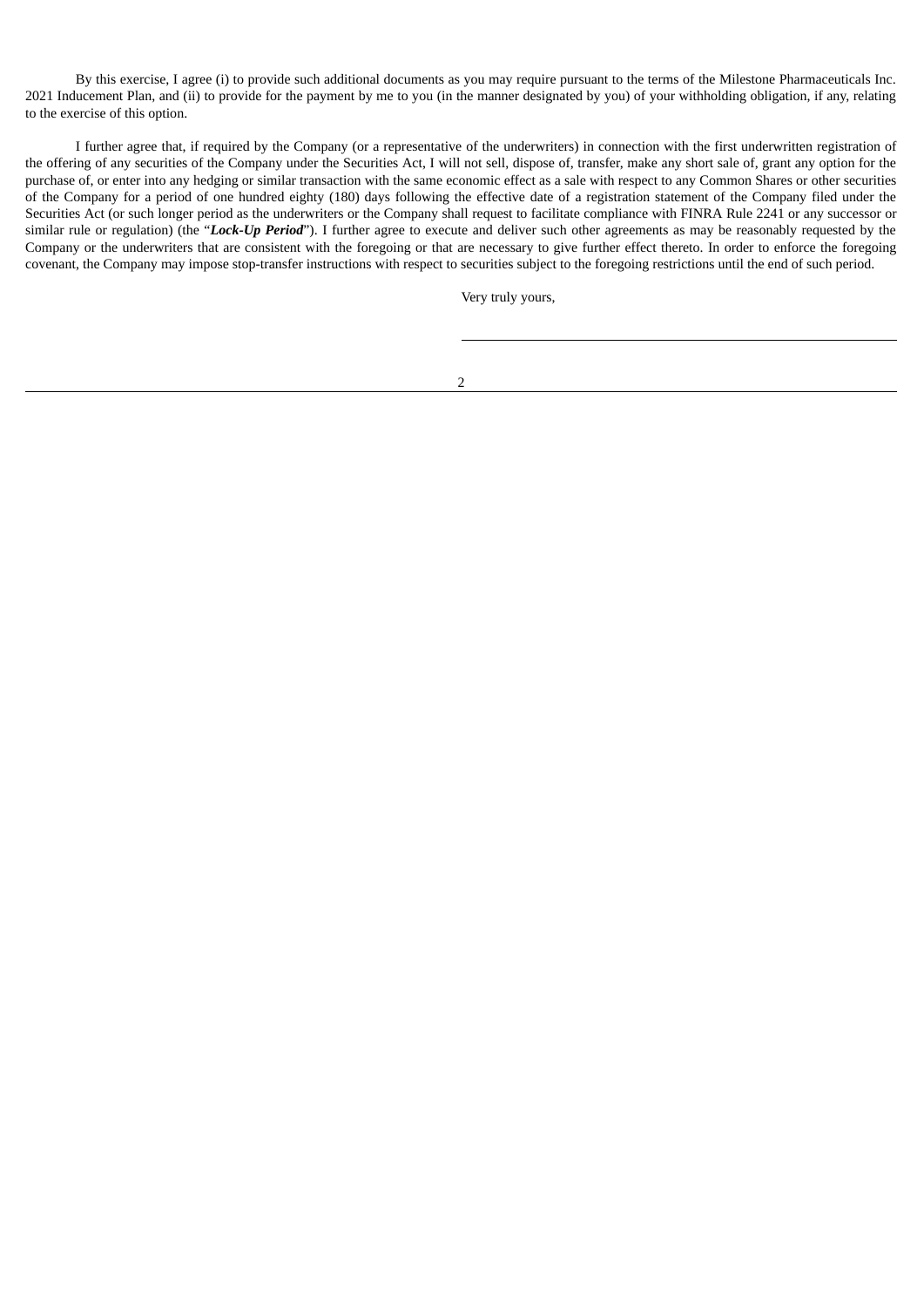<span id="page-37-0"></span>**Osler, Hoskin & Harcourt <sup>S</sup>.E.N.C.R.L./s.r.l.** 1000, rue De La Gauchetière Ouest bureau 2100 Montréal (Québec) Canada H3B 4W5 514.904.8100 TÉLÉPHONE 514.904.8101 TÉLÉCOPIEUR

# )SI FR

March 24, 2022

#### **Milestone Pharmaceuticals Inc.**

1111 Dr. Frederik-Philips Boulevard, Suite 420 Montreal, Québec H4M 2X6

Dear Sirs/Mesdames:

#### **Re: Milestone Pharmaceuticals Inc. – Registration Statement on Form S-8**

We have acted as Canadian counsel to Milestone Pharmaceuticals Inc. (the "**Corporation**"), a corporation governed by the *Business Corporations Act* (Québec), in connection with the registration of up to 2,494,877 common shares of the Corporation, consisting of (i) up to 1,195,902 common shares of the Corporation (the "**2019 Shares**") issuable pursuant to the Corporation's 2019 equity incentive plan (the "**2019 Plan**"), (ii) up to 298,975 common shares of the Corporation (the "**ESPP Shares**") issuable pursuant to the Corporation's 2019 employee share purchase plan (the "**ESPP**"), and (iii) up to 1,000,000 common shares of the Corporation (the "**Inducement Shares**" and, collectively with the 2019 Shares and the ESPP Shares, the "**Shares**") issuable pursuant to the Corporation's 2021 inducement plan (the "**Inducement Plan**" and, collectively with the 2019 Plan and the ESPP, the "**Plans**"), pursuant to a Registration Statement on Form S-8 (the "**Registration Statement**") filed on March 24, 2022 with the Securities and Exchange Commission under the *Securities Act of 1933*, as amended, relating to the registration of the Shares.

We have examined the Registration Statement, the Plans and all such corporate and public records, statutes and regulations and have made such investigations and have reviewed such other documents as we have deemed relevant and necessary and have considered such questions of law as we have considered relevant and necessary in order to give the opinion hereinafter set forth. As to various questions of fact material to such opinions which were not independently established, we have relied upon a certificate of an officer of the Corporation.

In reviewing the foregoing documents and in giving this opinion, we have assumed the legal capacity of all individuals, the genuineness of all signatures, the veracity of the information contained therein, the authenticity of all documents submitted to us as originals and the conformity to authentic or original documents of all documents submitted to us as certified, conformed, electronic, photostatic or facsimile copies.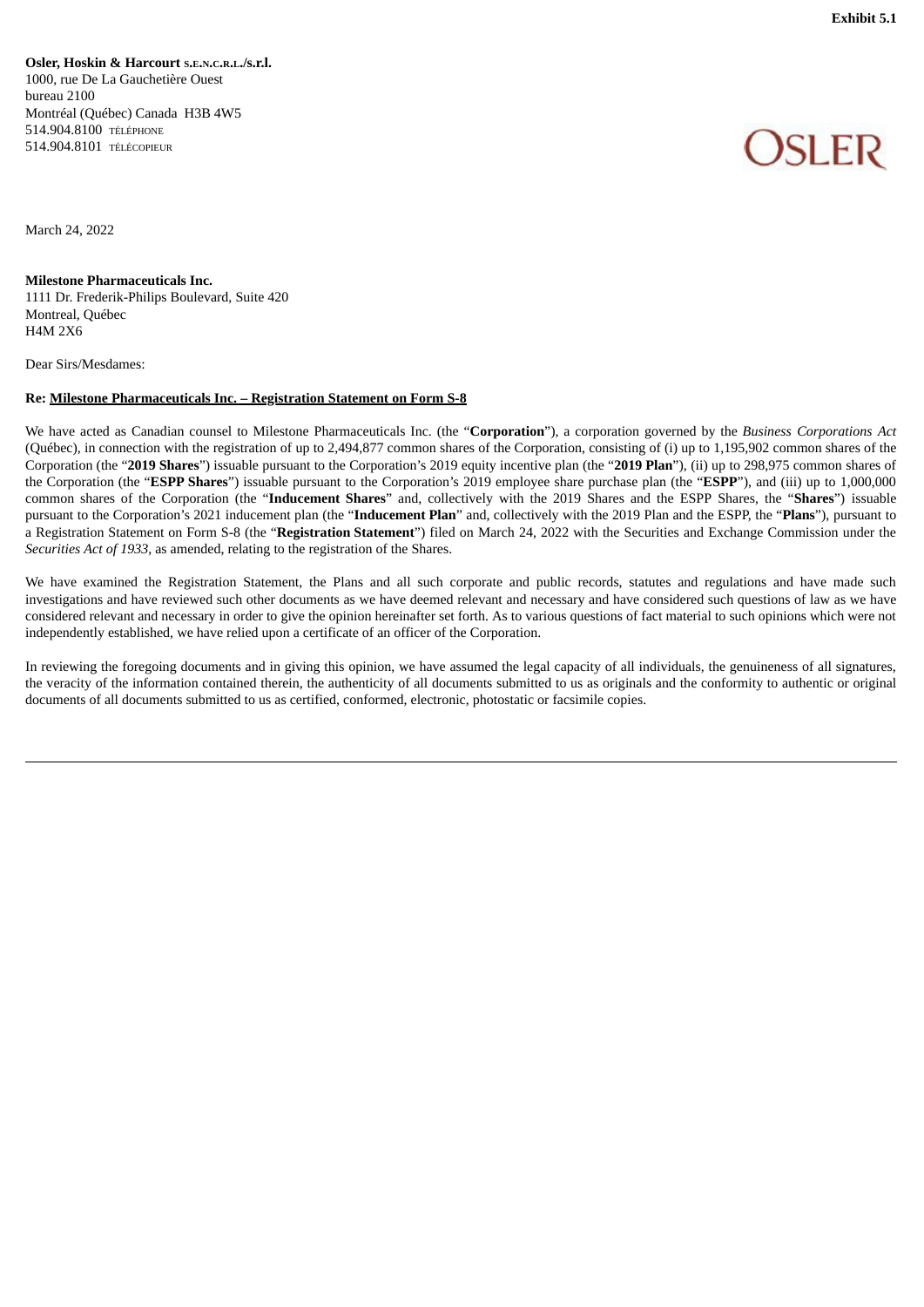

Page 2

We are qualified to practice law in the Province of Québec and this opinion is rendered solely with respect to the Province of Québec and the federal laws of Canada applicable in the Province of Québec.

On the basis of the foregoing, we are of the opinion that, when the Shares shall have been issued and sold pursuant to the terms of the Plans and the Registration Statement, the Shares will be validly issued, fully paid and non-assessable.

We hereby consent to the filing of this opinion as an exhibit to the Registration Statement.

Yours very truly,

Osler, Hoshing Harcourt LLA

Osler, Hoskin & Harcourt LLP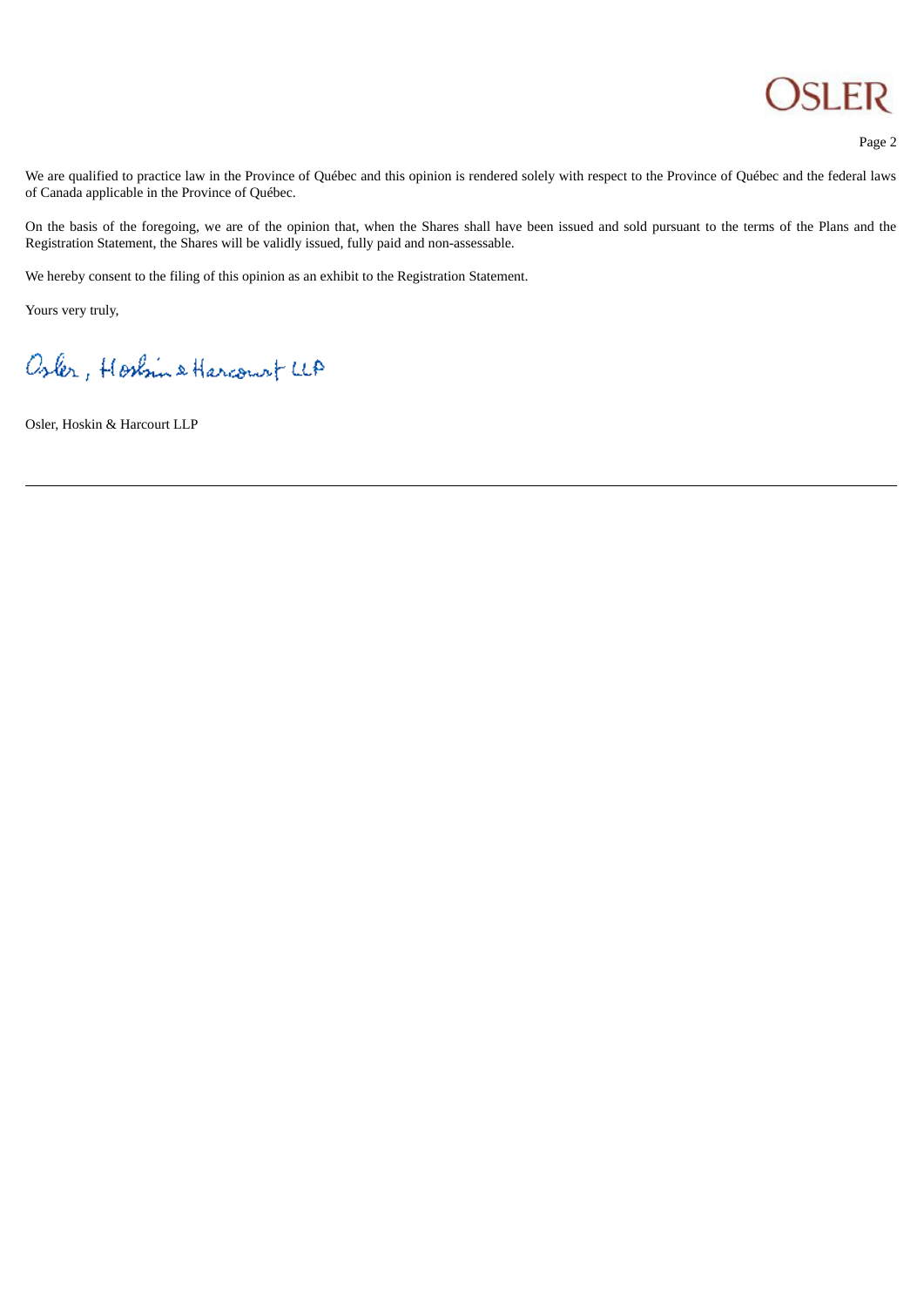<span id="page-39-0"></span>

## CONSENT OF INDEPENDENT REGISTERED PUBLIC ACCOUNTING FIRM

We hereby consent to the incorporation by reference in this Registration Statement on Form S-8 of Milestone Pharmaceuticals Inc. of our report dated March 24, 2022 relating to the consolidated financial statements, which appears in Milestone Pharmaceuticals Inc.'s Annual Report on Form 10-K for the year ended December 31, 2021.

/s/ PricewaterhouseCoopers LLP

Montréal, Canada March 24, 2022

PricewaterhouseCoopers LLP 1250 René-Lévesque Boulevard West, Montréal, Quebec, Canada H3B 4Y1 T: +1 514 205 5000, F: +1 514 876 1502, www.pwc.com/ca

"PwC" refers to PricewaterhouseCoopers LLP, an Ontario limited liability partnership.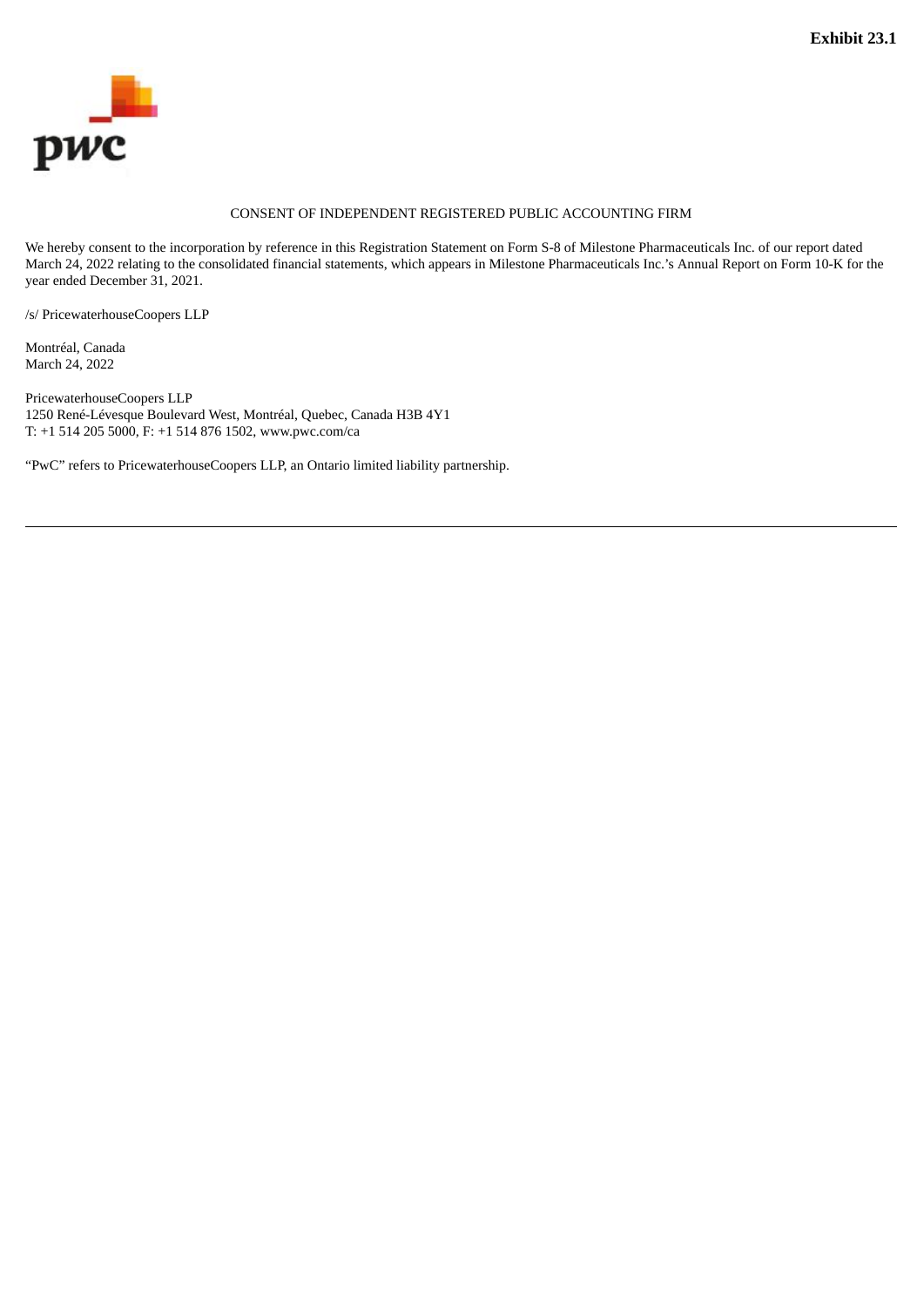#### **Calculation of Filing Fee Tables**

#### Form S-8 (Form Type)

#### Milestone Pharmaceuticals, Inc. (Exact Name of Registrant as Specified in its Charter)

#### Table 1: Newly Registered Securities

<span id="page-40-0"></span>

|                                |                                                                                 |                                   |                                     | <b>Proposed</b><br><b>Maximum</b>           |                                                      |                                         |                |                                                |
|--------------------------------|---------------------------------------------------------------------------------|-----------------------------------|-------------------------------------|---------------------------------------------|------------------------------------------------------|-----------------------------------------|----------------|------------------------------------------------|
| <b>Security</b><br><b>Type</b> | <b>Security</b><br><b>Class Title</b>                                           | Fee<br><b>Calculation</b><br>Rule | Amount<br>Registered <sup>(1)</sup> | <b>Offering</b><br><b>Price Per</b><br>Unit | <b>Maximum</b><br>Aggregate<br><b>Offering Price</b> | <b>Fee Rate</b>                         |                | <b>Amount of</b><br><b>Registration</b><br>Fee |
|                                | 2019 Equity<br><b>Incentive Plan</b><br>(Common<br>shares, no par               |                                   |                                     |                                             |                                                      |                                         |                |                                                |
| Equity                         | value per share)                                                                | Other                             | $1,195,902(2)$ \$                   | 5.65 $(5)$ \$                               |                                                      | 6,756,846(5) \$92.70 per \$1,000,000 \$ |                | 626.36                                         |
|                                | 2019 Employee<br><b>Share Purchase</b><br><b>Plan</b> (Common<br>shares, no par |                                   |                                     |                                             |                                                      |                                         |                |                                                |
| Equity                         | value per share)                                                                | Other                             | 298,975(3) \$                       | $5.65(5)$ \$                                |                                                      | 1,689,208(5) \$92.70 per \$1,000,000    | S.             | 156.59                                         |
|                                | 2021<br>Inducement<br>Plan (Common<br>shares, no par                            |                                   |                                     |                                             |                                                      |                                         |                |                                                |
| Equity                         | value per share)                                                                | Other                             | $1,000,000(4)$ \$                   | 5.65 $(5)$ \$                               |                                                      | 5,650,000(5) \$92.70 per \$1,000,000    | $\mathfrak{S}$ | 523.76                                         |
| <b>Total Offering Amount</b>   |                                                                                 |                                   |                                     |                                             | \$<br>14,096,054(5)                                  |                                         | \$             | 1,306.71                                       |
| <b>Total Fee Offsets</b>       |                                                                                 |                                   |                                     |                                             |                                                      |                                         |                |                                                |
| <b>Net Fee Due</b>             |                                                                                 |                                   |                                     |                                             |                                                      |                                         | \$             | 1,306.71                                       |

(1) Pursuant to Rule 416 under the Securities Act of 1933, as amended (the "Securities Act"), this Registration Statement shall also cover any additional common shares that become issuable under the above-named plans by reason of any share dividend, share split, recapitalization or any other similar transaction effected without receipt of consideration which results in an increase in the number of Milestone Pharmaceuticals Inc.'s (the "Registrant") outstanding common shares, no par value per share (the "Common Shares").

(2) Represents Common Shares that were automatically added to the shares authorized for issuance under the Milestone Pharmaceuticals Inc. 2019 Equity Incentive Plan (the "2019 EIP") on January 1, 2022 pursuant to an "evergreen" provision contained in the 2019 Plan.

(3) Represents Common Shares that were automatically added to the shares authorized for issuance under the Milestone Pharmaceuticals Inc. 2019 Employee Share Purchase Plan (the "2019 ESPP") on January 1, 2022 pursuant to an "evergreen" provision contained in the 2019 ESPP.